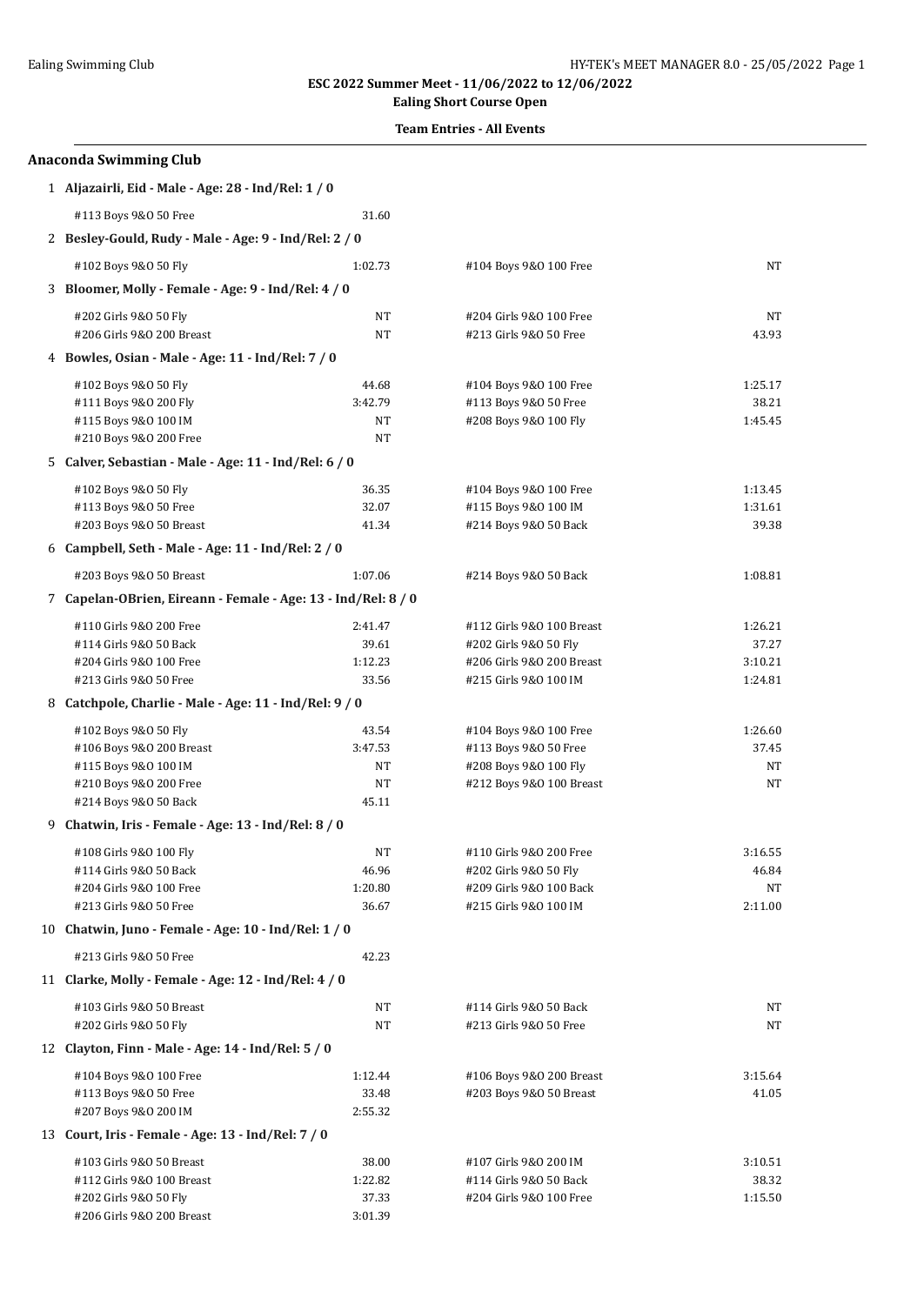## **Ealing Short Course Open**

### **Team Entries - All Events**

| <b>Anaconda Swimming Club</b>                             |         |                           |         |  |  |
|-----------------------------------------------------------|---------|---------------------------|---------|--|--|
| 14 Doue Tai, Beatrice - Female - Age: 11 - Ind/Rel: 2 / 0 |         |                           |         |  |  |
| #202 Girls 9&0 50 Fly                                     | 47.77   | #204 Girls 9&0 100 Free   | 1:33.46 |  |  |
| 15 El-Okla, Mahmoud - Male - Age: 12 - Ind/Rel: 4 / 0     |         |                           |         |  |  |
| #109 Boys 9&0 100 Back                                    | 1:20.99 | #111 Boys 9&0 200 Fly     | NT      |  |  |
| #113 Boys 9&0 50 Free                                     | 30.48   | #115 Boys 9&0 100 IM      | 1:18.68 |  |  |
| 16 Ennadifi, Clara - Female - Age: 11 - Ind/Rel: 5 / 0    |         |                           |         |  |  |
| #103 Girls 9&0 50 Breast                                  | 1:00.28 | #114 Girls 9&0 50 Back    | 52.66   |  |  |
| #202 Girls 9&0 50 Fly                                     | 1:01.27 | #213 Girls 9&0 50 Free    | 46.34   |  |  |
| #215 Girls 9&0 100 IM                                     | NT      |                           |         |  |  |
| 17 Faulkner, Sofia - Female - Age: 13 - Ind/Rel: 1 / 0    |         |                           |         |  |  |
| #202 Girls 9&0 50 Fly                                     | 44.08   |                           |         |  |  |
| 18 Fitzgerald, Billy - Male - Age: 10 - Ind/Rel: 5 / 0    |         |                           |         |  |  |
| #102 Boys 9&0 50 Fly                                      | 51.01   | #113 Boys 9&0 50 Free     | 39.34   |  |  |
| #115 Boys 9&0 100 IM                                      | NT      | #203 Boys 9&0 50 Breast   | 57.82   |  |  |
| #214 Boys 9&0 50 Back                                     | 46.29   |                           |         |  |  |
| 19 Freyberg, Martha - Female - Age: 13 - Ind/Rel: 5 / 0   |         |                           |         |  |  |
| #202 Girls 9&0 50 Fly                                     | 38.71   | #204 Girls 9&0 100 Free   | 1:19.41 |  |  |
| #209 Girls 9&0 100 Back                                   | 1:29.46 | #213 Girls 9&0 50 Free    | 35.41   |  |  |
| #215 Girls 9&0 100 IM                                     | 1:32.20 |                           |         |  |  |
| 20 Fuller, Phoenix - Male - Age: 10 - Ind/Rel: 3 / 0      |         |                           |         |  |  |
| #104 Boys 9&0 100 Free                                    | 1:34.67 | #109 Boys 9&0 100 Back    | 1:28.68 |  |  |
| #113 Boys 9&0 50 Free                                     | 36.56   |                           |         |  |  |
| 21 Gilpin, Tobias - Male - Age: 12 - Ind/Rel: 7 / 0       |         |                           |         |  |  |
| #102 Boys 9&0 50 Fly                                      | 39.14   | #104 Boys 9&0 100 Free    | 1:14.44 |  |  |
| #109 Boys 9&0 100 Back                                    | 1:25.94 | #115 Boys 9&0 100 IM      | 1:31.21 |  |  |
| #203 Boys 9&0 50 Breast                                   | 45.30   | #207 Boys 9&0 200 IM      | 3:04.70 |  |  |
| #214 Boys 9&0 50 Back                                     | 37.92   |                           |         |  |  |
| 22 Gralka, Emelia - Female - Age: 10 - Ind/Rel: 5 / 0     |         |                           |         |  |  |
| #108 Girls 9&0 100 Fly                                    | NT      | #112 Girls 9&0 100 Breast | 1:55.24 |  |  |
| #114 Girls 9&0 50 Back                                    | 46.99   | #202 Girls 9&0 50 Fly     | 46.49   |  |  |
| #204 Girls 9&0 100 Free                                   | 1:33.31 |                           |         |  |  |
| 23 Greenhill, Tom - Male - Age: 12 - Ind/Rel: 2 / 0       |         |                           |         |  |  |
| #104 Boys 9&0 100 Free                                    | 1:22.93 | #113 Boys 9&0 50 Free     | 38.02   |  |  |
| 24 Greenup-Graf, Jake - Male - Age: 12 - Ind/Rel: 4 / 0   |         |                           |         |  |  |
| #104 Boys 9&0 100 Free                                    | 1:28.16 | #109 Boys 9&0 100 Back    | 1:40.61 |  |  |
| #113 Boys 9&0 50 Free                                     | 37.66   | #115 Boys 9&0 100 IM      | ΝT      |  |  |
| 25 Greenup-Graf, Thomas - Male - Age: 9 - Ind/Rel: 1 / 0  |         |                           |         |  |  |
| #113 Boys 9&0 50 Free                                     | 48.30   |                           |         |  |  |
| 26 Iliev, Ian - Male - Age: 11 - Ind/Rel: 3 / 0           |         |                           |         |  |  |
| #203 Boys 9&0 50 Breast                                   | 55.72   | #212 Boys 9&0 100 Breast  | 2:00.78 |  |  |
| #214 Boys 9&0 50 Back                                     | 50.25   |                           |         |  |  |
| 27 Kernkraut, Celia - Female - Age: 10 - Ind/Rel: 9 / 0   |         |                           |         |  |  |
| #110 Girls 9&O 200 Free                                   | NT      | #112 Girls 9&0 100 Breast | NT      |  |  |
| #114 Girls 9&0 50 Back                                    | 46.96   | #202 Girls 9&0 50 Fly     | 59.76   |  |  |
| #204 Girls 9&0 100 Free                                   | NT      | #206 Girls 9&0 200 Breast | 4:22.50 |  |  |
| #209 Girls 9&0 100 Back                                   | NT      | #213 Girls 9&0 50 Free    | 41.74   |  |  |
| #215 Girls 9&0 100 IM                                     | NT      |                           |         |  |  |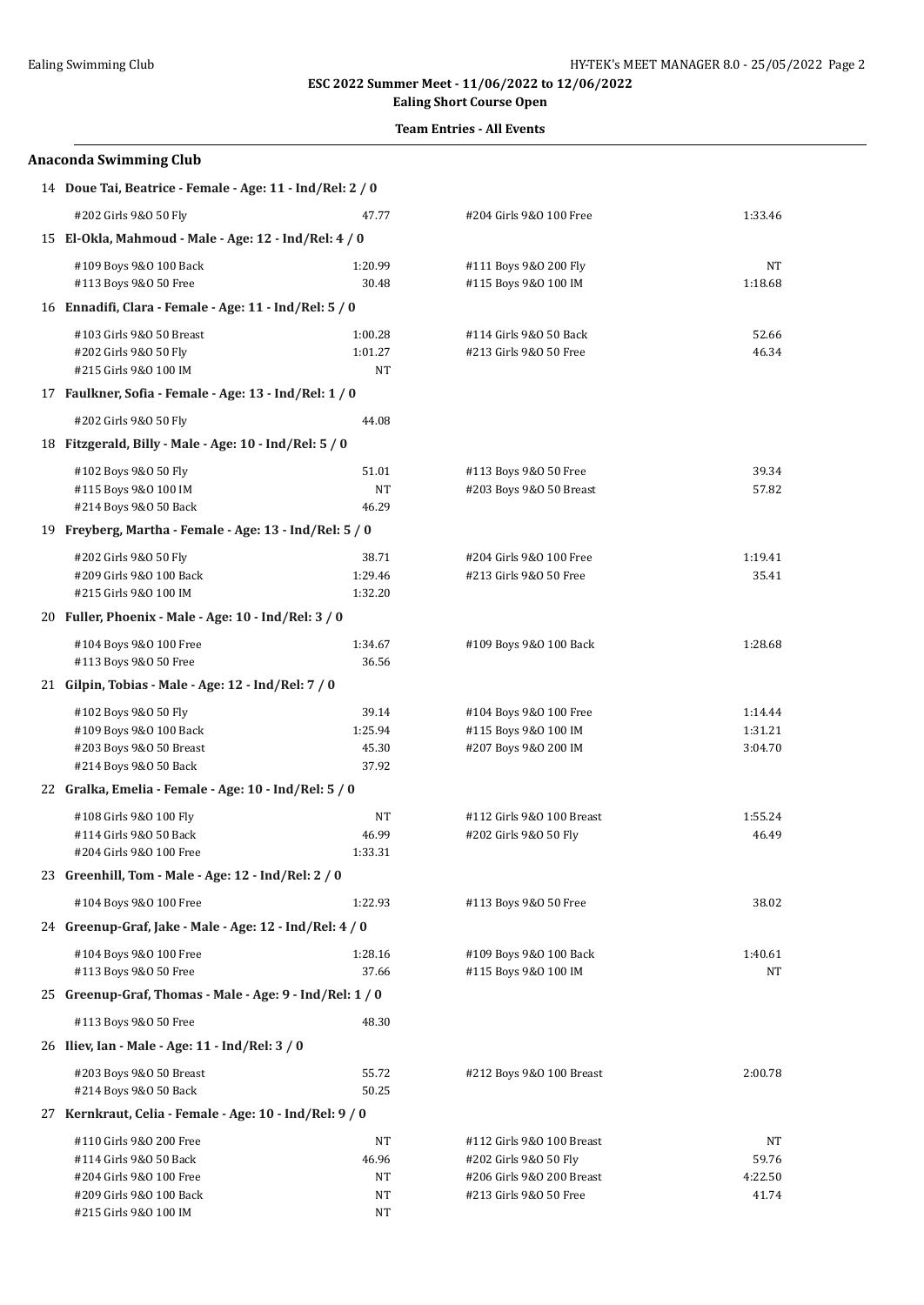# **Ealing Short Course Open**

## **Team Entries - All Events**

#### **Anaconda Swimming Club**

| 28 Law, Kathleen - Female - Age: 15 - Ind/Rel: 2 / 0         |                  |                                                 |                  |
|--------------------------------------------------------------|------------------|-------------------------------------------------|------------------|
| #213 Girls 9&0 50 Free                                       | 35.32            | #215 Girls 9&0 100 IM                           | 1:29.96          |
| 29 Lyttle, Sebastian - Male - Age: 13 - Ind/Rel: 5 / 0       |                  |                                                 |                  |
| #102 Boys 9&0 50 Fly                                         | 33.89            | #104 Boys 9&0 100 Free                          | 1:09.50          |
| #106 Boys 9&0 200 Breast                                     | 2:59.75          | #113 Boys 9&0 50 Free                           | 31.24            |
| #115 Boys 9&0 100 IM                                         | 1:17.35          |                                                 |                  |
| 30 Malkani, Gyan - Male - Age: 9 - Ind/Rel: 4 / 0            |                  |                                                 |                  |
| #104 Boys 9&0 100 Free                                       | NT               | #106 Boys 9&0 200 Breast                        | NT               |
| #109 Boys 9&0 100 Back                                       | NT               | #115 Boys 9&0 100 IM                            | NT               |
| 31 McCarthy, Cian - Male - Age: 13 - Ind/Rel: 9 / 0          |                  |                                                 |                  |
| #102 Boys 9&0 50 Fly                                         | 34.91            | #104 Boys 9&0 100 Free                          | 1:07.04          |
| #109 Boys 9&0 100 Back                                       | 1:12.18          | #113 Boys 9&0 50 Free                           | 29.59            |
| #115 Boys 9&0 100 IM                                         | 1:17.04          | #203 Boys 9&0 50 Breast                         | 44.38            |
| #205 Boys 9&0 200 Back                                       | 2:40.04          | #210 Boys 9&0 200 Free                          | 2:49.63          |
| #214 Boys 9&0 50 Back                                        | 33.98            |                                                 |                  |
| 32 Millar, Seren - Female - Age: 14 - Ind/Rel: 5 / 0         |                  |                                                 |                  |
| #202 Girls 9&0 50 Fly                                        | 38.09            | #204 Girls 9&0 100 Free                         | 1:12.50          |
| #209 Girls 9&0 100 Back                                      | 1:20.31          | #213 Girls 9&0 50 Free                          | 31.23            |
| #215 Girls 9&0 100 IM                                        | 1:23.67          |                                                 |                  |
| 33 Napolitano, Elijah-Blue - Male - Age: 15 - Ind/Rel: 7 / 0 |                  |                                                 |                  |
| #102 Boys 9&0 50 Fly                                         | 30.83            | #104 Boys 9&0 100 Free                          | 1:04.38          |
| #113 Boys 9&0 50 Free                                        | 27.97            | #115 Boys 9&0 100 IM                            | NT               |
| #203 Boys 9&0 50 Breast<br>#212 Boys 9&0 100 Breast          | 35.52<br>1:18.50 | #208 Boys 9&0 100 Fly                           | 1:13.38          |
| 34 Ozdemir, Lucas - Male - Age: 13 - Ind/Rel: 9 / 0          |                  |                                                 |                  |
|                                                              |                  |                                                 |                  |
| #102 Boys 9&0 50 Fly<br>#109 Boys 9&0 100 Back               | 39.31<br>1:28.41 | #104 Boys 9&0 100 Free<br>#113 Boys 9&0 50 Free | 1:11.72<br>31.81 |
| #115 Boys 9&0 100 IM                                         | 1:36.21          | #203 Boys 9&0 50 Breast                         | 43.69            |
| #208 Boys 9&0 100 Fly                                        | NT               | #212 Boys 9&0 100 Breast                        | 1:41.70          |
| #214 Boys 9&0 50 Back                                        | 40.59            |                                                 |                  |
| 35 Pearson, Matthew - Male - Age: 14 - Ind/Rel: 4 / 0        |                  |                                                 |                  |
| #102 Boys 9&0 50 Fly                                         | 31.71            | #113 Boys 9&0 50 Free                           | 28.68            |
| #115 Boys 9&0 100 IM                                         | 1:12.93          | #214 Boys 9&0 50 Back                           | 32.51            |
| 36 Silverstone, Sam - Male - Age: 10 - Ind/Rel: 1 / 0        |                  |                                                 |                  |
| #203 Boys 9&0 50 Breast                                      | 55.44            |                                                 |                  |
| 37 Simons, Eleanor - Female - Age: 12 - Ind/Rel: 2 / 0       |                  |                                                 |                  |
| #112 Girls 9&0 100 Breast                                    | 1:39.35          | #114 Girls 9&0 50 Back                          | 44.36            |
| 38 Simons, Georgia - Female - Age: 11 - Ind/Rel: 3 / 0       |                  |                                                 |                  |
| #110 Girls 9&0 200 Free                                      | 3:28.12          | #112 Girls 9&0 100 Breast                       | 1:44.90          |
| #114 Girls 9&0 50 Back                                       | 45.66            |                                                 |                  |
| 39 Stanciulescu, Emilia - Female - Age: 9 - Ind/Rel: 9 / 0   |                  |                                                 |                  |
| #103 Girls 9&0 50 Breast                                     | NT               | #108 Girls 9&0 100 Fly                          | NT               |
| #112 Girls 9&0 100 Breast                                    | NT               | #114 Girls 9&0 50 Back                          | NT               |
| #202 Girls 9&0 50 Fly                                        | NT               | #204 Girls 9&0 100 Free                         | NT               |
| #209 Girls 9&0 100 Back                                      | NT               | #213 Girls 9&0 50 Free                          | NT               |
| #215 Girls 9&0 100 IM                                        | NT               |                                                 |                  |
| 40 Stothers, Alexander - Male - Age: 11 - Ind/Rel: 4 / 0     |                  |                                                 |                  |
| #102 Boys 9&0 50 Fly                                         | 1:04.78          | #104 Boys 9&0 100 Free                          | 1:55.94          |
| #109 Boys 9&0 100 Back                                       | NT               | #113 Boys 9&0 50 Free                           | 46.17            |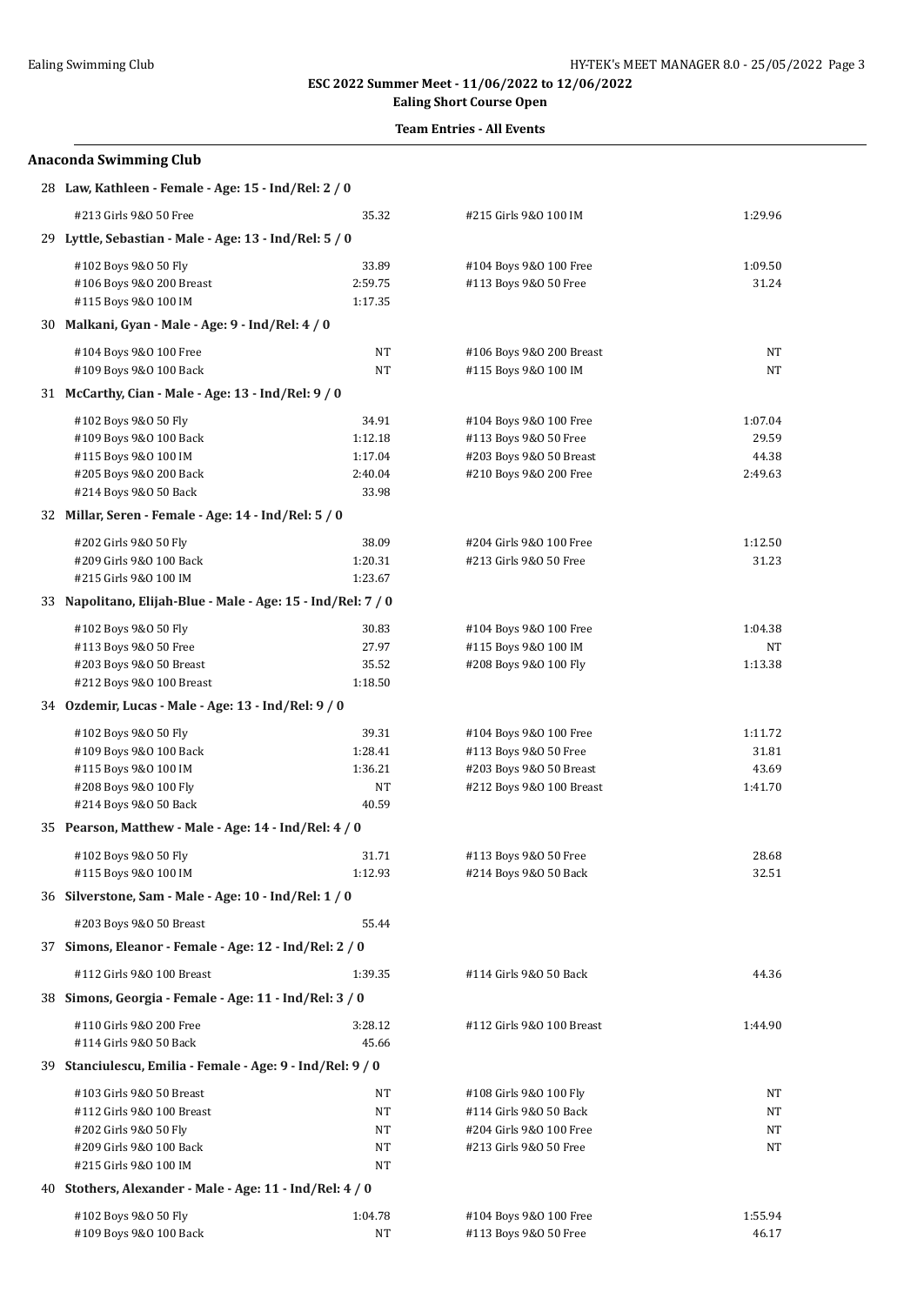## **Ealing Short Course Open**

### **Team Entries - All Events**

| <b>Anaconda Swimming Club</b>                                                                                                     |                                                       |                                                                                                        |                                        |
|-----------------------------------------------------------------------------------------------------------------------------------|-------------------------------------------------------|--------------------------------------------------------------------------------------------------------|----------------------------------------|
| 41 Thode, Belle - Female - Age: 11 - Ind/Rel: 3 / 0                                                                               |                                                       |                                                                                                        |                                        |
| #209 Girls 9&0 100 Back<br>#215 Girls 9&0 100 IM                                                                                  | NT<br><b>NT</b>                                       | #213 Girls 9&0 50 Free                                                                                 | 38.31                                  |
| 42 Thode, Pearl - Female - Age: 13 - Ind/Rel: 3 / 0                                                                               |                                                       |                                                                                                        |                                        |
| #209 Girls 9&0 100 Back<br>#215 Girls 9&0 100 IM                                                                                  | 1:24.66<br>1:27.27                                    | #213 Girls 9&0 50 Free                                                                                 | 34.04                                  |
| 43 Tingay, Sophia - Female - Age: 12 - Ind/Rel: 4 / 0                                                                             |                                                       |                                                                                                        |                                        |
| #202 Girls 9&0 50 Fly<br>#209 Girls 9&0 100 Back                                                                                  | 41.80<br>1:28.07                                      | #204 Girls 9&0 100 Free<br>#213 Girls 9&0 50 Free                                                      | 1:22.02<br>37.05                       |
| 44 Turner, Alistair - Male - Age: 10 - Ind/Rel: 2 / 0                                                                             |                                                       |                                                                                                        |                                        |
| #203 Boys 9&0 50 Breast                                                                                                           | 56.57                                                 | #214 Boys 9&0 50 Back                                                                                  | 48.47                                  |
| 45 Ward, Anthony - Male - Age: 11 - Ind/Rel: 1 / 0                                                                                |                                                       |                                                                                                        |                                        |
| #104 Boys 9&0 100 Free                                                                                                            | 1:19.41                                               |                                                                                                        |                                        |
| 46 Ward, Gabriel - Male - Age: 10 - Ind/Rel: 3 / 0                                                                                |                                                       |                                                                                                        |                                        |
| #109 Boys 9&0 100 Back<br>#115 Boys 9&0 100 IM                                                                                    | NT<br>NT                                              | #113 Boys 9&0 50 Free                                                                                  | NT                                     |
| 47 Waugh, Ashni - Female - Age: 10 - Ind/Rel: 3 / 0                                                                               |                                                       |                                                                                                        |                                        |
| #202 Girls 9&0 50 Fly<br>#213 Girls 9&0 50 Free                                                                                   | 51.15<br>42.86                                        | #209 Girls 9&0 100 Back                                                                                | 1:55.57                                |
| 48 Whiting, Hilda - Female - Age: 14 - Ind/Rel: 9 / 0                                                                             |                                                       |                                                                                                        |                                        |
| #103 Girls 9&0 50 Breast<br>#108 Girls 9&0 100 Fly<br>#114 Girls 9&0 50 Back<br>#204 Girls 9&0 100 Free<br>#213 Girls 9&0 50 Free | 40.37<br>1:48.96<br>35.30<br>1:11.83<br>31.36         | #107 Girls 9&0 200 IM<br>#112 Girls 9&0 100 Breast<br>#202 Girls 9&0 50 Fly<br>#209 Girls 9&0 100 Back | 2:58.53<br>1:30.03<br>36.21<br>1:18.01 |
| 49 Yaroshevych, Dasha - Female - Age: 10 - Ind/Rel: 2 / 0                                                                         |                                                       |                                                                                                        |                                        |
| #114 Girls 9&0 50 Back<br>Anaconda Swimming Club                                                                                  | NT<br>Total Individual Entries: 214 - Total Relays: 0 | #213 Girls 9&0 50 Free                                                                                 | NT                                     |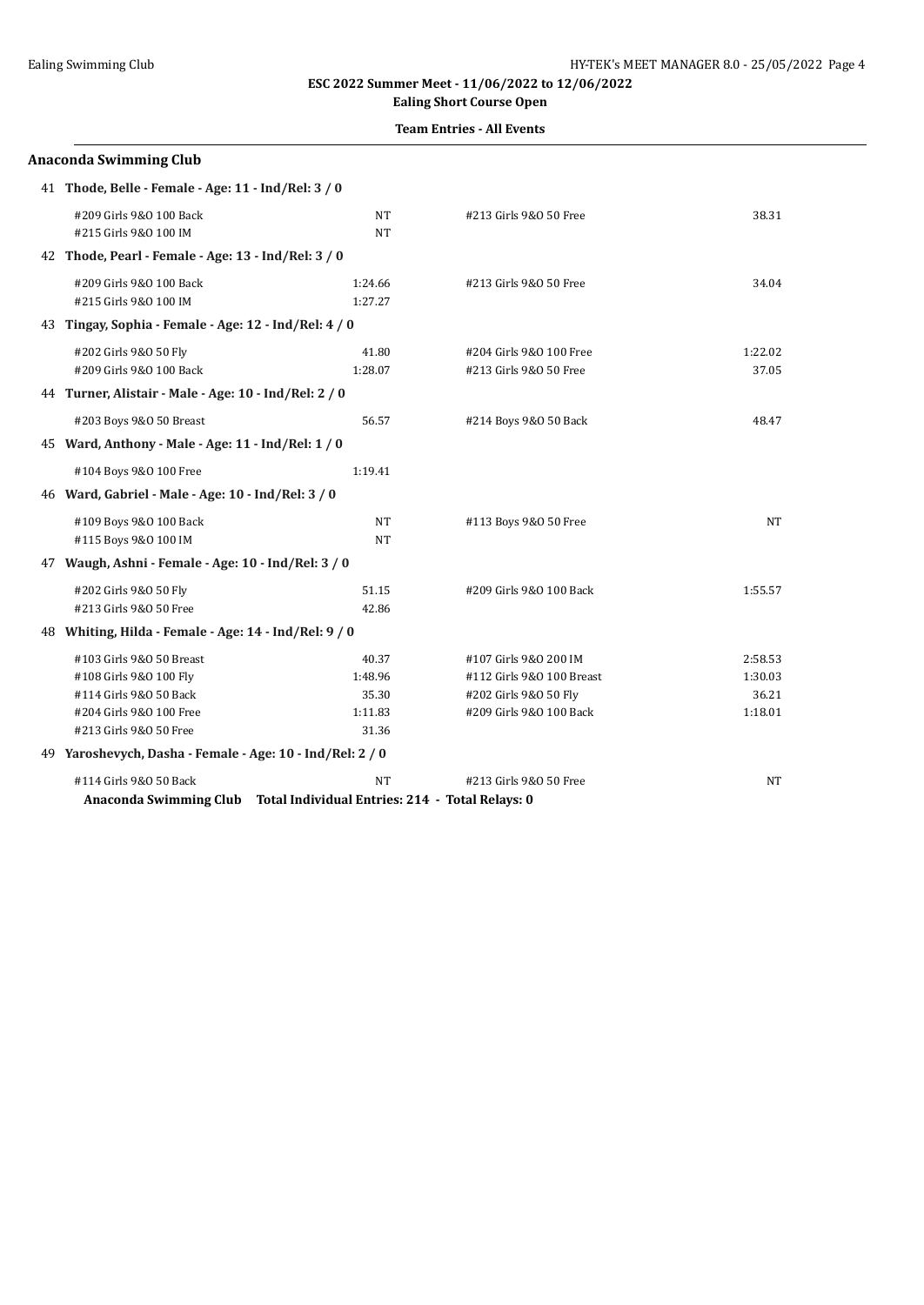## **Ealing Short Course Open**

## **Team Entries - All Events**

| 1 Alsaud, Moothi - Female - Age: 12 - Ind/Rel: 7 / 0           |         |                           |         |
|----------------------------------------------------------------|---------|---------------------------|---------|
| #110 Girls 9&0 200 Free                                        | 3:09.21 | #114 Girls 9&0 50 Back    | 42.34   |
| #202 Girls 9&0 50 Fly                                          | 41.16   | #204 Girls 9&0 100 Free   | 1:24.51 |
| #209 Girls 9&0 100 Back                                        | 1:31.94 | #213 Girls 9&0 50 Free    | 35.41   |
| #215 Girls 9&0 100 IM                                          | 1:38.47 |                           |         |
| 2 Arora, Anav - Male - Age: 13 - Ind/Rel: 8 / 0                |         |                           |         |
| #102 Boys 9&0 50 Fly                                           | 36.22   | #104 Boys 9&0 100 Free    | 1:07.57 |
| #109 Boys 9&0 100 Back                                         | 1:22.81 | #113 Boys 9&0 50 Free     | 29.97   |
| #203 Boys 9&0 50 Breast                                        | 42.03   | #210 Boys 9&0 200 Free    | 2:40.59 |
| #212 Boys 9&0 100 Breast                                       | 1:28.97 | #214 Boys 9&0 50 Back     | 38.00   |
| 3 Bara-Taylor, Raphi - Male - Age: 14 - Ind/Rel: 6 / 0         |         |                           |         |
| #113 Boys 9&0 50 Free                                          | 29.98   | #115 Boys 9&0 100 IM      | 1:13.37 |
| #203 Boys 9&0 50 Breast                                        | 39.38   | #207 Boys 9&0 200 IM      | 2:46.78 |
| #208 Boys 9&0 100 Fly                                          | 1:16.60 | #212 Boys 9&0 100 Breast  | 1:26.09 |
| 4 Baring, Charlotte - Female - Age: 9 - Ind/Rel: 7 / 0         |         |                           |         |
| #103 Girls 9&0 50 Breast                                       | 52.40   | #112 Girls 9&0 100 Breast | 2:13.90 |
| #114 Girls 9&0 50 Back                                         | 50.62   | #202 Girls 9&0 50 Fly     | 1:02.56 |
| #204 Girls 9&0 100 Free                                        | 1:52.13 | #213 Girls 9&0 50 Free    | 39.28   |
| #215 Girls 9&0 100 IM                                          | 1:59.85 |                           |         |
| 5 Baring, Olivia - Female - Age: 12 - Ind/Rel: 11 / 0          |         |                           |         |
| #103 Girls 9&0 50 Breast                                       | 39.70   | #107 Girls 9&0 200 IM     | 2:49.17 |
| #108 Girls 9&0 100 Fly                                         | 1:19.90 | #112 Girls 9&0 100 Breast | 1:26.10 |
| #114 Girls 9&0 50 Back                                         | 36.09   | #202 Girls 9&0 50 Fly     | 33.30   |
| #204 Girls 9&0 100 Free                                        | 1:06.80 | #206 Girls 9&0 200 Breast | 3:05.31 |
| #209 Girls 9&0 100 Back                                        | 1:18.32 | #213 Girls 9&0 50 Free    | 28.60   |
| #215 Girls 9&0 100 IM                                          | 1:18.46 |                           |         |
| 6 Becchetti, Helen - Female - Age: 16 - Ind/Rel: 3 / 0         |         |                           |         |
| #101 Girls 9&0 400 Free                                        | 5:16.19 | #107 Girls 9&0 200 IM     | 2:47.44 |
| #108 Girls 9&0 100 Fly                                         | 1:12.77 |                           |         |
| 7 Bonetti, Martina - Female - Age: 12 - Ind/Rel: 10 / 0        |         |                           |         |
| #103 Girls 9&0 50 Breast                                       | 43.38   | #108 Girls 9&0 100 Fly    | 1:25.81 |
| #110 Girls 9&0 200 Free                                        | 3:02.10 | #112 Girls 9&0 100 Breast | 1:29.71 |
| #114 Girls 9&0 50 Back                                         | 40.80   | #202 Girls 9&0 50 Fly     | 36.06   |
| #204 Girls 9&0 100 Free                                        | 1:15.20 | #206 Girls 9&0 200 Breast | 3:55.47 |
| #213 Girls 9&0 50 Free                                         | 33.93   | #215 Girls 9&0 100 IM     | 1:27.72 |
| 8 Bougani-Pournara, Ilioni - Female - Age: 12 - Ind/Rel: 6 / 0 |         |                           |         |
| #202 Girls 9&0 50 Fly                                          | 38.51   | #204 Girls 9&0 100 Free   | 1:11.40 |
| #206 Girls 9&0 200 Breast                                      | 3:02.30 | #209 Girls 9&0 100 Back   | 1:21.50 |
| #213 Girls 9&0 50 Free                                         | 33.59   | #215 Girls 9&0 100 IM     | 1:27.80 |
| 9 Bouganis-Pournaras, Nilea - Male - Age: 9 - Ind/Rel: 9 / 0   |         |                           |         |
| #104 Boys 9&0 100 Free                                         | 1:35.52 | #106 Boys 9&0 200 Breast  | 4:03.56 |
| #109 Boys 9&0 100 Back                                         | 1:54.09 | #113 Boys 9&0 50 Free     | 40.45   |
| #203 Boys 9&0 50 Breast                                        | 52.54   | #205 Boys 9&0 200 Back    | 3:54.99 |
| #210 Boys 9&0 200 Free                                         | 3:36.47 | #212 Boys 9&0 100 Breast  | 1:56.17 |
| #214 Boys 9&0 50 Back                                          | 51.99   |                           |         |
| 10 Brand, Issy - Female - Age: 11 - Ind/Rel: 7 / 0             |         |                           |         |
| #103 Girls 9&0 50 Breast                                       | 49.94   | #112 Girls 9&0 100 Breast | 1:49.61 |
| #114 Girls 9&0 50 Back                                         | 44.50   | #204 Girls 9&0 100 Free   | 1:31.29 |
| #206 Girls 9&0 200 Breast                                      | 3:38.66 | #213 Girls 9&0 50 Free    | 37.19   |
| #215 Girls 9&0 100 IM                                          | 1:41.35 |                           |         |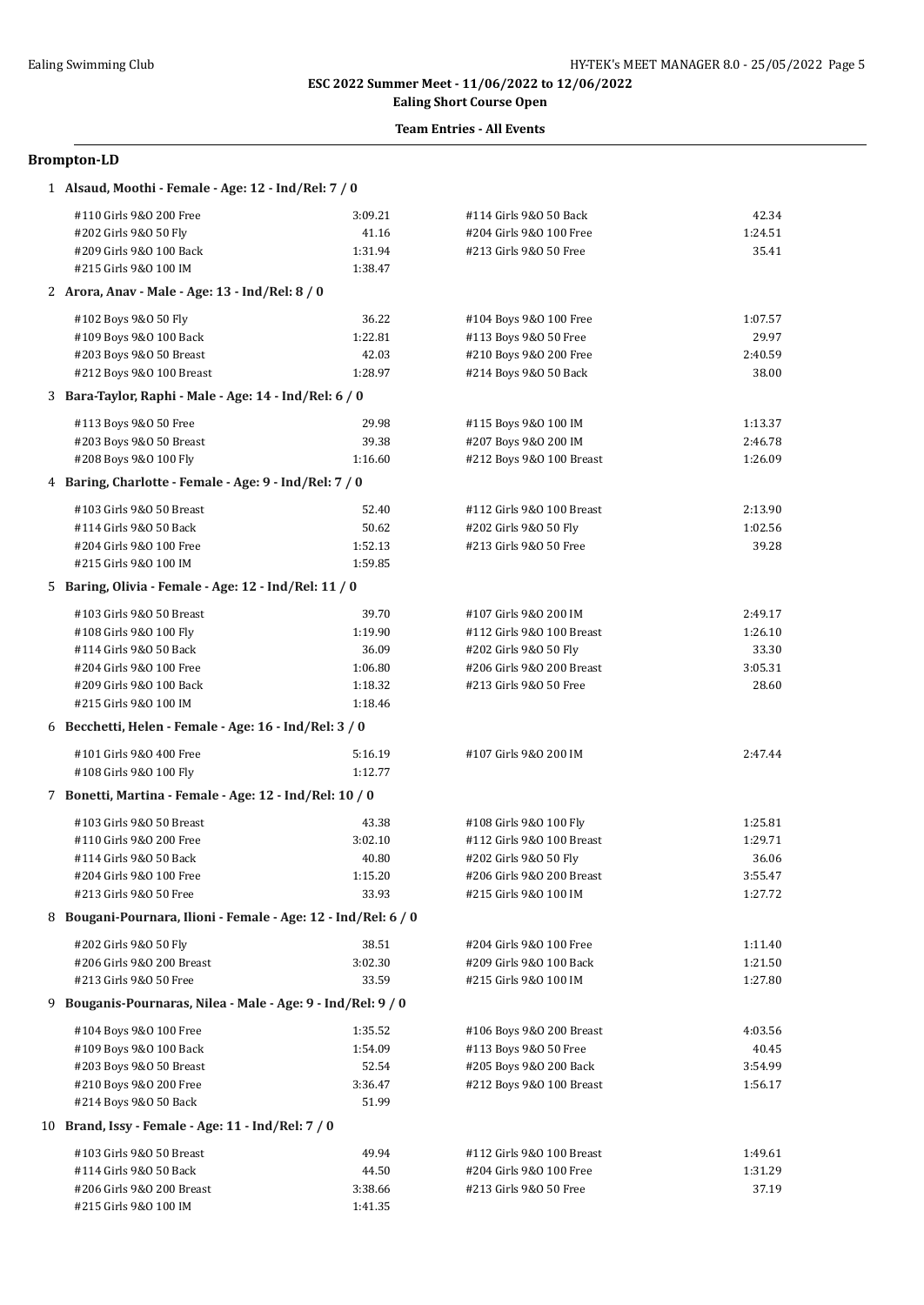## **Ealing Short Course Open**

### **Team Entries - All Events**

| 11 Butterworth, Imogen - Female - Age: 11 - Ind/Rel: 2 / 0    |         |                           |         |
|---------------------------------------------------------------|---------|---------------------------|---------|
| #103 Girls 9&0 50 Breast                                      | 49.59   | #105 Girls 9&0 200 Back   | 3:08.95 |
| 12 Cazzol, Roman - Male - Age: 10 - Ind/Rel: 4 / 0            |         |                           |         |
| #203 Boys 9&0 50 Breast                                       | 53.90   | #207 Boys 9&0 200 IM      | 3:45.99 |
| #212 Boys 9&0 100 Breast                                      | 1:56.10 | #214 Boys 9&0 50 Back     | 43.94   |
| 13 Cigna, Anya - Female - Age: 13 - Ind/Rel: 2 / 0            |         |                           |         |
| #213 Girls 9&0 50 Free                                        | 32.91   | #215 Girls 9&0 100 IM     | 1:28.28 |
| 14 Contogoulas, Alexandra - Female - Age: 11 - Ind/Rel: 4 / 0 |         |                           |         |
| #206 Girls 9&0 200 Breast                                     | 3:30.99 | #209 Girls 9&0 100 Back   | 1:35.99 |
| #213 Girls 9&0 50 Free                                        | 46.91   | #215 Girls 9&0 100 IM     | 1:47.52 |
| 15 Cruickshank, Ellen - Female - Age: 11 - Ind/Rel: 7 / 0     |         |                           |         |
| #110 Girls 9&0 200 Free                                       | 2:59.43 | #112 Girls 9&0 100 Breast | 1:46.78 |
| #114 Girls 9&0 50 Back                                        | 43.52   | #204 Girls 9&0 100 Free   | 1:25.00 |
| #209 Girls 9&0 100 Back                                       | 1:27.70 | #213 Girls 9&0 50 Free    | 37.54   |
| #215 Girls 9&0 100 IM                                         | 1:35.31 |                           |         |
| 16 Daffey, Schuyler - Female - Age: 17 - Ind/Rel: 14 / 0      |         |                           |         |
| #101 Girls 9&0 400 Free                                       | 5:18.11 | #103 Girls 9&0 50 Breast  | 36.60   |
| #105 Girls 9&0 200 Back                                       | 2:43.36 | #107 Girls 9&0 200 IM     | 2:28.47 |
| #108 Girls 9&0 100 Fly                                        | 1:15.58 | #110 Girls 9&0 200 Free   | 2:12.30 |
| #112 Girls 9&0 100 Breast                                     | 1:19.60 | #114 Girls 9&0 50 Back    | 32.40   |
| #202 Girls 9&0 50 Fly                                         | 30.00   | #204 Girls 9&0 100 Free   | 1:00.30 |
| #206 Girls 9&0 200 Breast                                     | 3:08.11 | #209 Girls 9&0 100 Back   | 1:09.90 |
| #213 Girls 9&0 50 Free                                        | 27.60   | #215 Girls 9&0 100 IM     | 1:08.67 |
| 17 de Naurois, Alexandre - Male - Age: 13 - Ind/Rel: 3 / 0    |         |                           |         |
| #104 Boys 9&0 100 Free                                        | 1:20.75 | #113 Boys 9&0 50 Free     | 33.94   |
| #115 Boys 9&0 100 IM                                          | 1:34.46 |                           |         |
| 18 D'Ornano, Zoë - Female - Age: 13 - Ind/Rel: 5 / 0          |         |                           |         |
| #114 Girls 9&0 50 Back                                        | 39.50   | #202 Girls 9&0 50 Fly     | 36.97   |
| #204 Girls 9&0 100 Free                                       | 1:18.86 | #213 Girls 9&0 50 Free    | 33.21   |
| #215 Girls 9&0 100 IM                                         | 1:26.71 |                           |         |
| 19 Doumenis-Ramos, George - Male - Age: 19 - Ind/Rel: 7 / 0   |         |                           |         |
| #102 Boys 9&0 50 Fly                                          | 30.39   | #104 Boys 9&0 100 Free    | 59.18   |
| #113 Boys 9&0 50 Free                                         | 26.57   | #115 Boys 9&0 100 IM      | 1:10.54 |
| #203 Boys 9&0 50 Breast                                       | 34.25   | #212 Boys 9&0 100 Breast  | 1:21.58 |
| #214 Boys 9&0 50 Back                                         | 35.20   |                           |         |
| 20 Dufour, Lorenzo - Male - Age: 17 - Ind/Rel: 5 / 0          |         |                           |         |
| #102 Boys 9&0 50 Fly                                          | 28.20   | #104 Boys 9&0 100 Free    | 1:00.36 |
| #109 Boys 9&0 100 Back                                        | 1:05.20 | #113 Boys 9&0 50 Free     | 26.40   |
| #115 Boys 9&0 100 IM                                          | 1:07.99 |                           |         |
| 21 Evans, Chloe - Female - Age: 14 - Ind/Rel: 7 / 0           |         |                           |         |
| #105 Girls 9&0 200 Back                                       | 2:43.68 | #107 Girls 9&0 200 IM     | 2:50.67 |
| #108 Girls 9&0 100 Fly                                        | 1:26.91 | #114 Girls 9&0 50 Back    | 34.40   |
| #209 Girls 9&0 100 Back                                       | 1:15.35 | #213 Girls 9&0 50 Free    | 30.87   |
| #215 Girls 9&0 100 IM                                         | 1:17.98 |                           |         |
| 22 Ferone, Alessandro - Male - Age: 14 - Ind/Rel: 2 / 0       |         |                           |         |
| #102 Boys 9&0 50 Fly                                          | 37.28   | #104 Boys 9&0 100 Free    | 1:16.76 |
| 23 Gea, Chiara - Female - Age: 12 - Ind/Rel: 4 / 0            |         |                           |         |
| #103 Girls 9&0 50 Breast                                      | 52.49   | #202 Girls 9&0 50 Fly     | 44.97   |
| #213 Girls 9&0 50 Free                                        | 40.05   | #215 Girls 9&0 100 IM     | 1:43.40 |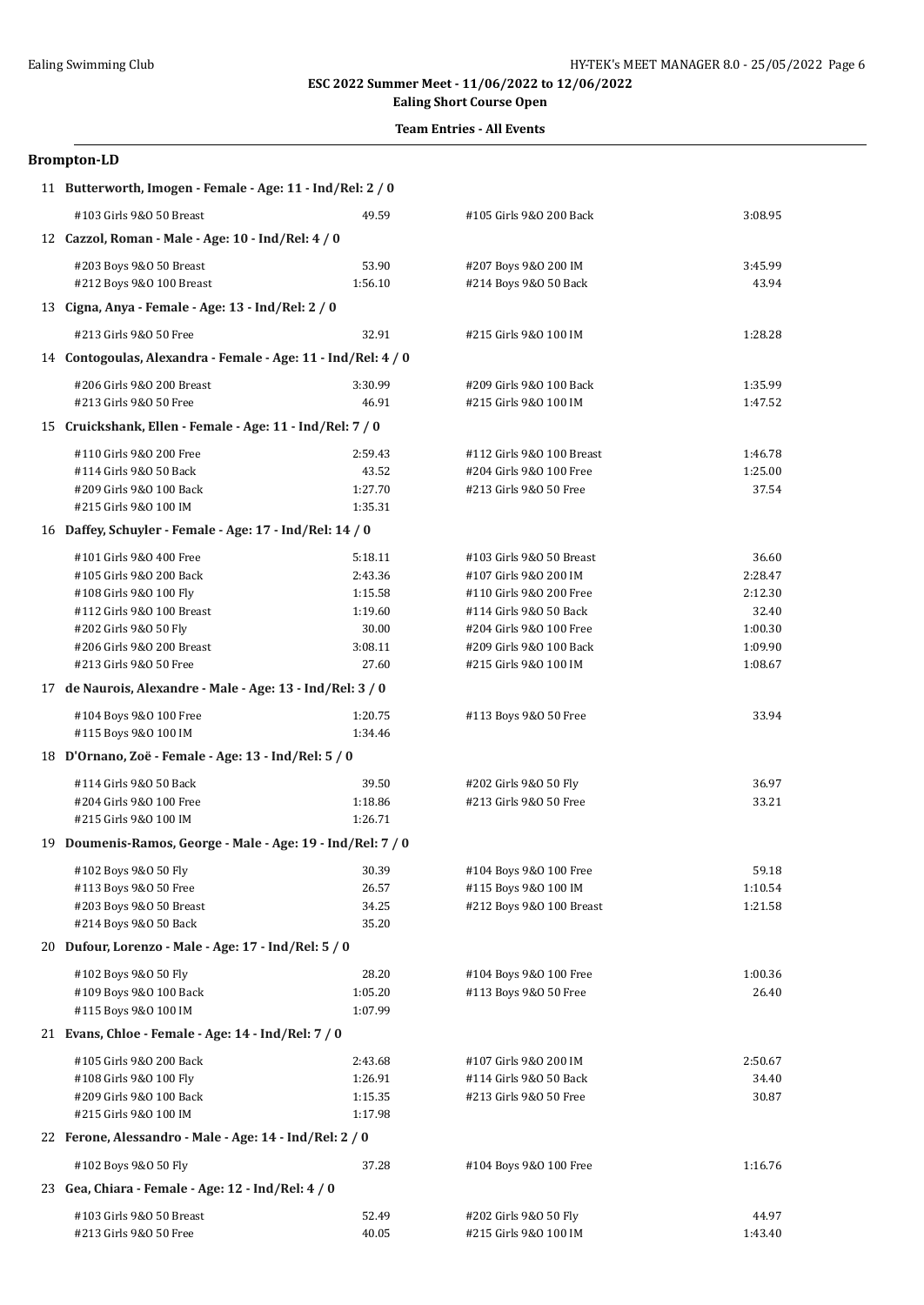## **Ealing Short Course Open**

### **Team Entries - All Events**

| 24 Gorgun, Derin - Male - Age: 12 - Ind/Rel: 8 / 0               |         |                           |         |
|------------------------------------------------------------------|---------|---------------------------|---------|
| #102 Boys 9&0 50 Fly                                             | 36.00   | #104 Boys 9&0 100 Free    | 1:16.13 |
| #113 Boys 9&0 50 Free                                            | 34.00   | #115 Boys 9&0 100 IM      | 1:28.07 |
| #203 Boys 9&0 50 Breast                                          | 44.99   | #207 Boys 9&0 200 IM      | 3:04.39 |
| #208 Boys 9&0 100 Fly                                            | 1:27.77 | #210 Boys 9&0 200 Free    | 2:49.00 |
| 25 Gort-Barten, Benjie - Male - Age: 12 - Ind/Rel: 4 / 0         |         |                           |         |
| #109 Boys 9&0 100 Back                                           | 1:31.72 | #113 Boys 9&0 50 Free     | 38.21   |
| #203 Boys 9&0 50 Breast                                          | 51.99   | #205 Boys 9&0 200 Back    | 3:20.86 |
| 26 Gubitz, Luna - Female - Age: 10 - Ind/Rel: 4 / 0              |         |                           |         |
| #112 Girls 9&0 100 Breast                                        | 1:53.91 | #114 Girls 9&0 50 Back    | 52.60   |
| #213 Girls 9&0 50 Free                                           | 45.28   | #215 Girls 9&0 100 IM     | 1:41.44 |
| 27 Hillier, Trixie - Female - Age: 14 - Ind/Rel: 8 / 0           |         |                           |         |
| #105 Girls 9&0 200 Back                                          | 2:55.91 | #107 Girls 9&0 200 IM     | 2:51.60 |
| #108 Girls 9&0 100 Fly                                           | 1:24.14 | #110 Girls 9&0 200 Free   | 2:37.96 |
| #202 Girls 9&0 50 Fly                                            | 36.38   | #204 Girls 9&0 100 Free   | 1:11.92 |
| #209 Girls 9&0 100 Back                                          | 1:21.59 | #213 Girls 9&0 50 Free    | 32.31   |
| 28 Hingorani, Adam - Male - Age: 12 - Ind/Rel: 4 / 0             |         |                           |         |
| #102 Boys 9&0 50 Fly                                             | 44.65   | #104 Boys 9&0 100 Free    | 1:19.22 |
| #113 Boys 9&0 50 Free                                            | 35.70   | #115 Boys 9&0 100 IM      | 1:38.93 |
| 29 How, Ziggy - Female - Age: 11 - Ind/Rel: 6 / 0                |         |                           |         |
| #103 Girls 9&0 50 Breast                                         | 50.25   | #112 Girls 9&0 100 Breast | 1:40.21 |
| #202 Girls 9&0 50 Fly                                            | 41.68   | #206 Girls 9&0 200 Breast | 3:42.39 |
| #213 Girls 9&0 50 Free                                           | 37.82   | #215 Girls 9&0 100 IM     | 1:33.85 |
| 30 Human, Alexa - Female - Age: 15 - Ind/Rel: 3 / 0              |         |                           |         |
| #108 Girls 9&0 100 Fly                                           | 1:29.11 | #114 Girls 9&0 50 Back    | 34.88   |
| #202 Girls 9&0 50 Fly                                            | 32.80   |                           |         |
| 31 Jacob Itriago, Ricardo - Male - Age: 11 - Ind/Rel: 8 / 0      |         |                           |         |
| #102 Boys 9&0 50 Fly                                             | 40.81   | #104 Boys 9&0 100 Free    | 1:16.59 |
| #109 Boys 9&0 100 Back                                           | 1:26.23 | #113 Boys 9&0 50 Free     | 32.00   |
| #203 Boys 9&0 50 Breast                                          | 47.59   | #207 Boys 9&0 200 IM      | 3:13.56 |
| #210 Boys 9&0 200 Free                                           | 2:44.84 | #214 Boys 9&0 50 Back     | 40.66   |
| 32 Kelsall, Natalia - Female - Age: 16 - Ind/Rel: 4 / 0          |         |                           |         |
| #101 Girls 9&0 400 Free                                          | 5:11.47 | #105 Girls 9&0 200 Back   | 2:57.43 |
| #108 Girls 9&0 100 Fly                                           | 1:12.22 | #110 Girls 9&0 200 Free   | 2:24.10 |
| 33 Knight, Luke - Male - Age: 13 - Ind/Rel: 10 / 0               |         |                           |         |
| #102 Boys 9&0 50 Fly                                             | 28.80   | #104 Boys 9&0 100 Free    | 59.20   |
| #109 Boys 9&0 100 Back                                           | 1:09.30 | #113 Boys 9&0 50 Free     | 26.60   |
| #115 Boys 9&0 100 IM                                             | 1:08.20 | #201 Boys 9&0 400 Free    | 4:40.97 |
| #203 Boys 9&0 50 Breast                                          | 34.20   | #207 Boys 9&0 200 IM      | 2:28.10 |
| #208 Boys 9&0 100 Fly                                            | 1:06.70 | #210 Boys 9&0 200 Free    | 2:09.70 |
| 34 Kuduma, Elizabete - Female - Age: 12 - Ind/Rel: 8 / 0         |         |                           |         |
| #101 Girls 9&0 400 Free                                          | 5:14.71 | #103 Girls 9&0 50 Breast  | 38.00   |
| #108 Girls 9&0 100 Fly                                           | 1:31.33 | #114 Girls 9&0 50 Back    | 35.37   |
| #202 Girls 9&0 50 Fly                                            | 37.61   | #204 Girls 9&0 100 Free   | 1:07.60 |
| #213 Girls 9&0 50 Free                                           | 30.25   | #215 Girls 9&0 100 IM     | 1:16.82 |
| 35 Lochhead Cantabella, Ines - Female - Age: 11 - Ind/Rel: 4 / 0 |         |                           |         |
| #110 Girls 9&0 200 Free                                          | 3:10.19 | #114 Girls 9&0 50 Back    | 47.63   |
| #213 Girls 9&0 50 Free                                           | 38.30   | #215 Girls 9&0 100 IM     | 1:42.32 |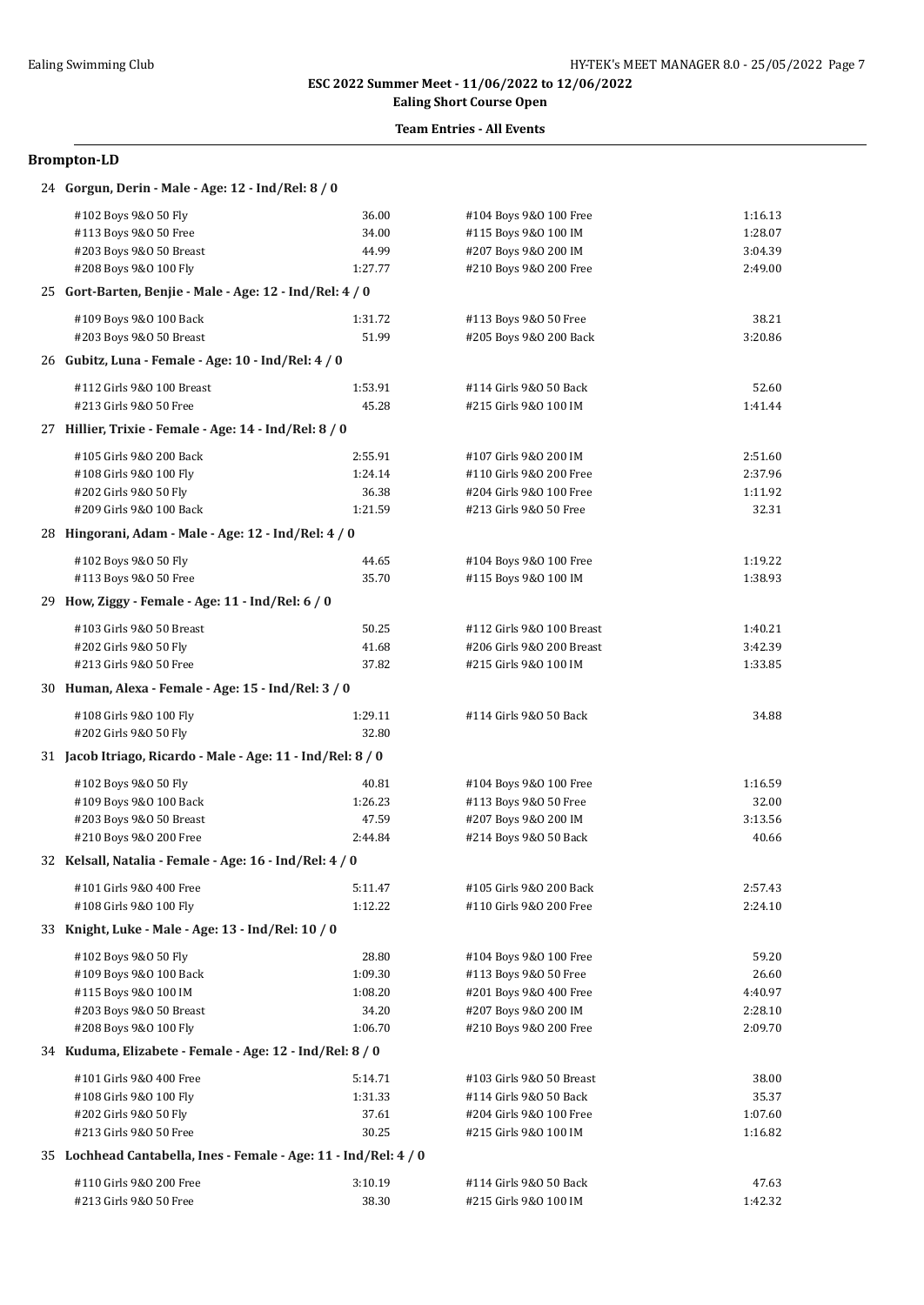# **Ealing Short Course Open**

### **Team Entries - All Events**

#### **Brompton-LD**

#### 36 **Loynes, Isabella - Female - Age: 13 - Ind/Rel: 12 / 0**

| #101 Girls 9&0 400 Free                                 | 5:16.68 | #103 Girls 9&0 50 Breast  | 38.70   |  |  |
|---------------------------------------------------------|---------|---------------------------|---------|--|--|
| #105 Girls 9&0 200 Back                                 | 2:40.30 | #107 Girls 9&0 200 IM     | 2:54.10 |  |  |
| #110 Girls 9&0 200 Free                                 | 2:37.41 | #112 Girls 9&0 100 Breast | 1:26.80 |  |  |
| #114 Girls 9&0 50 Back                                  | 34.20   | #202 Girls 9&0 50 Fly     | 36.79   |  |  |
| #204 Girls 9&0 100 Free                                 | 1:05.90 | #209 Girls 9&0 100 Back   | 1:12.53 |  |  |
| #213 Girls 9&0 50 Free                                  | 29.30   | #215 Girls 9&0 100 IM     | 1:18.58 |  |  |
| 37 Lydiker, Annabel - Female - Age: 9 - Ind/Rel: 2 / 0  |         |                           |         |  |  |
| #213 Girls 9&0 50 Free                                  | 47.18   | #215 Girls 9&0 100 IM     | 1:58.60 |  |  |
| 38 Mahoney, Chloe - Female - Age: 10 - Ind/Rel: 2 / 0   |         |                           |         |  |  |
| #213 Girls 9&0 50 Free                                  | 35.36   | #215 Girls 9&0 100 IM     | 1:34.19 |  |  |
| 39 Mahoney, Nico - Male - Age: 11 - Ind/Rel: 3 / 0      |         |                           |         |  |  |
| #210 Boys 9&0 200 Free                                  | 2:53.31 | #212 Boys 9&0 100 Breast  | 1:35.59 |  |  |
| #214 Boys 9&0 50 Back                                   | 43.00   |                           |         |  |  |
| 40 Mahoney, Tomi - Male - Age: 13 - Ind/Rel: 3 / 0      |         |                           |         |  |  |
| #210 Boys 9&0 200 Free                                  | 2:40.70 | #212 Boys 9&0 100 Breast  | 1:27.42 |  |  |
| #214 Boys 9&0 50 Back                                   | 42.06   |                           |         |  |  |
| 41 Main, Rosie - Female - Age: 13 - Ind/Rel: 7 / 0      |         |                           |         |  |  |
| #108 Girls 9&0 100 Fly                                  | 1:30.03 | #114 Girls 9&0 50 Back    | 34.71   |  |  |
| #202 Girls 9&0 50 Fly                                   | 34.90   | #204 Girls 9&0 100 Free   | 1:10.38 |  |  |
| #209 Girls 9&0 100 Back                                 | 1:19.20 | #213 Girls 9&0 50 Free    | 30.52   |  |  |
| #215 Girls 9&0 100 IM                                   | 1:19.86 |                           |         |  |  |
| 42 Malik, Jai - Male - Age: 10 - Ind/Rel: 4 / 0         |         |                           |         |  |  |
| #102 Boys 9&0 50 Fly                                    | 43.50   | #104 Boys 9&0 100 Free    | 1:21.25 |  |  |
| #113 Boys 9&0 50 Free                                   | 34.95   | #115 Boys 9&0 100 IM      | 1:30.90 |  |  |
| 43 Malik, Ro - Male - Age: 12 - Ind/Rel: 6 / 0          |         |                           |         |  |  |
| #102 Boys 9&0 50 Fly                                    | 36.89   | #104 Boys 9&0 100 Free    | 1:15.64 |  |  |
| #109 Boys 9&0 100 Back                                  | 1:23.68 | #113 Boys 9&0 50 Free     | 33.47   |  |  |
| #115 Boys 9&0 100 IM                                    | 1:27.98 | #208 Boys 9&0 100 Fly     | 1:31.03 |  |  |
| 44 Man, Alice - Female - Age: 12 - Ind/Rel: 8 / 0       |         |                           |         |  |  |
| #103 Girls 9&0 50 Breast                                | 40.20   | #107 Girls 9&0 200 IM     | 2:49.99 |  |  |
| #112 Girls 9&0 100 Breast                               | 1:27.40 | #114 Girls 9&0 50 Back    | 36.25   |  |  |
| #202 Girls 9&0 50 Fly                                   | 36.10   | #204 Girls 9&0 100 Free   | 1:07.20 |  |  |
| #209 Girls 9&0 100 Back                                 | 1:18.69 | #213 Girls 9&0 50 Free    | 30.30   |  |  |
| 45 Man, Katie - Female - Age: 14 - Ind/Rel: 8 / 0       |         |                           |         |  |  |
| #103 Girls 9&0 50 Breast                                | 37.60   | #107 Girls 9&0 200 IM     | 2:45.89 |  |  |
| #112 Girls 9&0 100 Breast                               | 1:26.10 | #114 Girls 9&0 50 Back    | 34.10   |  |  |
| #202 Girls 9&0 50 Fly                                   | 33.90   | #204 Girls 9&0 100 Free   | 1:03.50 |  |  |
| #209 Girls 9&0 100 Back                                 | 1:11.83 | #213 Girls 9&0 50 Free    | 29.00   |  |  |
| 46 Mathews, Joseph - Male - Age: 14 - Ind/Rel: 4 / 0    |         |                           |         |  |  |
| #203 Boys 9&0 50 Breast                                 | 36.81   | #210 Boys 9&0 200 Free    | 2:33.34 |  |  |
| #212 Boys 9&0 100 Breast                                | 1:20.90 | #214 Boys 9&0 50 Back     | 37.05   |  |  |
| 47 Mcillree, Violet - Female - Age: 12 - Ind/Rel: 2 / 0 |         |                           |         |  |  |
| #112 Girls 9&0 100 Breast                               | 1:43.93 | #114 Girls 9&0 50 Back    | 39.56   |  |  |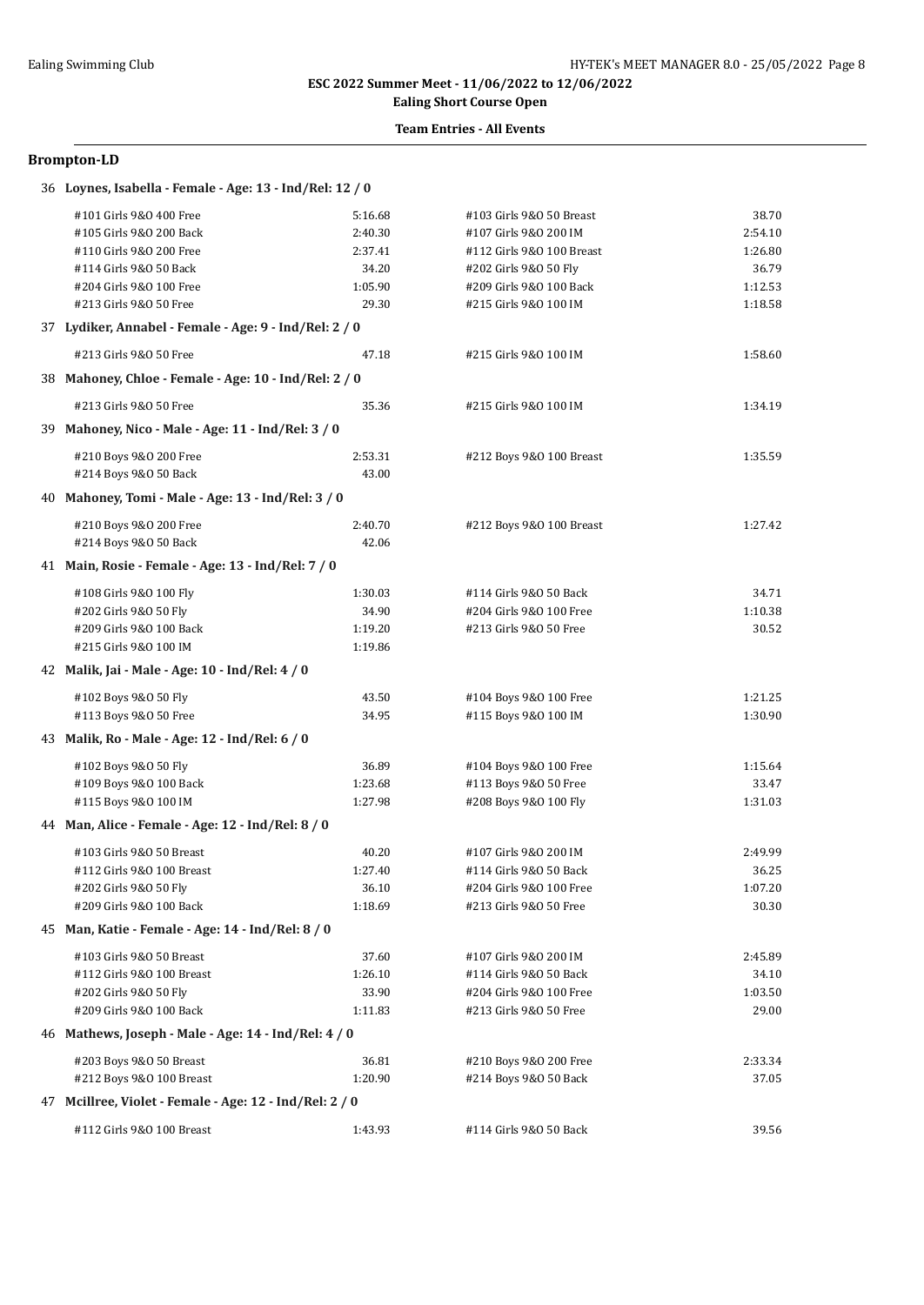## **Ealing Short Course Open**

### **Team Entries - All Events**

|     | 48 Metzgen, Daniel - Male - Age: 13 - Ind/Rel: 9 / 0                          |         |                           |         |
|-----|-------------------------------------------------------------------------------|---------|---------------------------|---------|
|     | #104 Boys 9&0 100 Free                                                        | 1:07.06 | #106 Boys 9&0 200 Breast  | 3:03.44 |
|     | #109 Boys 9&0 100 Back                                                        | 1:14.66 | #113 Boys 9&0 50 Free     | 28.75   |
|     | #115 Boys 9&0 100 IM                                                          | 1:14.13 | #203 Boys 9&0 50 Breast   | 37.20   |
|     | #207 Boys 9&0 200 IM                                                          | 2:42.46 | #208 Boys 9&0 100 Fly     | 1:13.70 |
|     | #212 Boys 9&0 100 Breast                                                      | 1:22.56 |                           |         |
| 49. | Moore, Madeleine - Female - Age: 10 - Ind/Rel: 5 / 0                          |         |                           |         |
|     | #202 Girls 9&0 50 Fly                                                         | 46.68   | #204 Girls 9&0 100 Free   | 1:26.97 |
|     | #209 Girls 9&0 100 Back                                                       | 1:46.21 | #213 Girls 9&0 50 Free    | 35.27   |
|     | #215 Girls 9&0 100 IM                                                         | 1:42.47 |                           |         |
|     | 50 Nash, Anabelle - Female - Age: 14 - Ind/Rel: 3 / 0                         |         |                           |         |
|     | #103 Girls 9&0 50 Breast                                                      | 41.24   | #107 Girls 9&0 200 IM     | 2:41.87 |
|     | #110 Girls 9&0 200 Free                                                       | 2:19.70 |                           |         |
|     | 51 Odong, Saint - Male - Age: 15 - Ind/Rel: 4 / 0                             |         |                           |         |
|     | #104 Boys 9&0 100 Free                                                        | 58.50   | #113 Boys 9&0 50 Free     | 26.00   |
|     | #207 Boys 9&0 200 IM                                                          | 2:42.30 | #210 Boys 9&0 200 Free    | 2:20.35 |
|     | 52 Ohler, Cosima - Female - Age: 11 - Ind/Rel: 5 / 0                          |         |                           |         |
|     | #110 Girls 9&0 200 Free                                                       | 3:23.10 | #112 Girls 9&0 100 Breast | 1:53.19 |
|     | #114 Girls 9&0 50 Back                                                        | 49.78   | #204 Girls 9&0 100 Free   | 1:30.41 |
|     | #206 Girls 9&0 200 Breast                                                     | 4:08.18 |                           |         |
|     | 53 Ohler, Marta - Female - Age: 13 - Ind/Rel: 6 / 0                           |         |                           |         |
|     |                                                                               |         |                           |         |
|     | #110 Girls 9&0 200 Free                                                       | 2:51.22 | #112 Girls 9&0 100 Breast | 1:30.68 |
|     | #114 Girls 9&0 50 Back                                                        | 39.09   | #202 Girls 9&0 50 Fly     | 38.47   |
|     | #204 Girls 9&0 100 Free                                                       | 1:12.82 | #206 Girls 9&0 200 Breast | 3:12.44 |
|     | 54 Orlando, Julian - Male - Age: 12 - Ind/Rel: 13 / 0                         |         |                           |         |
|     | #102 Boys 9&0 50 Fly                                                          | 43.01   | #104 Boys 9&0 100 Free    | 1:17.29 |
|     | #106 Boys 9&0 200 Breast                                                      | 3:18.82 | #109 Boys 9&0 100 Back    | 1:29.15 |
|     | #113 Boys 9&0 50 Free                                                         | 35.06   | #115 Boys 9&0 100 IM      | 1:31.34 |
|     | #201 Boys 9&0 400 Free                                                        | 5:48.67 | #203 Boys 9&0 50 Breast   | 46.00   |
|     | #207 Boys 9&0 200 IM                                                          | 3:10.06 | #208 Boys 9&0 100 Fly     | 1:47.41 |
|     | #210 Boys 9&0 200 Free                                                        | 2:53.26 | #212 Boys 9&0 100 Breast  | 1:36.43 |
|     | #214 Boys 9&0 50 Back<br>55 Orlando, Mia - Female - Age: 12 - Ind/Rel: 11 / 0 | 43.81   |                           |         |
|     |                                                                               |         |                           |         |
|     | #101 Girls 9&0 400 Free                                                       | 5:29.50 | #103 Girls 9&0 50 Breast  | 43.10   |
|     | #105 Girls 9&0 200 Back                                                       | 2:56.48 | #108 Girls 9&0 100 Fly    | 1:24.90 |
|     | #110 Girls 9&0 200 Free                                                       | 2:41.67 | #112 Girls 9&0 100 Breast | 1:39.31 |
|     | #202 Girls 9&0 50 Fly                                                         | 42.28   | #204 Girls 9&0 100 Free   | 1:13.60 |
|     | #209 Girls 9&0 100 Back                                                       | 1:22.53 | #211 Girls 9&0 200 Fly    | 3:12.81 |
|     | #215 Girls 9&0 100 IM                                                         | 1:29.20 |                           |         |
|     | 56 Pavicevic, Luka - Male - Age: 16 - Ind/Rel: 6 / 0                          |         |                           |         |
|     | #104 Boys 9&0 100 Free                                                        | 1:01.80 | #106 Boys 9&0 200 Breast  | 2:44.03 |
|     | #113 Boys 9&0 50 Free                                                         | 26.80   | #115 Boys 9&0 100 IM      | 1:12.89 |
|     | #203 Boys 9&0 50 Breast                                                       | 33.10   | #212 Boys 9&0 100 Breast  | 1:13.73 |
|     | 57 Perrett, Georgie - Female - Age: 9 - Ind/Rel: 4 / 0                        |         |                           |         |
|     | #202 Girls 9&0 50 Fly                                                         | 51.61   | #204 Girls 9&0 100 Free   | NΤ      |
|     | #213 Girls 9&0 50 Free                                                        | 42.25   | #215 Girls 9&0 100 IM     | 1:42.75 |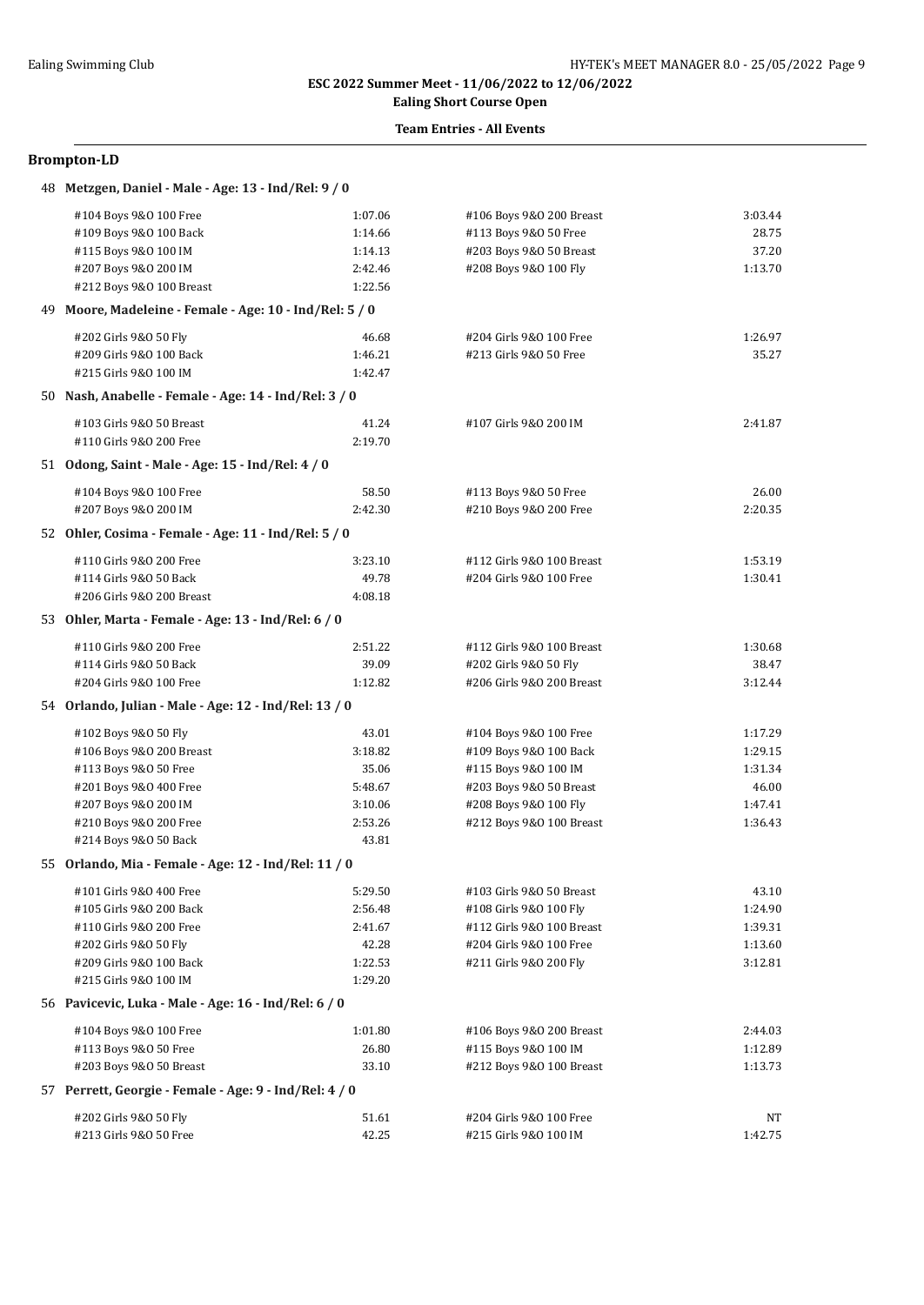## **Ealing Short Course Open**

### **Team Entries - All Events**

| 58 Perrett, Isabel - Female - Age: 11 - Ind/Rel: 7 / 0     |                    |                                                    |                    |
|------------------------------------------------------------|--------------------|----------------------------------------------------|--------------------|
| #202 Girls 9&0 50 Fly<br>#206 Girls 9&0 200 Breast         | 42.21<br>4:02.63   | #204 Girls 9&0 100 Free<br>#209 Girls 9&0 100 Back | 1:22.25<br>1:27.28 |
| #211 Girls 9&0 200 Fly<br>#215 Girls 9&0 100 IM            | 4:06.93<br>1:33.84 | #213 Girls 9&0 50 Free                             | 36.82              |
| 59 Perry, Charlie - Female - Age: 12 - Ind/Rel: 1 / 0      |                    |                                                    |                    |
| #103 Girls 9&0 50 Breast                                   | 48.77              |                                                    |                    |
| 60 Petrova, Anastasia - Female - Age: 10 - Ind/Rel: 4 / 0  |                    |                                                    |                    |
| #103 Girls 9&0 50 Breast                                   | 52.87              | #107 Girls 9&0 200 IM                              | 3:50.89            |
| #202 Girls 9&0 50 Fly                                      | 46.50              | #204 Girls 9&0 100 Free                            | 1:46.00            |
| 61 Phillips, William - Male - Age: $11$ - Ind/Rel: $5/0$   |                    |                                                    |                    |
| #102 Boys 9&0 50 Fly                                       | 43.17              | #106 Boys 9&0 200 Breast                           | 4:10.50            |
| #109 Boys 9&0 100 Back                                     | 1:43.10            | #113 Boys 9&0 50 Free                              | 42.42              |
| #115 Boys 9&0 100 IM                                       | 1:41.04            |                                                    |                    |
| 62 Preston, Christopher - Male - Age: 14 - Ind/Rel: 10 / 0 |                    |                                                    |                    |
| #102 Boys 9&0 50 Fly                                       | 36.47              | #104 Boys 9&0 100 Free                             | 1:07.06            |
| #109 Boys 9&0 100 Back                                     | 1:24.15            | #113 Boys 9&0 50 Free                              | 29.94              |
| #115 Boys 9&0 100 IM                                       | 1:15.52            | #203 Boys 9&0 50 Breast                            | 37.00              |
| #205 Boys 9&0 200 Back                                     | 3:03.94            | #207 Boys 9&0 200 IM                               | 2:59.09            |
| #212 Boys 9&0 100 Breast                                   | 1:28.10            | #214 Boys 9&0 50 Back                              | 33.30              |
| 63 Ridley, Angus - Male - Age: 11 - Ind/Rel: 2 / 0         |                    |                                                    |                    |
| #201 Boys 9&0 400 Free                                     | 6:02.99            | #207 Boys 9&0 200 IM                               | 3:30.99            |
| 64 Ridley, Owen - Male - Age: 11 - Ind/Rel: 3 / 0          |                    |                                                    |                    |
| #201 Boys 9&0 400 Free                                     | 6:05.99            | #203 Boys 9&0 50 Breast                            | 45.99              |
| #207 Boys 9&0 200 IM                                       | 3:35.99            |                                                    |                    |
| 65 Rowson, Alex - Male - Age: 20 - Ind/Rel: 4 / 0          |                    |                                                    |                    |
| #104 Boys 9&0 100 Free                                     | 50.60              | #113 Boys 9&0 50 Free                              | 23.60              |
| #203 Boys 9&0 50 Breast                                    | 30.90              | #210 Boys 9&0 200 Free                             | 1:53.19            |
| 66 Schmidt, Onur - Male - Age: 14 - Ind/Rel: 8 / 0         |                    |                                                    |                    |
| #102 Boys 9&0 50 Fly                                       | 36.17              | #104 Boys 9&0 100 Free                             | 1:07.58            |
| #113 Boys 9&0 50 Free                                      | 30.12              | #115 Boys 9&0 100 IM                               | 1:25.00            |
| #203 Boys 9&0 50 Breast                                    | 42.06              | #207 Boys 9&0 200 IM                               | 3:05.99            |
| #208 Boys 9&0 100 Fly                                      | 1:22.89            | #214 Boys 9&0 50 Back                              | 37.38              |
| 67 Sharman, Xanthe - Female - Age: 12 - Ind/Rel: 6 / 0     |                    |                                                    |                    |
| #103 Girls 9&0 50 Breast                                   | 44.54              | #105 Girls 9&0 200 Back                            | 3:04.80            |
| #107 Girls 9&0 200 IM                                      | 2:57.69            | #209 Girls 9&0 100 Back                            | 1:24.21            |
| #213 Girls 9&0 50 Free                                     | 31.95              | #215 Girls 9&0 100 IM                              | 1:22.78            |
| 68 Sim, Daniella - Female - Age: 13 - Ind/Rel: 9 / 0       |                    |                                                    |                    |
| #103 Girls 9&0 50 Breast                                   | 44.35              | #107 Girls 9&0 200 IM                              | 3:01.57            |
| #110 Girls 9&0 200 Free                                    | 2:36.14            | #112 Girls 9&0 100 Breast                          | 1:33.39            |
| #114 Girls 9&0 50 Back                                     | 39.92              | #204 Girls 9&0 100 Free                            | 1:11.19            |
| #206 Girls 9&0 200 Breast                                  | 3:19.31            | #213 Girls 9&0 50 Free                             | 32.02              |
| #215 Girls 9&0 100 IM                                      | 1:22.86            |                                                    |                    |
| 69 Tallec-Botos, Kynan - Male - Age: 15 - Ind/Rel: 6 / 0   |                    |                                                    |                    |
| #201 Boys 9&0 400 Free                                     | 4:23.72            | #205 Boys 9&0 200 Back                             | 2:11.29            |
| #207 Boys 9&0 200 IM                                       | 2:15.10            | #208 Boys 9&0 100 Fly                              | 58.20              |
| #210 Boys 9&0 200 Free                                     | 2:03.10            | #212 Boys 9&0 100 Breast                           | 1:15.07            |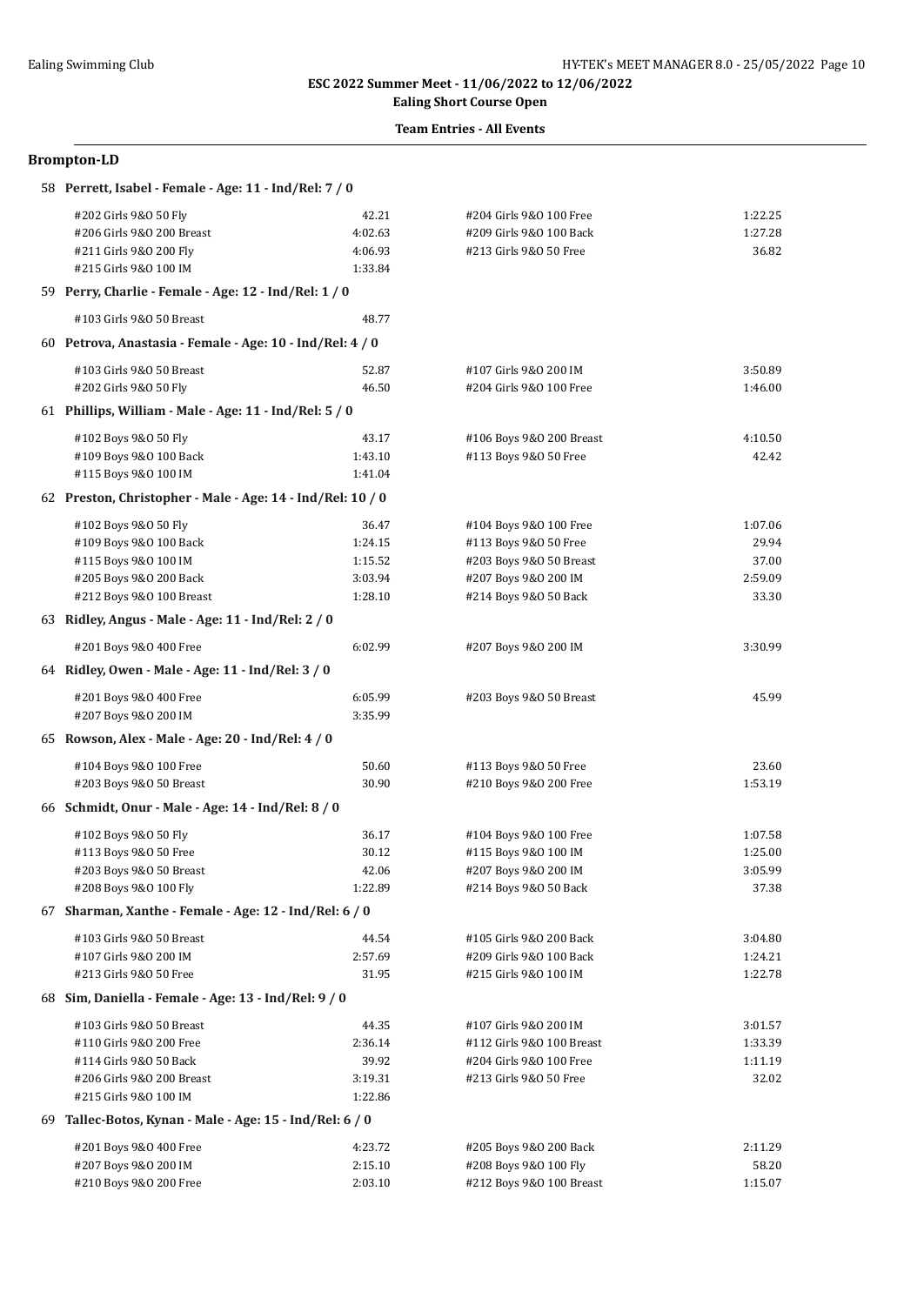# **Ealing Short Course Open**

### **Team Entries - All Events**

| 70 Taylor, Max - Male - Age: 10 - Ind/Rel: 5 / 0                    |         |                           |         |  |  |
|---------------------------------------------------------------------|---------|---------------------------|---------|--|--|
| #102 Boys 9&0 50 Fly                                                | 48.80   | #104 Boys 9&0 100 Free    | 1:33.67 |  |  |
| #113 Boys 9&0 50 Free                                               | 40.28   | #203 Boys 9&0 50 Breast   | 58.43   |  |  |
| #214 Boys 9&0 50 Back                                               | 49.54   |                           |         |  |  |
| 71 Triki, Anas - Male - Age: 12 - Ind/Rel: 6 / 0                    |         |                           |         |  |  |
| #201 Boys 9&0 400 Free                                              | 5:45.72 | #203 Boys 9&0 50 Breast   | 40.60   |  |  |
| #205 Boys 9&0 200 Back                                              | 2:58.13 | #208 Boys 9&0 100 Fly     | 1:29.13 |  |  |
| #212 Boys 9&0 100 Breast                                            | 1:31.82 | #214 Boys 9&0 50 Back     | 37.50   |  |  |
| 72 Turburan, Julia - Female - Age: 12 - Ind/Rel: 4 / 0              |         |                           |         |  |  |
| #101 Girls 9&0 400 Free                                             | 5:58.41 | #107 Girls 9&0 200 IM     | 3:03.31 |  |  |
| #108 Girls 9&0 100 Fly                                              | 1:30.66 | #112 Girls 9&0 100 Breast | 1:39.22 |  |  |
| 73 van Vollenhoven, Isaac - Male - Age: 11 - Ind/Rel: 4 / 0         |         |                           |         |  |  |
| #104 Boys 9&0 100 Free                                              | 1:27.37 | #109 Boys 9&0 100 Back    | 1:38.74 |  |  |
| #113 Boys 9&0 50 Free                                               | 36.82   | #115 Boys 9&0 100 IM      | 1:44.43 |  |  |
| 74 Vendramin Giardina, Virginia - Female - Age: 9 - Ind/Rel: 10 / 0 |         |                           |         |  |  |
| #103 Girls 9&0 50 Breast                                            | 56.62   | #107 Girls 9&0 200 IM     | 3:30.99 |  |  |
| #108 Girls 9&0 100 Fly                                              | 1:45.89 | #110 Girls 9&0 200 Free   | 4:10.10 |  |  |
| #114 Girls 9&0 50 Back                                              | 45.00   | #202 Girls 9&0 50 Fly     | 42.62   |  |  |
| #204 Girls 9&0 100 Free                                             | 1:29.72 | #209 Girls 9&0 100 Back   | 1:44.16 |  |  |
| #213 Girls 9&0 50 Free                                              | 38.26   | #215 Girls 9&0 100 IM     | 1:36.13 |  |  |
| 75 Vendramin Giardina, Vittoria - Female - Age: 11 - Ind/Rel: 6 / 0 |         |                           |         |  |  |
| #202 Girls 9&0 50 Fly                                               | 34.60   | #204 Girls 9&0 100 Free   | 1:11.70 |  |  |
| #206 Girls 9&0 200 Breast                                           | 3:35.15 | #209 Girls 9&0 100 Back   | 1:29.34 |  |  |
| #213 Girls 9&0 50 Free                                              | 32.59   | #215 Girls 9&0 100 IM     | 1:24.01 |  |  |
| 76 Vickers, Joe - Male - Age: 17 - Ind/Rel: 4 / 0                   |         |                           |         |  |  |
| #102 Boys 9&0 50 Fly                                                | 28.70   | #106 Boys 9&0 200 Breast  | 2:35.30 |  |  |
| #208 Boys 9&0 100 Fly                                               | 1:03.81 | #212 Boys 9&0 100 Breast  | 1:10.69 |  |  |
| 77 Yardley, Grace - Female - Age: 12 - Ind/Rel: 10 / 0              |         |                           |         |  |  |
| #105 Girls 9&0 200 Back                                             | 2:57.20 | #107 Girls 9&0 200 IM     | 2:56.68 |  |  |
| #108 Girls 9&0 100 Fly                                              | 1:23.20 | #110 Girls 9&0 200 Free   | 2:47.60 |  |  |
| #114 Girls 9&0 50 Back                                              | 39.10   | #202 Girls 9&0 50 Fly     | 35.10   |  |  |
| #204 Girls 9&0 100 Free                                             | 1:17.50 | #211 Girls 9&0 200 Fly    | 3:03.40 |  |  |
| #213 Girls 9&0 50 Free                                              | 33.61   | #215 Girls 9&0 100 IM     | 1:24.37 |  |  |
| 78 Yee, Lexie - Female - Age: 12 - Ind/Rel: 5 / 0                   |         |                           |         |  |  |
| #103 Girls 9&0 50 Breast                                            | 42.55   | #112 Girls 9&0 100 Breast | 1:33.35 |  |  |
| #114 Girls 9&0 50 Back                                              | 40.41   | #213 Girls 9&0 50 Free    | 33.24   |  |  |
| #215 Girls 9&0 100 IM                                               | 1:28.25 |                           |         |  |  |
| 79 Yeow, Charlie - Male - Age: 10 - Ind/Rel: 10 / 0                 |         |                           |         |  |  |
| #102 Boys 9&0 50 Fly                                                | 37.94   | #104 Boys 9&0 100 Free    | 1:21.06 |  |  |
| #106 Boys 9&0 200 Breast                                            | 3:35.90 | #111 Boys 9&0 200 Fly     | 3:35.90 |  |  |
| #115 Boys 9&0 100 IM                                                | 1:27.34 | #203 Boys 9&0 50 Breast   | 46.27   |  |  |
| #207 Boys 9&0 200 IM                                                | 3:15.89 | #208 Boys 9&0 100 Fly     | 1:31.13 |  |  |
| #212 Boys 9&0 100 Breast                                            | 1:38.30 | #214 Boys 9&0 50 Back     | 43.80   |  |  |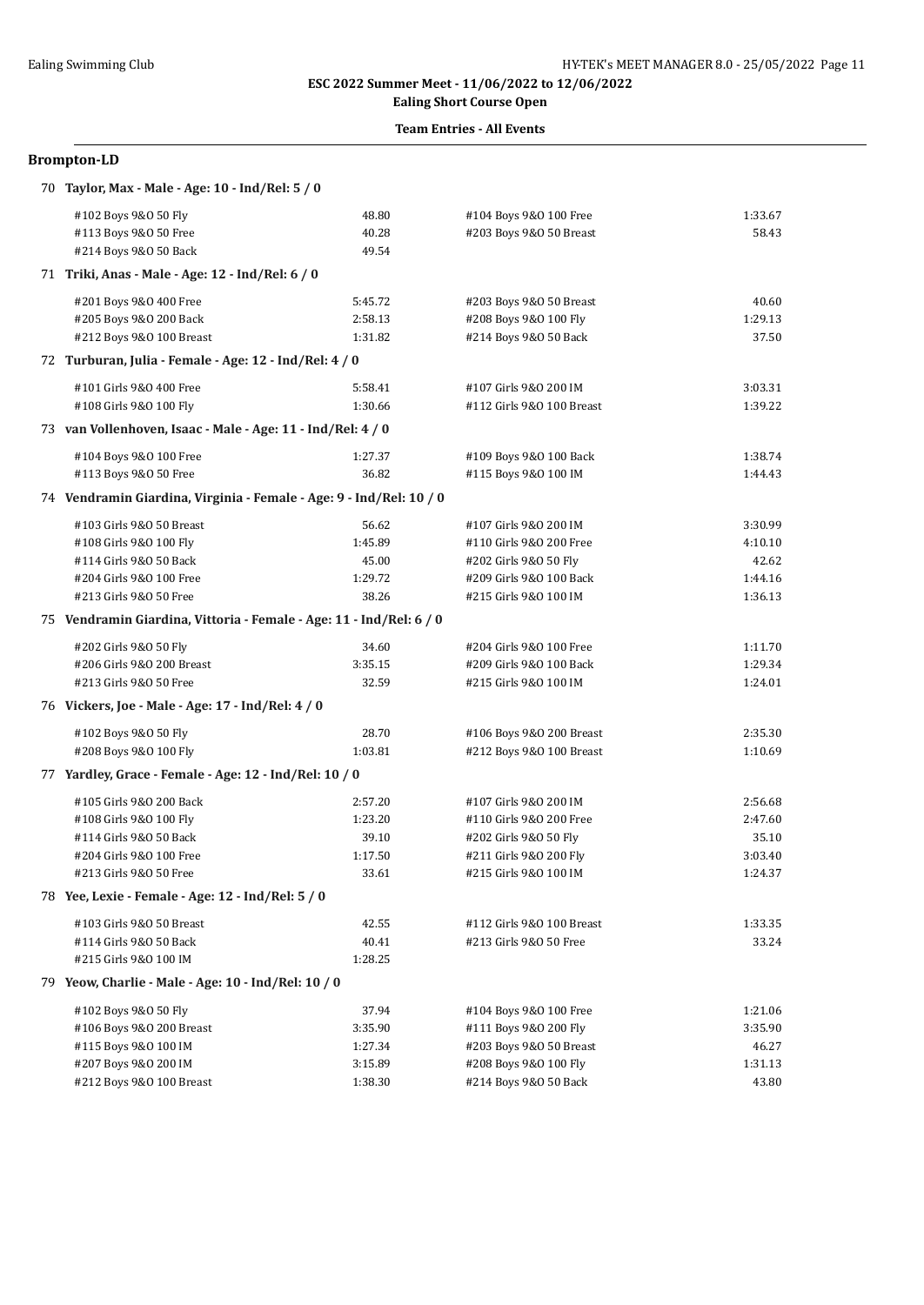**Ealing Short Course Open**

### **Team Entries - All Events**

#### **Brompton-LD**

#### 80 **Zeren, Mehmet - Male - Age: 15 - Ind/Rel: 11 / 0**

| #102 Boys 9&0 50 Fly   | 25.60   | #104 Boys 9&0 100 Free | 54.60   |
|------------------------|---------|------------------------|---------|
| #109 Boys 9&0 100 Back | 59.75   | #113 Boys 9&0 50 Free  | 25.80   |
| #115 Boys 9&0 100 IM   | 1:03.42 | #201 Boys 9&0 400 Free | 4:36.30 |
| #205 Boys 9&0 200 Back | 2:09.50 | #207 Boys 9&0 200 IM   | 2:14.85 |
| #208 Boys 9&0 100 Fly  | 59.79   | #210 Boys 9&0 200 Free | 2:03.00 |
| #214 Boys 9&0 50 Back  | 28.22   |                        |         |

**Brompton-LD Total Individual Entries: 478 - Total Relays: 0**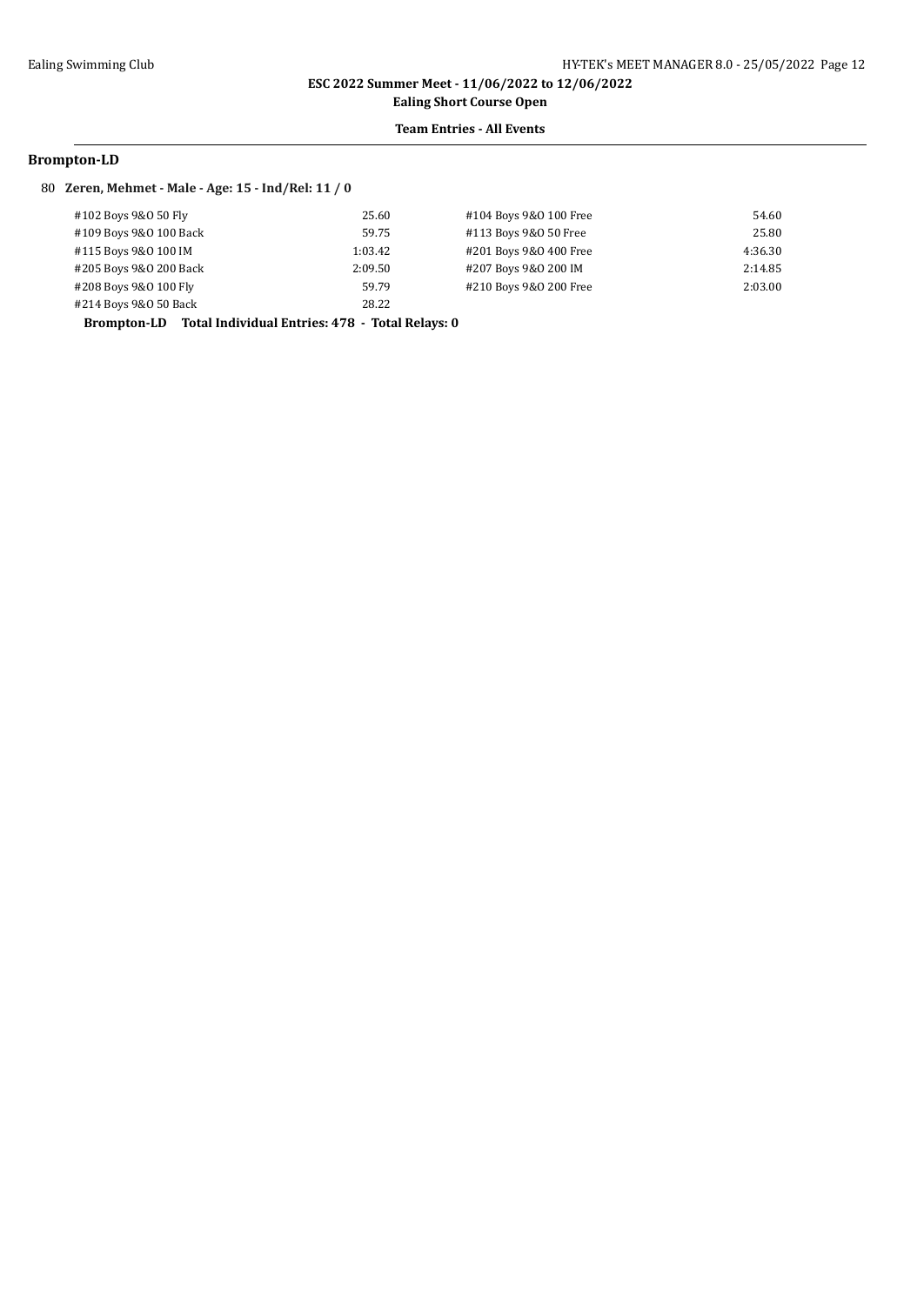# **Ealing Short Course Open**

## **Team Entries - All Events**

### **Chalfont Otters-SE**

| 1 Arrowsmith, Isabel - Female - Age: 11 - Ind/Rel: 2 / 0                                               |                                        |                                                                              |                           |  |  |
|--------------------------------------------------------------------------------------------------------|----------------------------------------|------------------------------------------------------------------------------|---------------------------|--|--|
| #213 Girls 9&0 50 Free                                                                                 | 35.10                                  | #215 Girls 9&0 100 IM                                                        | 1:29.50                   |  |  |
| 2 Ayres, Isabelle - Female - Age: 14 - Ind/Rel: 5 / 0                                                  |                                        |                                                                              |                           |  |  |
| #112 Girls 9&0 100 Breast<br>#202 Girls 9&0 50 Fly<br>#206 Girls 9&0 200 Breast                        | 1:35.50<br>40.50<br>3:15.75            | #114 Girls 9&0 50 Back<br>#204 Girls 9&0 100 Free                            | 42.02<br>1:19.20          |  |  |
| 3 Barker, Lucy - Female - Age: 14 - Ind/Rel: 4 / 0                                                     |                                        |                                                                              |                           |  |  |
| #107 Girls 9&0 200 IM<br>#202 Girls 9&0 50 Fly                                                         | 2:48.25<br>35.12                       | #108 Girls 9&0 100 Fly<br>#204 Girls 9&0 100 Free                            | 1:18.45<br>1:10.09        |  |  |
| 4 Blake Greenslade, Arianna - Female - Age: 12 - Ind/Rel: 7 / 0                                        |                                        |                                                                              |                           |  |  |
| #108 Girls 9&0 100 Fly<br>#114 Girls 9&0 50 Back<br>#206 Girls 9&0 200 Breast<br>#215 Girls 9&0 100 IM | 1:35.14<br>41.92<br>3:26.77<br>1:32.60 | #112 Girls 9&0 100 Breast<br>#202 Girls 9&0 50 Fly<br>#213 Girls 9&0 50 Free | 1:39.53<br>40.76<br>35.94 |  |  |
| 5 Dover, Eliza - Female - Age: 13 - Ind/Rel: 2 / 0                                                     |                                        |                                                                              |                           |  |  |
| #209 Girls 9&0 100 Back                                                                                | 1:21.46                                | #213 Girls 9&0 50 Free                                                       | 32.55                     |  |  |
| 6 Free, Amelia - Female - Age: 11 - Ind/Rel: 3 / 0                                                     |                                        |                                                                              |                           |  |  |
| #209 Girls 9&0 100 Back<br>#215 Girls 9&0 100 IM                                                       | 1:29.45<br>1:34.47                     | #213 Girls 9&0 50 Free                                                       | 38.41                     |  |  |
| 7 Fryer, Oscar - Male - Age: 10 - Ind/Rel: 3 / 0                                                       |                                        |                                                                              |                           |  |  |
| #113 Boys 9&0 50 Free<br>#214 Boys 9&0 50 Back                                                         | 42.05<br>53.59                         | #203 Boys 9&0 50 Breast                                                      | 54.50                     |  |  |
| 8 Gibb, Harry - Male - Age: 15 - Ind/Rel: 3 / 0                                                        |                                        |                                                                              |                           |  |  |
| #109 Boys 9&0 100 Back<br>#115 Boys 9&0 100 IM                                                         | 1:05.20<br>1:18.02                     | #113 Boys 9&0 50 Free                                                        | 29.65                     |  |  |
| 9 Harrison, Emily - Female - Age: 12 - Ind/Rel: 3 / 0                                                  |                                        |                                                                              |                           |  |  |
| #204 Girls 9&0 100 Free<br>#213 Girls 9&0 50 Free                                                      | 1:10.24<br>31.10                       | #209 Girls 9&0 100 Back                                                      | 1:22.41                   |  |  |
| 10 Hawkins, George - Male - Age: 10 - Ind/Rel: 2 / 0                                                   |                                        |                                                                              |                           |  |  |
| #203 Boys 9&0 50 Breast                                                                                | 57.12                                  | #214 Boys 9&0 50 Back                                                        | 52.14                     |  |  |
| 11 Jayadev, Rohan - Male - Age: 11 - Ind/Rel: 2 / 0                                                    |                                        |                                                                              |                           |  |  |
| #113 Boys 9&0 50 Free                                                                                  | 38.97                                  | #203 Boys 9&0 50 Breast                                                      | 51.47                     |  |  |
| 12 Kricha, Ismael - Male - Age: 13 - Ind/Rel: 3 / 0                                                    |                                        |                                                                              |                           |  |  |
| #102 Boys 9&0 50 Fly<br>#113 Boys 9&0 50 Free                                                          | 41.40<br>35.25                         | #104 Boys 9&0 100 Free                                                       | 1:12.59                   |  |  |
| 13 Lewis, Zach - Male - Age: 10 - Ind/Rel: 1 / 0                                                       |                                        |                                                                              |                           |  |  |
| #203 Boys 9&0 50 Breast                                                                                | 59.02                                  |                                                                              |                           |  |  |
| 14 Lothian, Mac - Male - Age: 15 - Ind/Rel: 4 / 0                                                      |                                        |                                                                              |                           |  |  |
| #104 Boys 9&0 100 Free<br>#113 Boys 9&0 50 Free                                                        | 1:00.85<br>26.95                       | #109 Boys 9&0 100 Back<br>#115 Boys 9&0 100 IM                               | 1:07.81<br>1:19.88        |  |  |
| 15 McDowell, Oliver - Male - Age: 17 - Ind/Rel: 5 / 0                                                  |                                        |                                                                              |                           |  |  |
| #104 Boys 9&0 100 Free<br>#203 Boys 9&0 50 Breast<br>#212 Boys 9&0 100 Breast                          | 1:01.81<br>36.10<br>1:17.96            | #113 Boys 9&0 50 Free<br>#207 Boys 9&0 200 IM                                | 27.88<br>2:33.16          |  |  |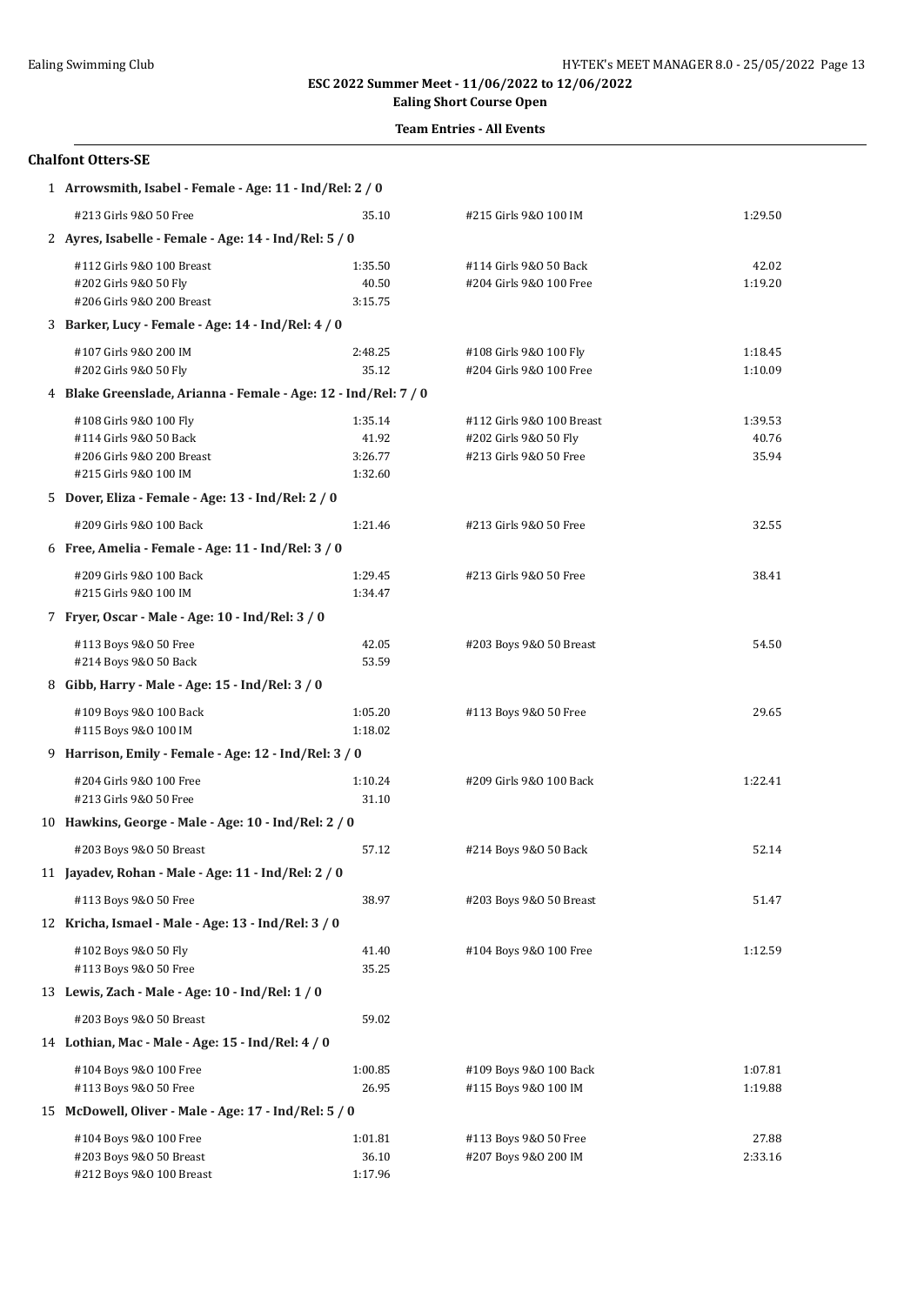# **Ealing Short Course Open**

## **Team Entries - All Events**

#### **Chalfont Otters-SE**

| 16 McGarvie, Luke - Male - Age: 16 - Ind/Rel: 3 / 0                                                                                             |                                    |                                                                                                        |                                        |
|-------------------------------------------------------------------------------------------------------------------------------------------------|------------------------------------|--------------------------------------------------------------------------------------------------------|----------------------------------------|
| #109 Boys 9&0 100 Back<br>#115 Boys 9&0 100 IM                                                                                                  | 1:06.07<br>1:08.00                 | #113 Boys 9&0 50 Free                                                                                  | 26.68                                  |
| 17 Muscat, Sophia - Female - Age: 15 - Ind/Rel: 2 / 0                                                                                           |                                    |                                                                                                        |                                        |
| #204 Girls 9&0 100 Free                                                                                                                         | 1:14.59                            | #213 Girls 9&0 50 Free                                                                                 | 32.40                                  |
| 18 Nicholls, Josh - Male - Age: 13 - Ind/Rel: 4 / 0                                                                                             |                                    |                                                                                                        |                                        |
| #102 Boys 9&0 50 Fly<br>#113 Boys 9&0 50 Free                                                                                                   | 33.52<br>30.32                     | #104 Boys 9&0 100 Free<br>#115 Boys 9&0 100 IM                                                         | 1:08.96<br>1:18.00                     |
| 19 Perrin-Cocon, Alienor - Female - Age: 13 - Ind/Rel: 5 / 0                                                                                    |                                    |                                                                                                        |                                        |
| #204 Girls 9&0 100 Free<br>#209 Girls 9&0 100 Back<br>#215 Girls 9&0 100 IM                                                                     | 1:21.07<br>1:31.50<br>1:36.23      | #206 Girls 9&0 200 Breast<br>#213 Girls 9&0 50 Free                                                    | 3:40.83<br>34.88                       |
| 20 Rae, Maddie - Female - Age: 16 - Ind/Rel: 4 / 0                                                                                              |                                    |                                                                                                        |                                        |
| #101 Girls 9&0 400 Free<br>#209 Girls 9&0 100 Back                                                                                              | 5:13.35<br>1:08.97                 | #105 Girls 9&0 200 Back<br>#213 Girls 9&0 50 Free                                                      | 2:35.97<br>29.78                       |
| 21 Sharp, Abigail - Female - Age: 14 - Ind/Rel: 2 / 0                                                                                           |                                    |                                                                                                        |                                        |
| #108 Girls 9&0 100 Fly                                                                                                                          | 1:28.00                            | #110 Girls 9&0 200 Free                                                                                | 2:25.00                                |
| 22 Sharp, Violet - Female - Age: 12 - Ind/Rel: 8 / 0                                                                                            |                                    |                                                                                                        |                                        |
| #103 Girls 9&0 50 Breast<br>#114 Girls 9&0 50 Back<br>#204 Girls 9&0 100 Free<br>#213 Girls 9&0 50 Free                                         | 49.62<br>46.92<br>1:28.46<br>40.23 | #112 Girls 9&0 100 Breast<br>#202 Girls 9&0 50 Fly<br>#209 Girls 9&0 100 Back<br>#215 Girls 9&0 100 IM | 1:51.43<br>42.13<br>1:35.76<br>1:42.36 |
| 23 Wagner, Jake - Male - Age: 15 - Ind/Rel: 3 / 0                                                                                               |                                    |                                                                                                        |                                        |
| #109 Boys 9&0 100 Back<br>#214 Boys 9&0 50 Back                                                                                                 | 1:19.00<br>37.29                   | #113 Boys 9&0 50 Free                                                                                  | 32.55                                  |
| 24 Walsh, Henry - Male - Age: 10 - Ind/Rel: 4 / 0                                                                                               |                                    |                                                                                                        |                                        |
| #102 Boys 9&0 50 Fly<br>#203 Boys 9&0 50 Breast                                                                                                 | 52.46<br>1:01.45                   | #113 Boys 9&0 50 Free<br>#214 Boys 9&0 50 Back                                                         | 43.75<br>51.23                         |
| 25 Wheeler, Noah - Male - Age: 14 - Ind/Rel: 5 / 0                                                                                              |                                    |                                                                                                        |                                        |
| #102 Boys 9&0 50 Fly<br>#113 Boys 9&0 50 Free<br>#203 Boys 9&0 50 Breast                                                                        | 28.52<br>25.01<br>32.63            | #104 Boys 9&0 100 Free<br>#115 Boys 9&0 100 IM                                                         | 57.50<br>1:17.95                       |
| 26 Wheeler, Rory - Male - Age: 12 - Ind/Rel: 5 / 0                                                                                              |                                    |                                                                                                        |                                        |
| #104 Boys 9&0 100 Free<br>#113 Boys 9&0 50 Free<br>#203 Boys 9&0 50 Breast<br>Chalfont Otters-SE Total Individual Entries: 94 - Total Relays: 0 | 1:15.23<br>33.94<br>49.88          | #109 Boys 9&0 100 Back<br>#115 Boys 9&0 100 IM                                                         | 1:24.15<br>1:31.46                     |
| Chelsea&Westminster                                                                                                                             |                                    |                                                                                                        |                                        |
| 1 Latkowska, Livia - Female - Age: 11 - Ind/Rel: 6 / 0                                                                                          |                                    |                                                                                                        |                                        |

| Chelsea&Westminster      | Total Individual Entries: 6  -  Total Relays: 0 |                       |         |
|--------------------------|-------------------------------------------------|-----------------------|---------|
| #213 Girls 9&0 50 Free   | 39.79                                           | #215 Girls 9&0 100 IM | 1:49.19 |
| #114 Girls 9&0 50 Back   | 45.30                                           | #202 Girls 9&0 50 Fly | 46.40   |
| #103 Girls 9&0 50 Breast | 55.10                                           | #107 Girls 9&0 200 IM | 3:43.00 |
|                          |                                                 |                       |         |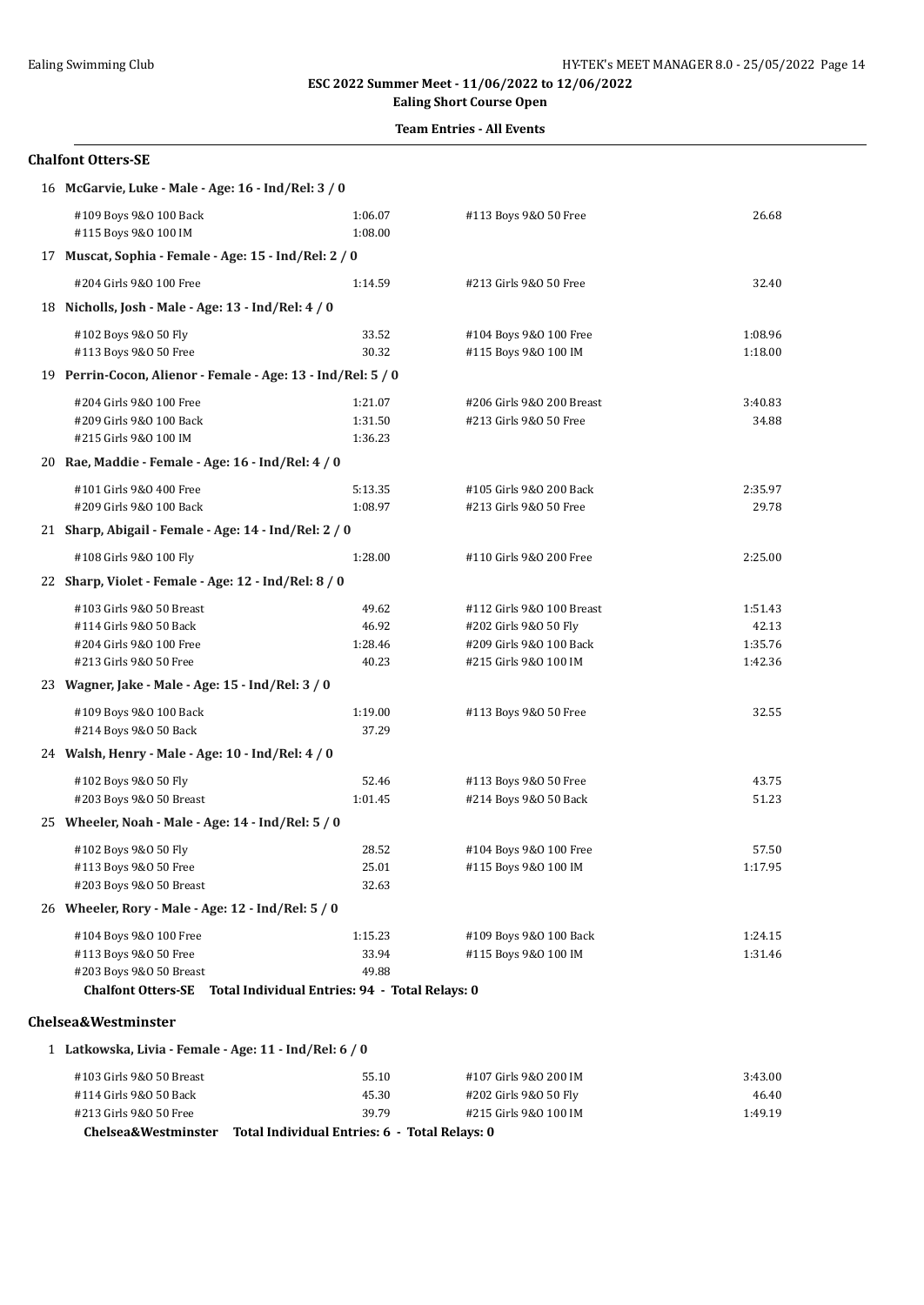## **Ealing Short Course Open**

## **Team Entries - All Events**

| 1 Agarwal, Yash - Male - Age: 9 - Ind/Rel: 4 / 0           |         |                          |         |  |
|------------------------------------------------------------|---------|--------------------------|---------|--|
| #102 Boys 9&0 50 Fly                                       | 54.00   | #113 Boys 9&0 50 Free    | 48.00   |  |
| #203 Boys 9&0 50 Breast                                    | 1:02.00 | #214 Boys 9&0 50 Back    | 50.53   |  |
| 2 Al-Hilfi, Dania - Female - Age: 9 - Ind/Rel: 3 / 0       |         |                          |         |  |
| #110 Girls 9&0 200 Free                                    | 3:47.00 | #209 Girls 9&0 100 Back  | 1:59.00 |  |
| #213 Girls 9&0 50 Free                                     | 57.00   |                          |         |  |
| 3 Bignell, Maria - Female - Age: 9 - Ind/Rel: 3 / 0        |         |                          |         |  |
| #103 Girls 9&0 50 Breast                                   | 1:02.41 | #114 Girls 9&0 50 Back   | 55.00   |  |
| #213 Girls 9&0 50 Free                                     | 48.30   |                          |         |  |
| 4 Booth, Lilac - Female - Age: 10 - Ind/Rel: 2 / 0         |         |                          |         |  |
| #103 Girls 9&0 50 Breast                                   | 52.99   | #105 Girls 9&0 200 Back  | 3:23.54 |  |
| 5 Botha, Lila - Female - Age: 14 - Ind/Rel: 6 / 0          |         |                          |         |  |
| #103 Girls 9&0 50 Breast                                   | 41.15   | #107 Girls 9&0 200 IM    | 2:56.59 |  |
| #108 Girls 9&0 100 Fly                                     | 1:17.57 | #110 Girls 9&0 200 Free  | 2:37.00 |  |
| #202 Girls 9&0 50 Fly                                      | 33.73   | #204 Girls 9&0 100 Free  | 1:11.69 |  |
| 6 Boukhtouche, Sami - Male - Age: 9 - Ind/Rel: 9 / 0       |         |                          |         |  |
| #102 Boys 9&0 50 Fly                                       | 54.00   | #104 Boys 9&0 100 Free   | 1:44.00 |  |
| #109 Boys 9&0 100 Back                                     | 1:40.00 | #113 Boys 9&0 50 Free    | 40.69   |  |
| #115 Boys 9&0 100 IM                                       | 1:43.67 | #203 Boys 9&0 50 Breast  | 53.52   |  |
| #205 Boys 9&0 200 Back                                     | 3:30.00 | #212 Boys 9&0 100 Breast | 2:05.00 |  |
| #214 Boys 9&0 50 Back                                      | 45.15   |                          |         |  |
| 7 Boulting, Leon - Male - Age: 11 - Ind/Rel: 4 / 0         |         |                          |         |  |
| #203 Boys 9&0 50 Breast                                    | 51.79   | #205 Boys 9&0 200 Back   | 3:30.00 |  |
| #210 Boys 9&0 200 Free                                     | 2:45.14 | #214 Boys 9&0 50 Back    | 37.70   |  |
| 8 Bourne, Alex - Male - Age: 15 - Ind/Rel: 2 / 0           |         |                          |         |  |
| #109 Boys 9&0 100 Back                                     | 1:17.73 | #214 Boys 9&0 50 Back    | 35.74   |  |
| 9 Brathwaite, Bella - Female - Age: 9 - Ind/Rel: 2 / 0     |         |                          |         |  |
| #114 Girls 9&0 50 Back                                     | 51.06   | #209 Girls 9&0 100 Back  | 1:30.00 |  |
| 10 Brennan, Chloe - Female - Age: 16 - Ind/Rel: 6 / 0      |         |                          |         |  |
| #103 Girls 9&0 50 Breast                                   | 37.32   | #110 Girls 9&0 200 Free  | 2:22.10 |  |
| #112 Girls 9&0 100 Breast                                  | 1:20.72 | #204 Girls 9&0 100 Free  | 1:07.12 |  |
| #206 Girls 9&0 200 Breast                                  | 2:56.02 | #213 Girls 9&0 50 Free   | 30.33   |  |
| 11 Caygill, Amber - Female - Age: 12 - Ind/Rel: 6 / 0      |         |                          |         |  |
| #103 Girls 9&0 50 Breast                                   | 46.32   | #105 Girls 9&0 200 Back  | 2:56.42 |  |
| #202 Girls 9&0 50 Fly                                      | 42.96   | #204 Girls 9&0 100 Free  | 1:22.03 |  |
| #209 Girls 9&0 100 Back                                    | 1:20.66 | #215 Girls 9&0 100 IM    | 1:38.55 |  |
| 12 Chavchanidze, Sofia - Female - Age: 13 - Ind/Rel: 8 / 0 |         |                          |         |  |
| #101 Girls 9&0 400 Free                                    | 5:24.68 | #105 Girls 9&0 200 Back  | 2:44.83 |  |
| #110 Girls 9&0 200 Free                                    | 2:26.48 | #114 Girls 9&0 50 Back   | 35.31   |  |
| #202 Girls 9&0 50 Fly                                      | 35.93   | #204 Girls 9&0 100 Free  | 1:05.58 |  |
| #209 Girls 9&0 100 Back                                    | 1:14.83 | #213 Girls 9&0 50 Free   | 31.01   |  |
| 13 Dhandapani, Ilakian - Male - Age: 10 - Ind/Rel: 2 / 0   |         |                          |         |  |
| #104 Boys 9&0 100 Free                                     | 1:35.00 | #106 Boys 9&0 200 Breast | 3:50.00 |  |
| 14 Dhandapani, Inian - Male - Age: 13 - Ind/Rel: 2 / 0     |         |                          |         |  |
| #210 Boys 9&0 200 Free                                     | 2:33.10 | #212 Boys 9&0 100 Breast | 1:30.90 |  |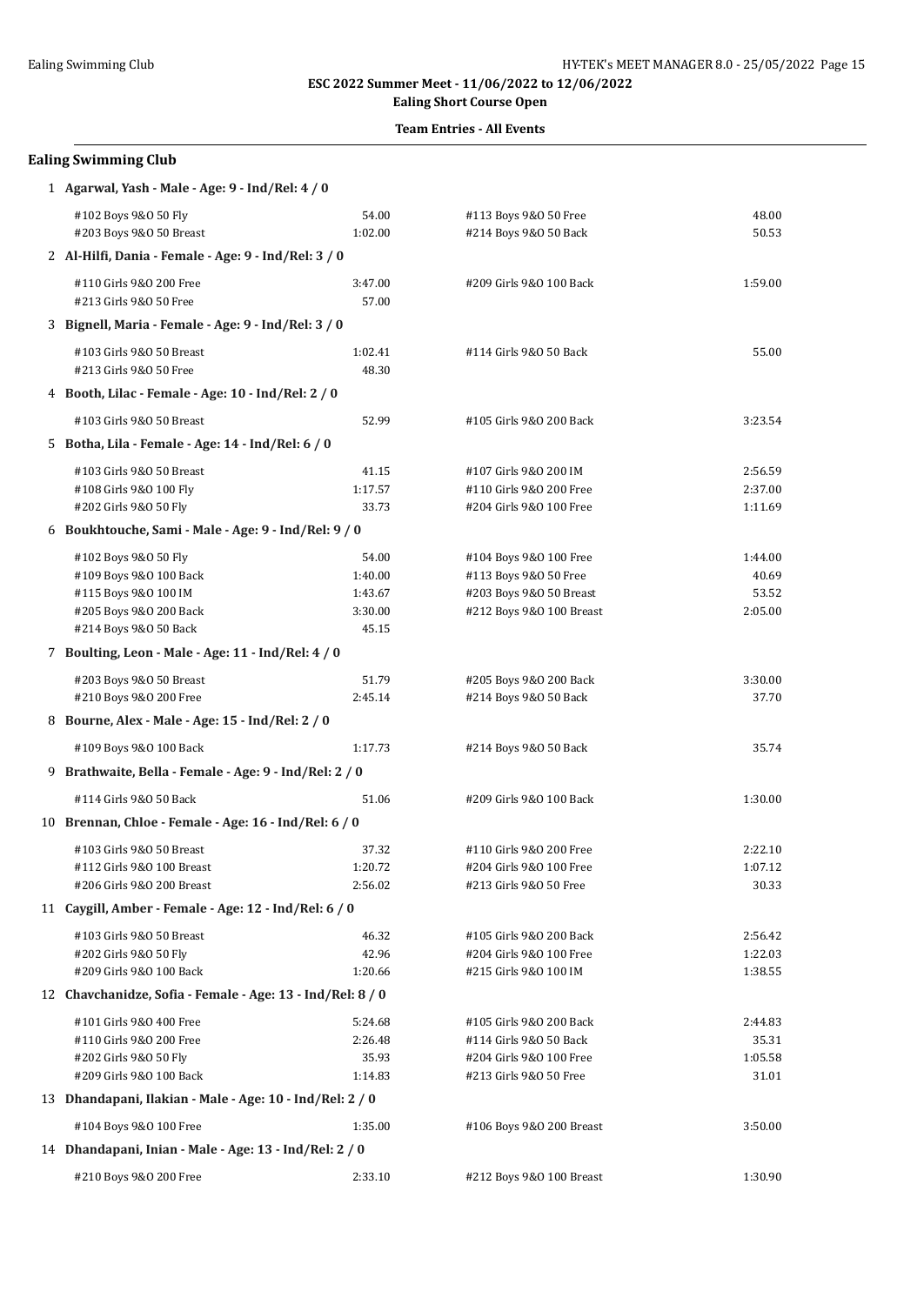**Ealing Short Course Open**

#### **Team Entries - All Events**

| 15 Dikuasa Nanka-Bruce, Luna - Female - Age: 10 - Ind/Rel: 5 / 0 |         |                          |         |  |  |
|------------------------------------------------------------------|---------|--------------------------|---------|--|--|
| #103 Girls 9&0 50 Breast                                         | 55.97   | #202 Girls 9&0 50 Fly    | 46.72   |  |  |
| #204 Girls 9&0 100 Free                                          | 1:20.00 | #213 Girls 9&0 50 Free   | 36.45   |  |  |
| #215 Girls 9&0 100 IM                                            | 1:37.19 |                          |         |  |  |
| 16 Djouder, Ryan - Male - Age: 9 - Ind/Rel: 5 / 0                |         |                          |         |  |  |
| #104 Boys 9&0 100 Free                                           | 1:46.00 | #113 Boys 9&0 50 Free    | 47.75   |  |  |
| #115 Boys 9&0 100 IM                                             | 2:02.67 | #203 Boys 9&0 50 Breast  | 1:17.49 |  |  |
| #214 Boys 9&0 50 Back                                            | 54.19   |                          |         |  |  |
| 17 Djouder, Sami - Male - Age: 13 - Ind/Rel: 4 / 0               |         |                          |         |  |  |
| #104 Boys 9&0 100 Free                                           | 1:35.47 | #109 Boys 9&0 100 Back   | 1:44.03 |  |  |
| #115 Boys 9&0 100 IM                                             | 1:44.82 | #214 Boys 9&0 50 Back    | 50.00   |  |  |
| 18 Dusad, Swara - Female - Age: 9 - Ind/Rel: 4 / 0               |         |                          |         |  |  |
| #103 Girls 9&0 50 Breast                                         | 1:00.00 | #108 Girls 9&0 100 Fly   | 1:58.00 |  |  |
| #112 Girls 9&0 100 Breast                                        | 2:14.00 | #114 Girls 9&0 50 Back   | 54.98   |  |  |
| 19 Eissa, Delilah - Female - Age: 10 - Ind/Rel: 2 / 0            |         |                          |         |  |  |
| #209 Girls 9&0 100 Back                                          | 1:52.86 | #213 Girls 9&0 50 Free   | 48.00   |  |  |
| 20 Ferhat, Cylia - Female - Age: 14 - Ind/Rel: 4 / 0             |         |                          |         |  |  |
| #101 Girls 9&0 400 Free                                          | 5:35.00 | #105 Girls 9&0 200 Back  | 3:07.77 |  |  |
| #110 Girls 9&0 200 Free                                          | 2:51.33 | #114 Girls 9&0 50 Back   | 40.18   |  |  |
| 21 Frainer-Law, Leon - Male - Age: 11 - Ind/Rel: 4 / 0           |         |                          |         |  |  |
| #102 Boys 9&0 50 Fly                                             | 37.00   | #104 Boys 9&0 100 Free   | 1:09.30 |  |  |
| #203 Boys 9&0 50 Breast                                          | 40.54   | #205 Boys 9&0 200 Back   | 2:52.42 |  |  |
|                                                                  |         |                          |         |  |  |
| 22 Hadjazi, Abdel - Male - Age: 16 - Ind/Rel: 7 / 0              |         |                          |         |  |  |
| #102 Boys 9&0 50 Fly                                             | 28.00   | #104 Boys 9&0 100 Free   | 59.46   |  |  |
| #109 Boys 9&0 100 Back                                           | 1:07.21 | #113 Boys 9&0 50 Free    | 29.84   |  |  |
| #115 Boys 9&0 100 IM                                             | 1:11.00 | #210 Boys 9&0 200 Free   | 2:26.77 |  |  |
| #214 Boys 9&0 50 Back                                            | 33.53   |                          |         |  |  |
| 23 Hamad, Yasmine - Female - Age: 9 - Ind/Rel: 3 / 0             |         |                          |         |  |  |
| #114 Girls 9&0 50 Back                                           | 53.00   | #209 Girls 9&0 100 Back  | 1:55.00 |  |  |
| #213 Girls 9&0 50 Free                                           | 47.00   |                          |         |  |  |
| 24 Harvey, Noah - Male - Age: 12 - Ind/Rel: 3 / 0                |         |                          |         |  |  |
| #104 Boys 9&0 100 Free                                           | 1:30.00 | #109 Boys 9&0 100 Back   | 1:40.92 |  |  |
| #113 Boys 9&0 50 Free                                            | 40.07   |                          |         |  |  |
| 25 Haverly, Yuma - Male - Age: 9 - Ind/Rel: 5 / 0                |         |                          |         |  |  |
| #109 Boys 9&0 100 Back                                           | 1:58.00 | #113 Boys 9&0 50 Free    | 46.50   |  |  |
| #115 Boys 9&0 100 IM                                             | 1:58.00 | #212 Boys 9&0 100 Breast | 2:14.00 |  |  |
| #214 Boys 9&0 50 Back                                            | 55.00   |                          |         |  |  |
| 26 Hovell, Dana - Female - Age: 13 - Ind/Rel: 10 / 0             |         |                          |         |  |  |
| #103 Girls 9&0 50 Breast                                         | 43.72   | #105 Girls 9&0 200 Back  | 3:09.90 |  |  |
| #112 Girls 9&0 100 Breast                                        | 1:38.38 | #114 Girls 9&0 50 Back   | 38.13   |  |  |
| #202 Girls 9&0 50 Fly                                            | 38.88   | #204 Girls 9&0 100 Free  | 1:15.05 |  |  |
| #206 Girls 9&0 200 Breast                                        | 3:35.68 | #209 Girls 9&0 100 Back  | 1:23.56 |  |  |
| #213 Girls 9&0 50 Free                                           | 33.69   | #215 Girls 9&0 100 IM    | 1:25.27 |  |  |
| 27 Hovell, Joshua - Male - Age: 10 - Ind/Rel: 8 / 0              |         |                          |         |  |  |
| #102 Boys 9&0 50 Fly                                             | 54.00   | #104 Boys 9&0 100 Free   | 1:34.08 |  |  |
| #109 Boys 9&0 100 Back                                           | 1:36.80 | #113 Boys 9&0 50 Free    | 39.10   |  |  |
| #115 Boys 9&0 100 IM                                             | 1:49.16 | #203 Boys 9&0 50 Breast  | 57.36   |  |  |
| #210 Boys 9&0 200 Free                                           | 3:20.00 | #214 Boys 9&0 50 Back    | 44.49   |  |  |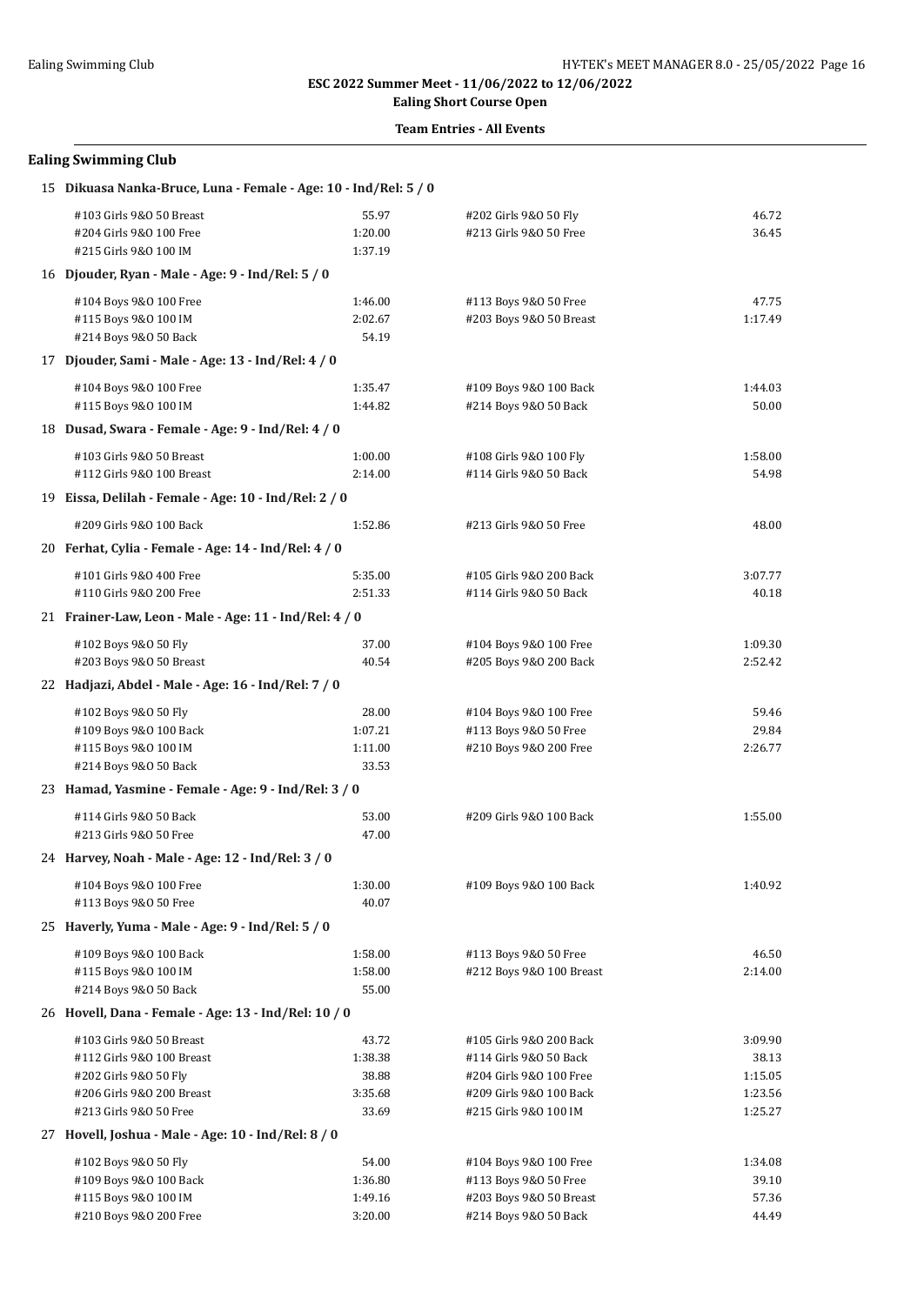# **Ealing Short Course Open**

## **Team Entries - All Events**

| 28 Hovell, Tamar - Female - Age: 12 - Ind/Rel: 9 / 0       |         |                           |         |
|------------------------------------------------------------|---------|---------------------------|---------|
| #103 Girls 9&0 50 Breast                                   | 42.89   | #107 Girls 9&0 200 IM     | 2:55.00 |
| #110 Girls 9&0 200 Free                                    | 2:42.24 | #114 Girls 9&0 50 Back    | 38.10   |
| #202 Girls 9&0 50 Fly                                      | 37.50   | #204 Girls 9&0 100 Free   | 1:09.41 |
| #209 Girls 9&0 100 Back                                    | 1:20.83 | #213 Girls 9&0 50 Free    | 31.71   |
| #215 Girls 9&0 100 IM                                      | 1:19.76 |                           |         |
| 29 Howell-Jones, Edie - Female - Age: 12 - Ind/Rel: 4 / 0  |         |                           |         |
| #107 Girls 9&0 200 IM                                      | 3:29.09 | #108 Girls 9&0 100 Fly    | 1:37.13 |
| #110 Girls 9&0 200 Free                                    | 3:30.00 | #114 Girls 9&0 50 Back    | 42.50   |
| 30 Ingleton, Isobella - Female - Age: 12 - Ind/Rel: 11 / 0 |         |                           |         |
| #101 Girls 9&0 400 Free                                    | 5:48.22 | #103 Girls 9&0 50 Breast  | 40.43   |
| #107 Girls 9&0 200 IM                                      | 2:55.22 | #110 Girls 9&0 200 Free   | 2:33.56 |
| #112 Girls 9&0 100 Breast                                  | 1:25.87 | #202 Girls 9&0 50 Fly     | 35.92   |
| #204 Girls 9&0 100 Free                                    | 1:08.77 | #206 Girls 9&0 200 Breast | 3:13.61 |
| #209 Girls 9&0 100 Back                                    | 1:20.84 | #213 Girls 9&0 50 Free    | 30.77   |
| #215 Girls 9&0 100 IM                                      | 1:18.20 |                           |         |
| 31 Ingram, Anna - Female - Age: 11 - Ind/Rel: 8 / 0        |         |                           |         |
|                                                            |         |                           |         |
| #103 Girls 9&0 50 Breast                                   | 51.99   | #107 Girls 9&0 200 IM     | 3:28.45 |
| #108 Girls 9&0 100 Fly                                     | 1:47.00 | #114 Girls 9&0 50 Back    | 48.69   |
| #202 Girls 9&0 50 Fly                                      | 45.39   | #204 Girls 9&0 100 Free   | 1:22.48 |
| #209 Girls 9&0 100 Back                                    | 1:35.23 | #213 Girls 9&0 50 Free    | 38.02   |
| 32 Jervis, Matthew - Male - Age: 13 - Ind/Rel: 7 / 0       |         |                           |         |
| #104 Boys 9&0 100 Free                                     | 1:13.33 | #106 Boys 9&0 200 Breast  | 3:20.40 |
| #113 Boys 9&0 50 Free                                      | 31.97   | #115 Boys 9&0 100 IM      | 1:33.09 |
| #203 Boys 9&0 50 Breast                                    | 40.33   | #210 Boys 9&0 200 Free    | 2:53.80 |
| #212 Boys 9&0 100 Breast                                   | 1:29.37 |                           |         |
| 33 Kc, Evanshui - Female - Age: 13 - Ind/Rel: 9 / 0        |         |                           |         |
| #101 Girls 9&0 400 Free                                    | 5:11.83 | #107 Girls 9&0 200 IM     | 2:47.72 |
| #108 Girls 9&0 100 Fly                                     | 1:20.69 | #110 Girls 9&0 200 Free   | 2:24.26 |
| #114 Girls 9&0 50 Back                                     | 36.31   | #202 Girls 9&0 50 Fly     | 33.47   |
| #204 Girls 9&0 100 Free                                    | 1:07.25 | #209 Girls 9&0 100 Back   | 1:17.23 |
| #213 Girls 9&0 50 Free                                     | 30.20   |                           |         |
| 34 Keating, Patrick - Male - Age: 12 - Ind/Rel: 3 / 0      |         |                           |         |
| #109 Boys 9&0 100 Back                                     | 1:33.06 | #113 Boys 9&0 50 Free     | 37.76   |
| #115 Boys 9&0 100 IM                                       | 1:40.45 |                           |         |
| 35 Kowal, Bianka - Female - Age: 13 - Ind/Rel: 10 / 0      |         |                           |         |
| #101 Girls 9&0 400 Free                                    | 5:48.00 |                           | 37.69   |
|                                                            |         | #103 Girls 9&0 50 Breast  |         |
| #107 Girls 9&0 200 IM                                      | 2:48.53 | #108 Girls 9&0 100 Fly    | 1:24.09 |
| #112 Girls 9&0 100 Breast                                  | 1:23.83 | #202 Girls 9&0 50 Fly     | 34.90   |
| #204 Girls 9&0 100 Free                                    | 1:12.54 | #206 Girls 9&0 200 Breast | 3:05.12 |
| #213 Girls 9&0 50 Free                                     | 31.16   | #215 Girls 9&0 100 IM     | 1:21.78 |
| 36 Krickic, Adriana - Female - Age: 16 - Ind/Rel: 1 / 0    |         |                           |         |
| #202 Girls 9&0 50 Fly                                      | 34.02   |                           |         |
| 37 Kwok, Ryan - Male - Age: 11 - Ind/Rel: 9 / 0            |         |                           |         |
| #102 Boys 9&0 50 Fly                                       | 42.75   | #104 Boys 9&0 100 Free    | 1:21.42 |
| #106 Boys 9&0 200 Breast                                   | 3:26.64 | #109 Boys 9&0 100 Back    | 1:28.44 |
| #113 Boys 9&0 50 Free                                      | 33.26   | #203 Boys 9&0 50 Breast   | 41.86   |
| #207 Boys 9&0 200 IM                                       | 3:20.00 | #212 Boys 9&0 100 Breast  | 1:34.16 |
| #214 Boys 9&0 50 Back                                      | 41.97   |                           |         |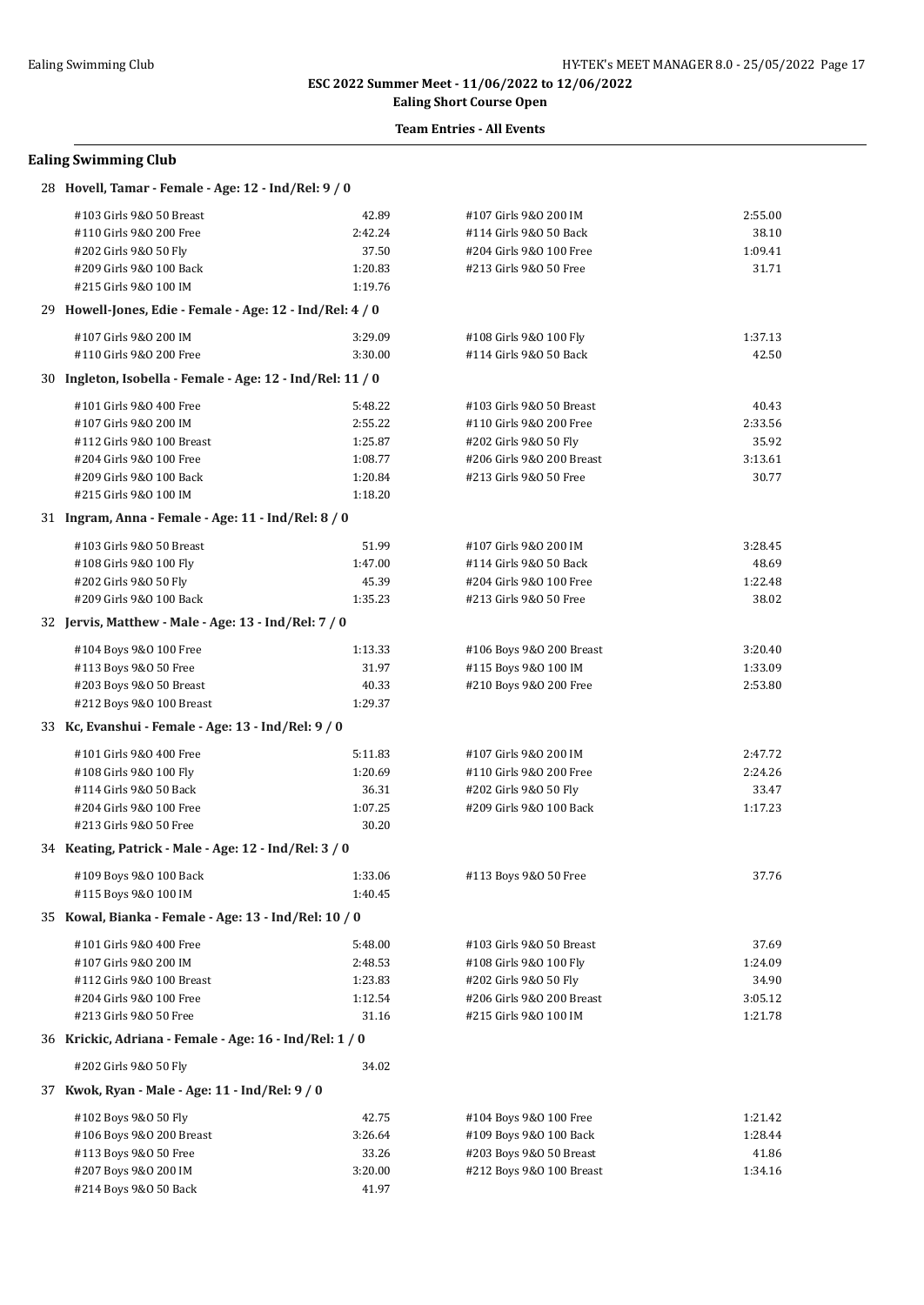# **Ealing Short Course Open**

## **Team Entries - All Events**

| 38 Lennon, Charlie - Male - Age: 9 - Ind/Rel: 4 / 0      |         |                          |         |
|----------------------------------------------------------|---------|--------------------------|---------|
| #113 Boys 9&0 50 Free                                    | 54.40   | #115 Boys 9&0 100 IM     | 1:58.53 |
| #203 Boys 9&0 50 Breast                                  | 1:03.00 | #214 Boys 9&0 50 Back    | 52.40   |
| 39 Loud, Emma - Female - Age: 10 - Ind/Rel: 5 / 0        |         |                          |         |
| #202 Girls 9&0 50 Fly                                    | 43.00   | #204 Girls 9&0 100 Free  | 1:35.28 |
| #209 Girls 9&0 100 Back                                  | 1:42.49 | #213 Girls 9&0 50 Free   | 38.88   |
| #215 Girls 9&0 100 IM                                    | 1:38.47 |                          |         |
| 40 Macintyre, Grace - Female - Age: 13 - Ind/Rel: 7 / 0  |         |                          |         |
| #103 Girls 9&0 50 Breast                                 | 46.82   | #107 Girls 9&0 200 IM    | 3:12.74 |
| #114 Girls 9&0 50 Back                                   | 38.35   | #202 Girls 9&0 50 Fly    | 37.75   |
| #204 Girls 9&0 100 Free                                  | 1:15.41 | #213 Girls 9&0 50 Free   | 33.50   |
| #215 Girls 9&0 100 IM                                    | 1:27.89 |                          |         |
| 41 Madani, Karim - Male - Age: 10 - Ind/Rel: 5 / 0       |         |                          |         |
| #104 Boys 9&0 100 Free                                   | 1:37.73 | #106 Boys 9&0 200 Breast | 4:28.00 |
| #109 Boys 9&0 100 Back                                   | 1:48.79 | #113 Boys 9&0 50 Free    | 39.09   |
| #115 Boys 9&0 100 IM                                     | 1:41.84 |                          |         |
| 42 Manners, Henry - Male - Age: 12 - Ind/Rel: 2 / 0      |         |                          |         |
| #113 Boys 9&0 50 Free                                    | 41.00   | #115 Boys 9&0 100 IM     | 1:34.63 |
| 43 McInnes, Hugo - Male - Age: 13 - Ind/Rel: 3 / 0       |         |                          |         |
| #109 Boys 9&0 100 Back                                   | 1:30.00 | #113 Boys 9&0 50 Free    | 38.00   |
| #115 Boys 9&0 100 IM                                     | 1:37.00 |                          |         |
| 44 Messis, Adam - Male - Age: 9 - Ind/Rel: 11 / 0        |         |                          |         |
| #102 Boys 9&0 50 Fly                                     | 49.50   | #104 Boys 9&0 100 Free   | 1:27.82 |
| #109 Boys 9&0 100 Back                                   | 1:43.08 | #113 Boys 9&0 50 Free    | 37.89   |
| #115 Boys 9&0 100 IM                                     | 1:38.84 | #201 Boys 9&0 400 Free   | 6:46.01 |
| #203 Boys 9&0 50 Breast                                  | 52.60   | #207 Boys 9&0 200 IM     | 3:36.42 |
| #210 Boys 9&0 200 Free                                   | 3:02.44 | #212 Boys 9&0 100 Breast | 1:55.87 |
| #214 Boys 9&0 50 Back                                    | 44.60   |                          |         |
| 45 Miller, Ella - Female - Age: 10 - Ind/Rel: 7 / 0      |         |                          |         |
| #103 Girls 9&0 50 Breast                                 | 54.07   | #114 Girls 9&0 50 Back   | 46.60   |
| #202 Girls 9&0 50 Fly                                    | 49.04   | #204 Girls 9&0 100 Free  | 1:30.39 |
| #209 Girls 9&0 100 Back                                  | 1:42.00 | #213 Girls 9&0 50 Free   | 37.75   |
| #215 Girls 9&0 100 IM                                    | 1:45.24 |                          |         |
| 46 Miller, Grace - Female - Age: 9 - Ind/Rel: 5 / 0      |         |                          |         |
| #103 Girls 9&0 50 Breast                                 | 1:02.00 | #114 Girls 9&0 50 Back   | 55.00   |
| #204 Girls 9&0 100 Free                                  | 1:46.00 | #209 Girls 9&0 100 Back  | 1:59.00 |
| #213 Girls 9&0 50 Free                                   | 48.00   |                          |         |
| 47 Miller, Sebastian - Male - Age: 10 - Ind/Rel: 3 / 0   |         |                          |         |
| #203 Boys 9&0 50 Breast                                  | 55.19   | #210 Boys 9&0 200 Free   | 3:32.76 |
| #214 Boys 9&0 50 Back                                    | 52.82   |                          |         |
| 48 Mrkusic, Bethan - Female - Age: 9 - Ind/Rel: 3 / 0    |         |                          |         |
| #103 Girls 9&0 50 Breast                                 | 57.58   | #114 Girls 9&0 50 Back   | 55.00   |
| #213 Girls 9&0 50 Free                                   | 48.00   |                          |         |
| 49 Nagarjuna, Anar - Female - Age: 10 - Ind/Rel: 2 / 0   |         |                          |         |
| #103 Girls 9&0 50 Breast                                 | 54.00   | #213 Girls 9&0 50 Free   | 48.00   |
| 50 Nagarjuna, Sender - Female - Age: 12 - Ind/Rel: 1 / 0 |         |                          |         |
| #213 Girls 9&0 50 Free                                   | 41.00   |                          |         |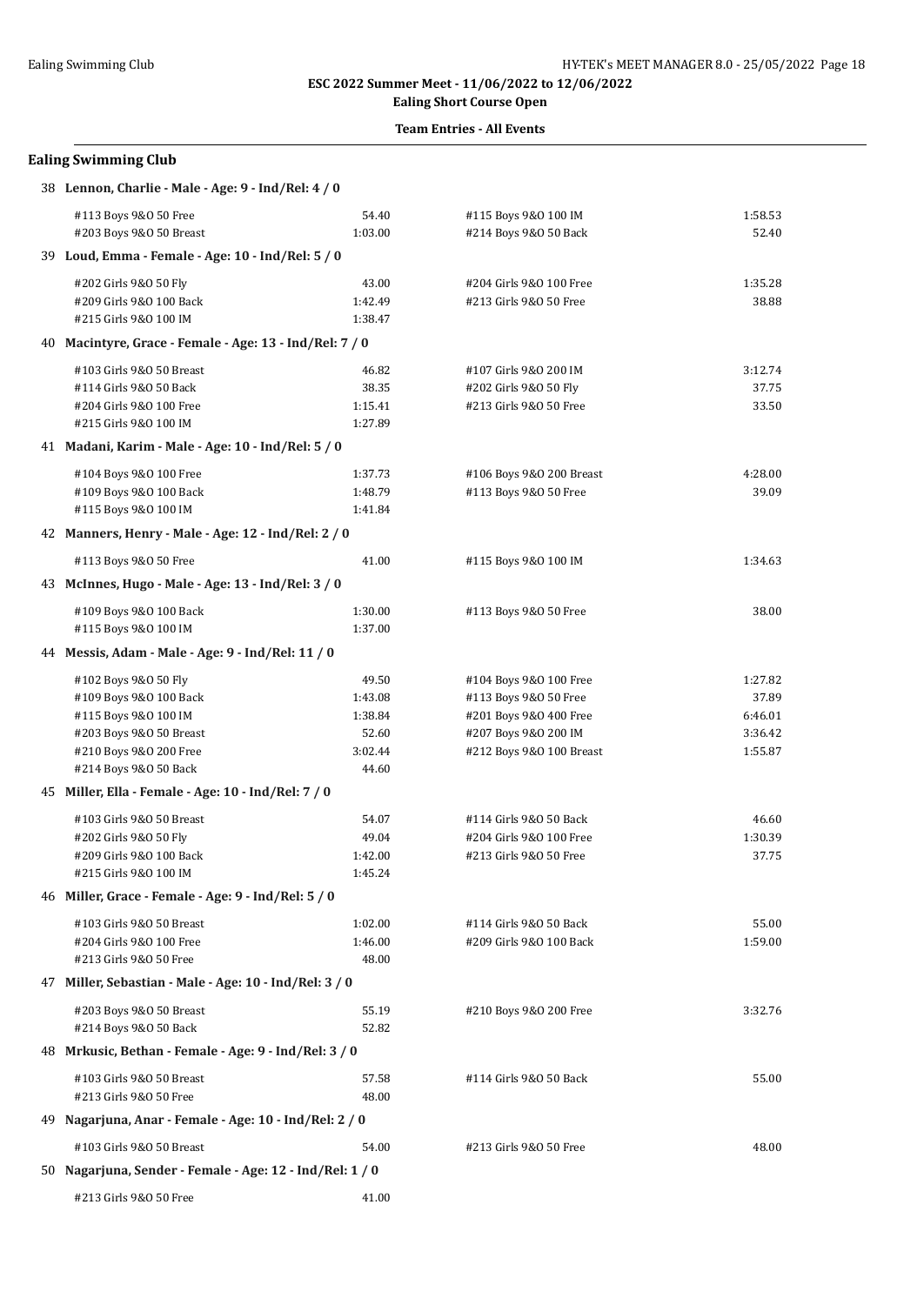# **Ealing Short Course Open**

## **Team Entries - All Events**

| 51 Nelson, Ruby - Female - Age: 12 - Ind/Rel: 2 / 0         |         |                           |         |
|-------------------------------------------------------------|---------|---------------------------|---------|
| #204 Girls 9&0 100 Free                                     | 1:28.00 | #213 Girls 9&0 50 Free    | 41.32   |
| 52 Ng, Joseph - Male - Age: 14 - Ind/Rel: 4 / 0             |         |                           |         |
| #102 Boys 9&0 50 Fly                                        | 39.00   | #104 Boys 9&0 100 Free    | 1:16.00 |
| #210 Boys 9&0 200 Free                                      | 2:47.00 | #214 Boys 9&0 50 Back     | 39.57   |
| 53 Ng, Nathaniel - Male - Age: 11 - Ind/Rel: 4 / 0          |         |                           |         |
| #102 Boys 9&0 50 Fly                                        | 49.00   | #104 Boys 9&0 100 Free    | 1:27.00 |
| #210 Boys 9&0 200 Free                                      | 3:30.00 | #214 Boys 9&0 50 Back     | 50.77   |
| 54 Nowosielski, Kacper - Male - Age: 10 - Ind/Rel: 4 / 0    |         |                           |         |
| #104 Boys 9&0 100 Free                                      | 1:40.00 | #109 Boys 9&0 100 Back    | 1:46.00 |
| #113 Boys 9&0 50 Free                                       | 45.41   | #115 Boys 9&0 100 IM      | 2:00.38 |
| 55 O'Keeffe, Daisy - Female - Age: 12 - Ind/Rel: 4 / 0      |         |                           |         |
| #103 Girls 9&0 50 Breast                                    | 44.00   | #112 Girls 9&0 100 Breast | 1:32.28 |
| #114 Girls 9&0 50 Back                                      | 41.44   | #209 Girls 9&0 100 Back   | 1:25.03 |
| 56 Perez Guzman, Alysa - Female - Age: 11 - Ind/Rel: 8 / 0  |         |                           |         |
| #103 Girls 9&0 50 Breast                                    | 46.25   | #107 Girls 9&0 200 IM     | 3:15.00 |
| #110 Girls 9&0 200 Free                                     | 3:10.81 | #114 Girls 9&0 50 Back    | 43.01   |
| #202 Girls 9&0 50 Fly                                       | 40.82   | #204 Girls 9&0 100 Free   | 1:22.71 |
| #209 Girls 9&0 100 Back                                     | 1:36.00 | #213 Girls 9&0 50 Free    | 34.26   |
| 57 Perez Guzman, Caitlyn - Female - Age: 9 - Ind/Rel: 5 / 0 |         |                           |         |
| #103 Girls 9&0 50 Breast                                    | 1:02.00 | #114 Girls 9&0 50 Back    | 55.00   |
| #202 Girls 9&0 50 Fly                                       | 53.00   | #213 Girls 9&0 50 Free    | 48.00   |
| #215 Girls 9&0 100 IM                                       | 1:59.00 |                           |         |
| 58 Perkins, Greta - Female - Age: 13 - Ind/Rel: 9 / 0       |         |                           |         |
| #101 Girls 9&0 400 Free                                     | 5:48.00 | #107 Girls 9&0 200 IM     | 3:24.87 |
| #108 Girls 9&0 100 Fly                                      | 1:40.01 | #110 Girls 9&0 200 Free   | 3:01.00 |
| #112 Girls 9&0 100 Breast                                   | 1:53.50 | #204 Girls 9&0 100 Free   | 1:28.03 |
| #206 Girls 9&0 200 Breast                                   | 3:46.00 | #209 Girls 9&0 100 Back   | 1:36.35 |
| #215 Girls 9&0 100 IM                                       | 1:35.44 |                           |         |
| 59 Pitzioris, Nicholas - Male - Age: 11 - Ind/Rel: 3 / 0    |         |                           |         |
| #109 Boys 9&0 100 Back                                      | 1:44.24 | #113 Boys 9&0 50 Free     | 44.50   |
| #115 Boys 9&0 100 IM                                        | 1:53.00 |                           |         |
| 60 Pojasek, Henry - Male - Age: 11 - Ind/Rel: 3 / 0         |         |                           |         |
| #109 Boys 9&0 100 Back                                      | 1:40.00 | #113 Boys 9&0 50 Free     | 44.00   |
| #214 Boys 9&0 50 Back                                       | 51.00   |                           |         |
| 61 Pytlowany, Dominika - Female - Age: 10 - Ind/Rel: 6 / 0  |         |                           |         |
| #103 Girls 9&0 50 Breast                                    | 48.04   | #112 Girls 9&0 100 Breast | 1:52.91 |
| #114 Girls 9&0 50 Back                                      | 47.16   | #204 Girls 9&0 100 Free   | 1:33.49 |
| #213 Girls 9&0 50 Free                                      | 40.39   | #215 Girls 9&0 100 IM     | 1:52.09 |
| 62 Pytlowany, Hubert - Male - Age: 13 - Ind/Rel: 8 / 0      |         |                           |         |
| #102 Boys 9&0 50 Fly                                        | 29.40   | #104 Boys 9&0 100 Free    | 1:00.85 |
| #111 Boys 9&0 200 Fly                                       | 2:39.24 | #115 Boys 9&0 100 IM      | 1:12.78 |
| #201 Boys 9&0 400 Free                                      | 4:51.20 | #207 Boys 9&0 200 IM      | 2:37.07 |
| #212 Boys 9&0 100 Breast                                    | 1:25.69 | #214 Boys 9&0 50 Back     | 36.18   |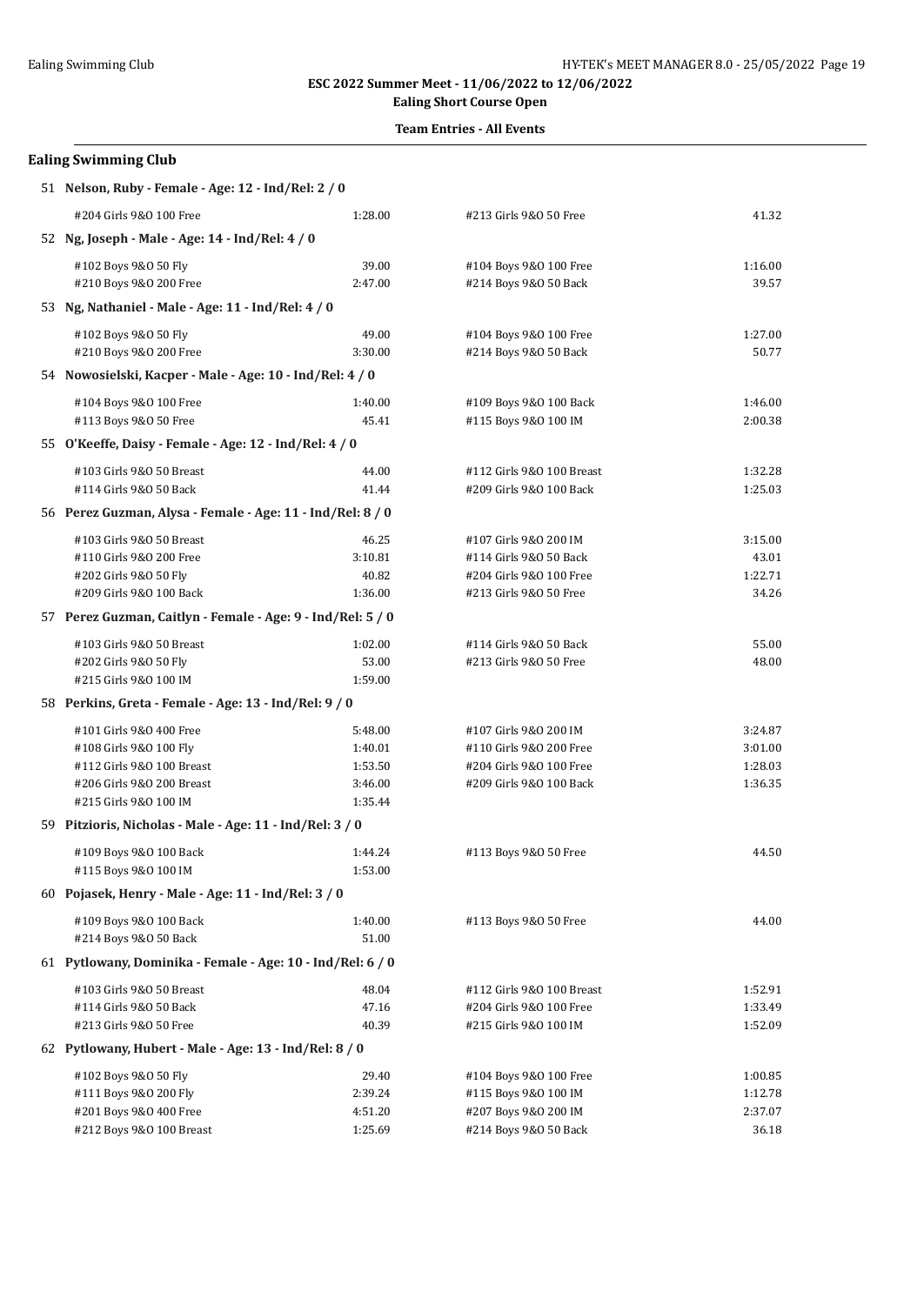**Ealing Short Course Open**

#### **Team Entries - All Events**

| 63 Rabenstein Tobbal, Oscar - Male - Age: 11 - Ind/Rel: 9 / 0 |         |                          |         |  |  |
|---------------------------------------------------------------|---------|--------------------------|---------|--|--|
| #102 Boys 9&0 50 Fly                                          | 49.00   | #104 Boys 9&0 100 Free   | 1:36.57 |  |  |
| #106 Boys 9&0 200 Breast                                      | 4:15.00 | #109 Boys 9&0 100 Back   | 1:44.14 |  |  |
| #113 Boys 9&0 50 Free                                         | 43.55   | #115 Boys 9&0 100 IM     | 1:50.00 |  |  |
| #210 Boys 9&0 200 Free                                        | 3:22.81 | #212 Boys 9&0 100 Breast | 2:00.00 |  |  |
| #214 Boys 9&0 50 Back                                         | 51.15   |                          |         |  |  |
| 64 Ramshaw, Cali - Female - Age: 10 - Ind/Rel: 3 / 0          |         |                          |         |  |  |
| #103 Girls 9&0 50 Breast                                      | 1:00.91 | #114 Girls 9&0 50 Back   | 45.79   |  |  |
| #213 Girls 9&0 50 Free                                        | 42.08   |                          |         |  |  |
| 65 Remington, Alastair - Male - Age: 16 - Ind/Rel: 8 / 0      |         |                          |         |  |  |
| #102 Boys 9&0 50 Fly                                          | 29.03   | #104 Boys 9&0 100 Free   | 1:01.03 |  |  |
| #111 Boys 9&0 200 Fly                                         | 2:29.22 | #115 Boys 9&0 100 IM     | 1:09.14 |  |  |
| #203 Boys 9&0 50 Breast                                       | 34.61   | #207 Boys 9&0 200 IM     | 2:29.81 |  |  |
| #208 Boys 9&0 100 Fly                                         | 1:05.34 | #210 Boys 9&0 200 Free   | 2:12.98 |  |  |
| 66 Rodgers, Emilia - Female - Age: 12 - Ind/Rel: 5 / 0        |         |                          |         |  |  |
| #202 Girls 9&0 50 Fly                                         | 40.95   | #204 Girls 9&0 100 Free  | 1:17.31 |  |  |
| #209 Girls 9&0 100 Back                                       | 1:25.06 | #213 Girls 9&0 50 Free   | 33.46   |  |  |
| #215 Girls 9&0 100 IM                                         | 1:27.97 |                          |         |  |  |
| 67 Rodgers, Nicholas - Male - Age: 11 - Ind/Rel: 4 / 0        |         |                          |         |  |  |
| #201 Boys 9&0 400 Free                                        | 5:40.08 | #205 Boys 9&0 200 Back   | 2:58.00 |  |  |
| #210 Boys 9&0 200 Free                                        | 2:41.46 | #214 Boys 9&0 50 Back    | 37.15   |  |  |
| 68 Rolfe-Cane, Travis - Male - Age: 15 - Ind/Rel: 4 / 0       |         |                          |         |  |  |
|                                                               |         |                          |         |  |  |
| #104 Boys 9&0 100 Free                                        | 59.54   | #113 Boys 9&0 50 Free    | 27.41   |  |  |
| #201 Boys 9&0 400 Free                                        | 4:47.78 | #210 Boys 9&0 200 Free   | 2:08.83 |  |  |
| 69 Rotundu, Cristian - Male - Age: 27 - Ind/Rel: 2 / 0        |         |                          |         |  |  |
| #113 Boys 9&0 50 Free                                         | 24.01   | #115 Boys 9&0 100 IM     | 58.20   |  |  |
| 70 Russell-Fraser, Annis - Female - Age: 10 - Ind/Rel: 5 / 0  |         |                          |         |  |  |
| #103 Girls 9&0 50 Breast                                      | 1:00.00 | #114 Girls 9&0 50 Back   | 55.00   |  |  |
| #204 Girls 9&0 100 Free                                       | 1:40.00 | #209 Girls 9&0 100 Back  | 1:50.00 |  |  |
| #213 Girls 9&0 50 Free                                        | 48.00   |                          |         |  |  |
| 71 Ruzicka, Freddie - Male - Age: 14 - Ind/Rel: 4 / 0         |         |                          |         |  |  |
| #201 Boys 9&0 400 Free                                        | 4:55.98 | #207 Boys 9&0 200 IM     | 3:02.30 |  |  |
| #208 Boys 9&0 100 Fly                                         | 1:15.28 | #210 Boys 9&0 200 Free   | 2:19.04 |  |  |
| 72 Self, Daisy - Female - Age: 13 - Ind/Rel: 8 / 0            |         |                          |         |  |  |
| #101 Girls 9&0 400 Free                                       | 5:31.42 | #103 Girls 9&0 50 Breast | 46.41   |  |  |
| #110 Girls 9&0 200 Free                                       | 2:26.44 | #114 Girls 9&0 50 Back   | 34.30   |  |  |
| #202 Girls 9&0 50 Fly                                         | 36.09   | #204 Girls 9&0 100 Free  | 1:07.54 |  |  |
| #209 Girls 9&0 100 Back                                       | 1:13.63 | #213 Girls 9&0 50 Free   | 30.43   |  |  |
| 73 Skitsko, Artur - Male - Age: 12 - Ind/Rel: 3 / 0           |         |                          |         |  |  |
| #109 Boys 9&0 100 Back                                        | 1:37.31 | #113 Boys 9&0 50 Free    | 38.56   |  |  |
| #115 Boys 9&0 100 IM                                          | 1:43.59 |                          |         |  |  |
| 74 Staskus, Daniel - Male - Age: 10 - Ind/Rel: 9 / 0          |         |                          |         |  |  |
| #102 Boys 9&0 50 Fly                                          | 54.00   | #104 Boys 9&0 100 Free   | 1:34.00 |  |  |
| #109 Boys 9&0 100 Back                                        | 1:50.00 | #113 Boys 9&0 50 Free    | 41.70   |  |  |
| #115 Boys 9&0 100 IM                                          | 1:51.28 | #203 Boys 9&0 50 Breast  | 1:02.52 |  |  |
| #205 Boys 9&0 200 Back                                        | 3:50.00 | #210 Boys 9&0 200 Free   | 3:20.00 |  |  |
| #214 Boys 9&0 50 Back                                         | 46.51   |                          |         |  |  |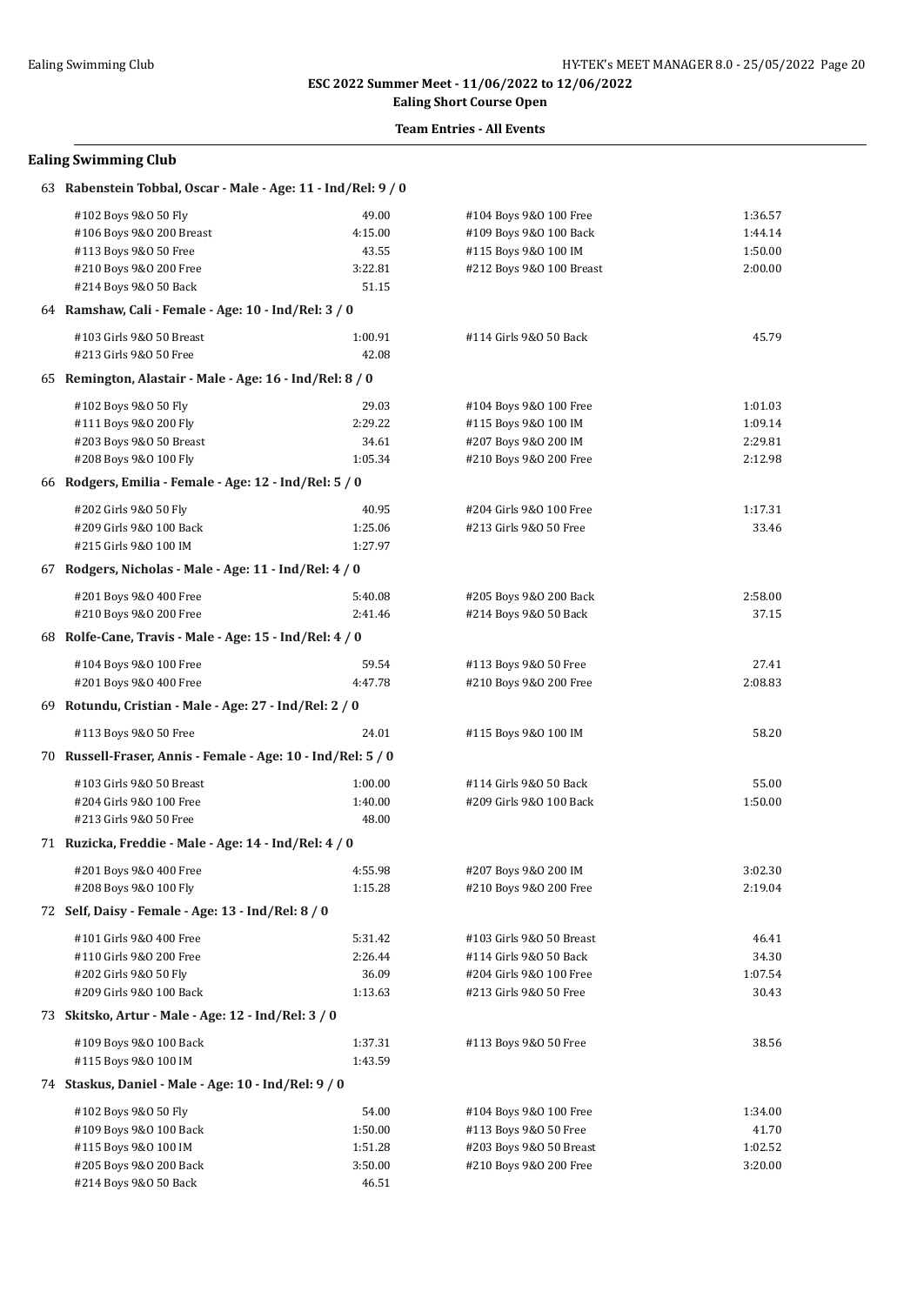## **Ealing Short Course Open Team Entries - All Events**

| 75 Swift, Ella - Female - Age: 11 - Ind/Rel: 4 / 0       |         |                           |         |  |  |
|----------------------------------------------------------|---------|---------------------------|---------|--|--|
| #202 Girls 9&0 50 Fly                                    | 45.06   | #204 Girls 9&0 100 Free   | 1:29.14 |  |  |
| #213 Girls 9&0 50 Free                                   | 38.50   | #215 Girls 9&0 100 IM     | 1:36.18 |  |  |
| 76 Tedesco, Daniele - Male - Age: 14 - Ind/Rel: 6 / 0    |         |                           |         |  |  |
| #104 Boys 9&0 100 Free                                   | 58.76   | #109 Boys 9&0 100 Back    | 1:06.93 |  |  |
| #111 Boys 9&0 200 Fly                                    | 2:37.45 | #201 Boys 9&0 400 Free    | 4:30.82 |  |  |
| #205 Boys 9&0 200 Back                                   | 2:23.03 | #210 Boys 9&0 200 Free    | 2:10.07 |  |  |
| 77 Tran, Matilda - Female - Age: 12 - Ind/Rel: 11 / 0    |         |                           |         |  |  |
| #103 Girls 9&0 50 Breast                                 | 43.73   | #107 Girls 9&0 200 IM     | 3:12.56 |  |  |
| #110 Girls 9&0 200 Free                                  | 2:57.32 | #112 Girls 9&0 100 Breast | 1:36.01 |  |  |
| #114 Girls 9&0 50 Back                                   | 40.36   | #202 Girls 9&0 50 Fly     | 38.62   |  |  |
| #204 Girls 9&0 100 Free                                  | 1:14.99 | #206 Girls 9&0 200 Breast | 3:28.20 |  |  |
| #209 Girls 9&0 100 Back                                  | 1:36.34 | #213 Girls 9&0 50 Free    | 33.56   |  |  |
| #215 Girls 9&0 100 IM                                    | 1:29.96 |                           |         |  |  |
| 78 Tran, Scout - Female - Age: 11 - Ind/Rel: 10 / 0      |         |                           |         |  |  |
| #103 Girls 9&0 50 Breast                                 | 57.09   | #105 Girls 9&0 200 Back   | 3:17.00 |  |  |
| #107 Girls 9&0 200 IM                                    | 3:37.27 | #110 Girls 9&0 200 Free   | 3:25.06 |  |  |
| #114 Girls 9&0 50 Back                                   | 41.81   | #202 Girls 9&0 50 Fly     | 44.86   |  |  |
| #204 Girls 9&0 100 Free                                  | 1:26.50 | #209 Girls 9&0 100 Back   | 1:32.90 |  |  |
| #213 Girls 9&0 50 Free                                   | 38.09   | #215 Girls 9&0 100 IM     | 1:36.83 |  |  |
| 79 Tubilewicz, Philip - Male - Age: 16 - Ind/Rel: 4 / 0  |         |                           |         |  |  |
| #104 Boys 9&0 100 Free                                   | 56.85   | #203 Boys 9&0 50 Breast   | 30.99   |  |  |
| #210 Boys 9&0 200 Free                                   | 2:10.38 | #212 Boys 9&0 100 Breast  | 1:08.19 |  |  |
| 80 Turner, Lana - Female - Age: 10 - Ind/Rel: 4 / 0      |         |                           |         |  |  |
| #204 Girls 9&0 100 Free                                  | 1:26.81 | #206 Girls 9&0 200 Breast | 3:50.00 |  |  |
| #209 Girls 9&0 100 Back                                  | 1:38.66 | #213 Girls 9&0 50 Free    | 37.91   |  |  |
| 81 Vuckovic, Mihailo - Male - Age: 10 - Ind/Rel: 8 / 0   |         |                           |         |  |  |
| #102 Boys 9&0 50 Fly                                     | 42.33   | #104 Boys 9&0 100 Free    | 1:21.76 |  |  |
| #113 Boys 9&0 50 Free                                    | 39.60   | #115 Boys 9&0 100 IM      | 1:29.64 |  |  |
| #203 Boys 9&0 50 Breast                                  | 45.96   | #207 Boys 9&0 200 IM      | 3:34.24 |  |  |
| #212 Boys 9&0 100 Breast                                 | 1:42.01 | #214 Boys 9&0 50 Back     | 42.36   |  |  |
| 82 Waters, Dominic - Male - Age: 28 - Ind/Rel: 2 / 0     |         |                           |         |  |  |
| #113 Boys 9&0 50 Free                                    | 23.40   | #115 Boys 9&0 100 IM      | 1:00.00 |  |  |
| 83 Webster, Emma - Female - Age: 12 - Ind/Rel: 2 / 0     |         |                           |         |  |  |
| #204 Girls 9&0 100 Free                                  | 1:29.00 | #213 Girls 9&0 50 Free    | 41.00   |  |  |
| 84 Williams, Alexander - Male - Age: 17 - Ind/Rel: 4 / 0 |         |                           |         |  |  |
| #201 Boys 9&0 400 Free                                   | 4:22.03 | #205 Boys 9&0 200 Back    | 2:13.97 |  |  |
| #208 Boys 9&0 100 Fly                                    | 1:00.05 | #210 Boys 9&0 200 Free    | 2:01.37 |  |  |
| 85 Williams, Alicia - Female - Age: 16 - Ind/Rel: 7 / 0  |         |                           |         |  |  |
| #101 Girls 9&0 400 Free                                  | 5:26.00 | #110 Girls 9&0 200 Free   | 2:20.24 |  |  |
| #114 Girls 9&0 50 Back                                   | 36.08   | #204 Girls 9&0 100 Free   | 1:03.71 |  |  |
| #209 Girls 9&0 100 Back                                  | 1:18.37 | #213 Girls 9&0 50 Free    | 29.91   |  |  |
| #215 Girls 9&0 100 IM                                    | 1:15.28 |                           |         |  |  |
| 86 Wilson, Jake - Male - Age: 17 - Ind/Rel: 2 / 0        |         |                           |         |  |  |
| #113 Boys 9&0 50 Free                                    | 30.40   | #203 Boys 9&0 50 Breast   | 36.62   |  |  |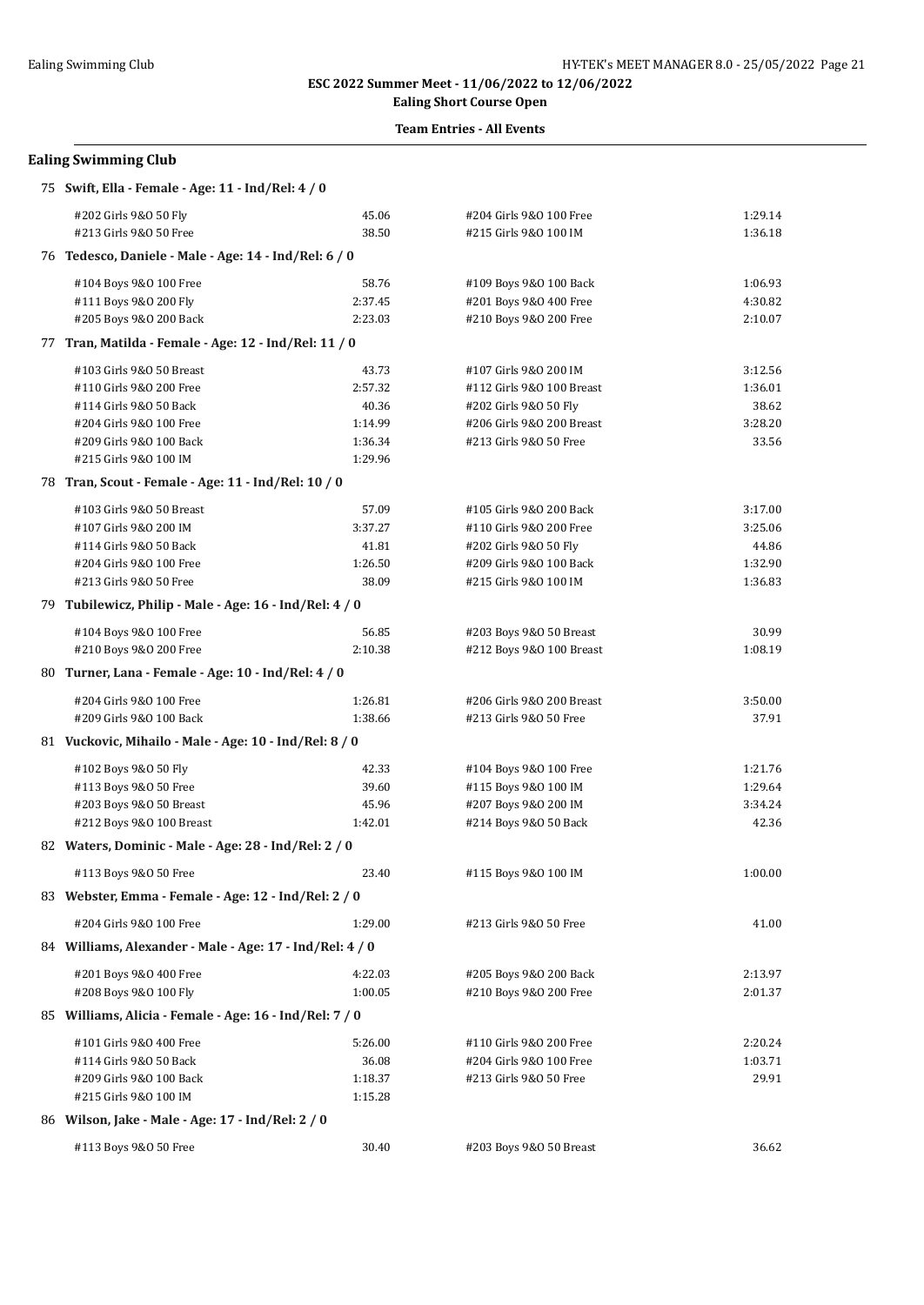## **Ealing Short Course Open**

## **Team Entries - All Events**

#### **Ealing Swimming Club**

| 87                                                           | Wilson, Mia - Female - Age: 14 - Ind/Rel: 7 / 0 |         |                         |         |
|--------------------------------------------------------------|-------------------------------------------------|---------|-------------------------|---------|
|                                                              | #107 Girls 9&0 200 IM                           | 2:50.03 | #110 Girls 9&0 200 Free | 2:25.65 |
|                                                              | #114 Girls 9&0 50 Back                          | 36.69   | #202 Girls 9&0 50 Fly   | 34.97   |
|                                                              | #204 Girls 9&0 100 Free                         | 1:07.37 | #209 Girls 9&0 100 Back | 1:19.93 |
|                                                              | #213 Girls 9&0 50 Free                          | 29.90   |                         |         |
| Wojtala, Marianna - Female - Age: 12 - Ind/Rel: 2 / 0<br>88. |                                                 |         |                         |         |
|                                                              | #202 Girls 9&0 50 Fly                           | 45.14   | #215 Girls 9&0 100 IM   | 1:31.22 |
| 89.                                                          | Wright, Coco - Female - Age: 9 - Ind/Rel: 5 / 0 |         |                         |         |
|                                                              | #103 Girls 9&0 50 Breast                        | 1:02.00 | #114 Girls 9&0 50 Back  | 55.00   |
|                                                              | #204 Girls 9&0 100 Free                         | 1:46.00 | #209 Girls 9&0 100 Back | 1:59.00 |
|                                                              | #213 Girls 9&0 50 Free                          | 48.00   |                         |         |

**Ealing Swimming Club Total Individual Entries: 454 - Total Relays: 0**

#### **Enfield Swim Squad**

1 **Pullen, Aaron - Male - Age: 24 - Ind/Rel: 1 / 0**

#115 Boys 9&O 100 IM 1:00.00 **Enfield Swim Squad Total Individual Entries: 1 - Total Relays: 0**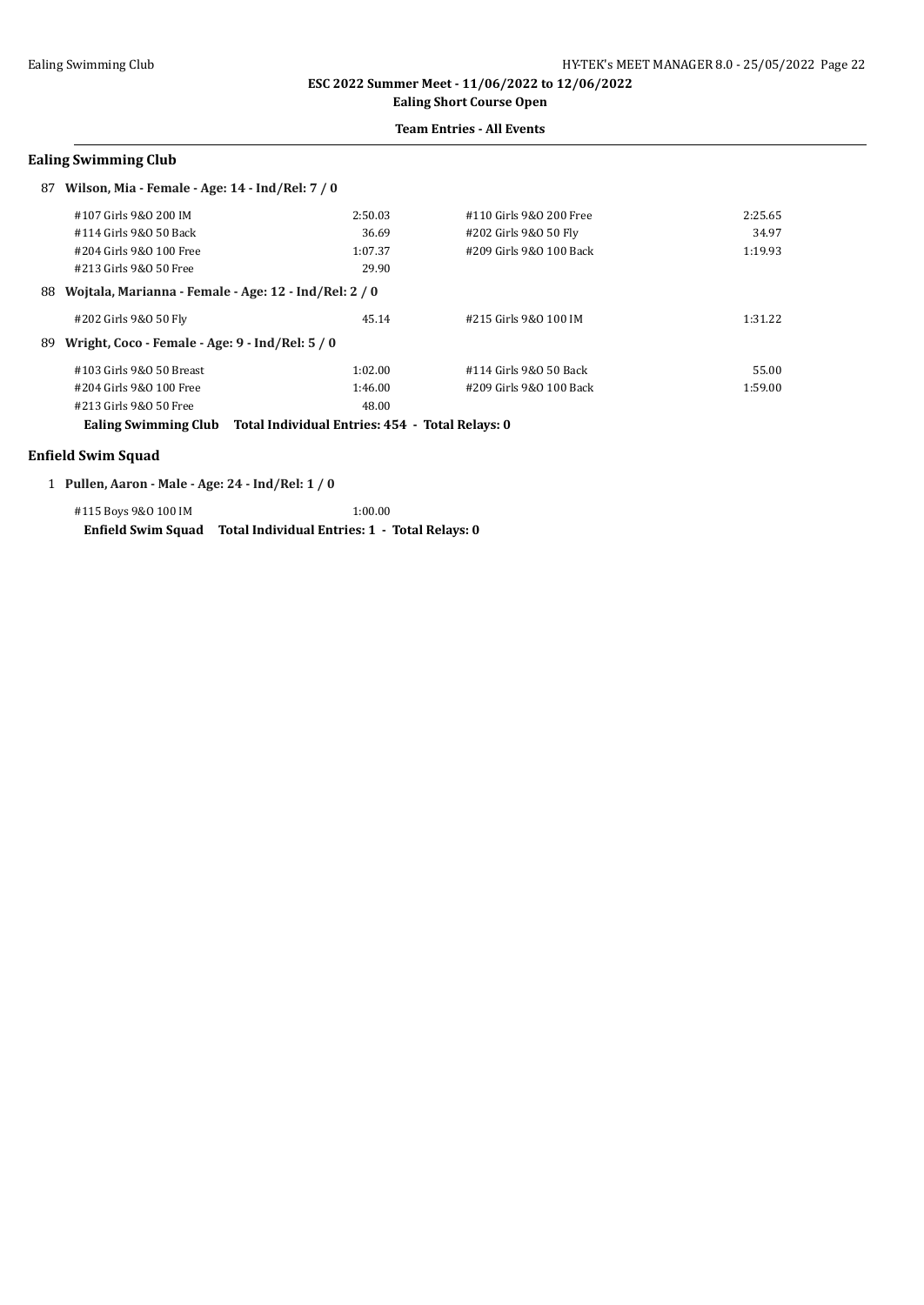## **Ealing Short Course Open Team Entries - All Events**

#### **Hounslow Jets**

| 1 Aksyut, Efe - Male - Age: 13 - Ind/Rel: 6 / 0          |                    |                                                   |                  |
|----------------------------------------------------------|--------------------|---------------------------------------------------|------------------|
| #102 Boys 9&0 50 Fly                                     | 38.67              | #104 Boys 9&0 100 Free                            | 1:16.46          |
| #106 Boys 9&0 200 Breast                                 | 3:20.00            | #109 Boys 9&0 100 Back                            | 1:22.46          |
| #113 Boys 9&0 50 Free                                    | 32.51              | #115 Boys 9&0 100 IM                              | 1:20.56          |
| 2 Atton, Elisabet - Female - Age: 10 - Ind/Rel: 7 / 0    |                    |                                                   |                  |
| #103 Girls 9&0 50 Breast                                 | 58.00              | #112 Girls 9&0 100 Breast                         | 2:13.00          |
| #114 Girls 9&0 50 Back                                   | 55.00              | #202 Girls 9&0 50 Fly                             | 53.03            |
| #204 Girls 9&0 100 Free                                  | 1:46.00            | #209 Girls 9&0 100 Back                           | 1:59.00          |
| #213 Girls 9&0 50 Free                                   | 48.36              |                                                   |                  |
| 3 Bolo Vladiuc, Samuel - Male - Age: 11 - Ind/Rel: 6 / 0 |                    |                                                   |                  |
| #104 Boys 9&0 100 Free                                   | 1:30.00            | #113 Boys 9&0 50 Free                             | 44.96            |
| #115 Boys 9&0 100 IM                                     | 1:46.00            | #203 Boys 9&0 50 Breast                           | 55.00            |
| #212 Boys 9&0 100 Breast                                 | 2:03.00            | #214 Boys 9&0 50 Back                             | 51.14            |
| 4 Bona, Isabella - Female - Age: 11 - Ind/Rel: 5 / 0     |                    |                                                   |                  |
| #202 Girls 9&0 50 Fly                                    | 1:03.24            | #206 Girls 9&0 200 Breast                         | 4:10.00          |
| #209 Girls 9&0 100 Back                                  | 1:47.88            | #213 Girls 9&0 50 Free                            | 51.57            |
| #215 Girls 9&0 100 IM                                    | 1:51.71            |                                                   |                  |
| 5 Brown, Jessica - Female - Age: 25 - Ind/Rel: 4 / 0     |                    |                                                   |                  |
| #107 Girls 9&0 200 IM                                    | 2:38.15            | #108 Girls 9&0 100 Fly                            | 1:07.00          |
| #112 Girls 9&0 100 Breast                                | 1:14.90            | #206 Girls 9&0 200 Breast                         | 2:46.07          |
| 6 Bull, Theodore - Male - Age: 12 - Ind/Rel: 3 / 0       |                    |                                                   |                  |
|                                                          |                    |                                                   |                  |
| #104 Boys 9&0 100 Free<br>#109 Boys 9&0 100 Back         | 1:28.10<br>1:52.72 | #106 Boys 9&0 200 Breast                          | 3:47.24          |
| 7 Dana, Sarah - Female - Age: 12 - Ind/Rel: 5 / 0        |                    |                                                   |                  |
|                                                          |                    |                                                   |                  |
| #110 Girls 9&0 200 Free                                  | 3:13.00            | #114 Girls 9&0 50 Back                            | 47.11            |
| #209 Girls 9&0 100 Back<br>#215 Girls 9&0 100 IM         | 1:39.00<br>1:43.00 | #213 Girls 9&0 50 Free                            | 41.65            |
| 8 Dannatt, Zara - Female - Age: 15 - Ind/Rel: 9 / 0      |                    |                                                   |                  |
|                                                          |                    |                                                   |                  |
| #101 Girls 9&0 400 Free                                  | 5:04.68            | #103 Girls 9&0 50 Breast                          | 40.03            |
| #107 Girls 9&0 200 IM                                    | 2:46.33            | #110 Girls 9&0 200 Free                           | 2:40.51          |
| #112 Girls 9&0 100 Breast<br>#206 Girls 9&0 200 Breast   | 1:30.37<br>3:10.78 | #204 Girls 9&0 100 Free<br>#213 Girls 9&0 50 Free | 1:11.23<br>31.39 |
| #215 Girls 9&0 100 IM                                    | 1:19.85            |                                                   |                  |
| 9 Davison, Ella - Female - Age: 11 - Ind/Rel: 8 / 0      |                    |                                                   |                  |
| #103 Girls 9&0 50 Breast                                 |                    | #107 Girls 9&0 200 IM                             | 3:55.68          |
| #112 Girls 9&0 100 Breast                                | 54.37<br>1:54.38   | #114 Girls 9&0 50 Back                            | 48.41            |
| #204 Girls 9&0 100 Free                                  | 1:33.59            | #206 Girls 9&0 200 Breast                         | 4:15.30          |
| #213 Girls 9&0 50 Free                                   | 44.74              | #215 Girls 9&0 100 IM                             | 1:58.04          |
| 10 Davison, Zoe - Female - Age: 15 - Ind/Rel: 8 / 0      |                    |                                                   |                  |
| #103 Girls 9&0 50 Breast                                 | 40.55              | #107 Girls 9&0 200 IM                             | 2:58.37          |
| #108 Girls 9&0 100 Fly                                   | 1:28.66            | #112 Girls 9&0 100 Breast                         | 1:29.63          |
| #202 Girls 9&0 50 Fly                                    | 36.06              | #206 Girls 9&0 200 Breast                         | 3:12.89          |
| #213 Girls 9&0 50 Free                                   | 34.14              | #215 Girls 9&0 100 IM                             | 1:24.77          |
| 11 Douglass, Margot - Female - Age: 10 - Ind/Rel: 7 / 0  |                    |                                                   |                  |
| #110 Girls 9&0 200 Free                                  | 3:30.00            | #114 Girls 9&0 50 Back                            | 53.00            |
| #204 Girls 9&0 100 Free                                  | 1:39.00            | #206 Girls 9&0 200 Breast                         | 4:45.00          |
| #209 Girls 9&0 100 Back                                  | 1:49.00            | #213 Girls 9&0 50 Free                            | 44.00            |
| #215 Girls 9&0 100 IM                                    | 1:58.00            |                                                   |                  |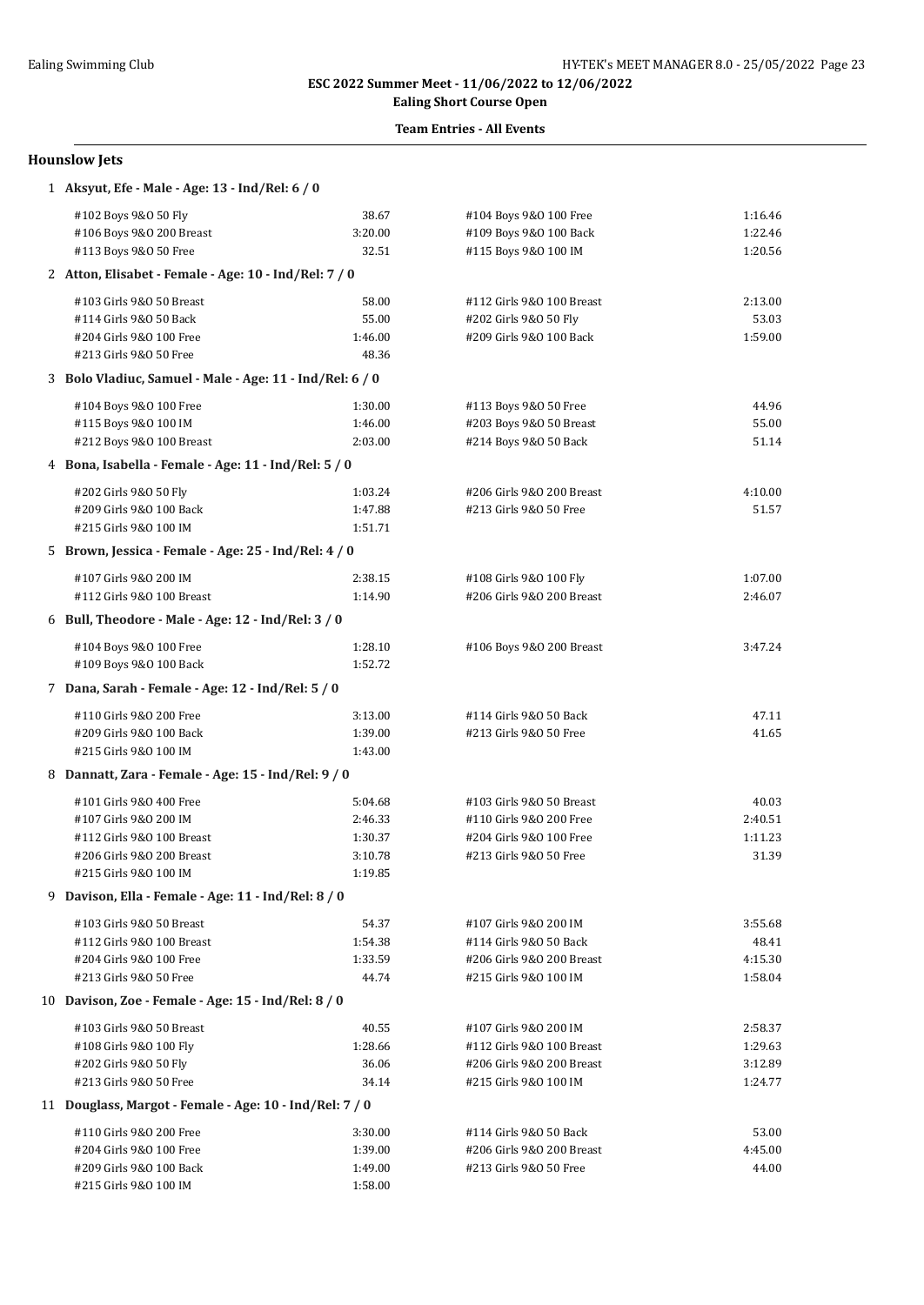## **Ealing Short Course Open**

### **Team Entries - All Events**

#### **Hounslow Jets**

| 12 Down, Alexandra - Female - Age: 14 - Ind/Rel: 10 / 0   |                    |                                                  |                  |  |
|-----------------------------------------------------------|--------------------|--------------------------------------------------|------------------|--|
| #101 Girls 9&0 400 Free                                   | 4:44.34            | #105 Girls 9&0 200 Back                          | 2:36.98          |  |
| #110 Girls 9&0 200 Free                                   | 2:16.08            | #114 Girls 9&0 50 Back                           | 33.94            |  |
| #202 Girls 9&0 50 Fly                                     | 33.17              | #204 Girls 9&0 100 Free                          | 1:04.36          |  |
| #209 Girls 9&0 100 Back                                   | 1:13.60            | #211 Girls 9&0 200 Fly                           | 2:45.03          |  |
| #213 Girls 9&0 50 Free                                    | 30.30              | #215 Girls 9&0 100 IM                            | 1:19.08          |  |
| 13 Evans, Florence - Female - Age: 9 - Ind/Rel: 3 / 0     |                    |                                                  |                  |  |
| #110 Girls 9&0 200 Free                                   | 3:47.00            | #112 Girls 9&0 100 Breast                        | 2:21.38          |  |
| #114 Girls 9&0 50 Back                                    | 51.85              |                                                  |                  |  |
| 14 Guellal, Nora - Female - Age: 15 - Ind/Rel: 5 / 0      |                    |                                                  |                  |  |
| #202 Girls 9&0 50 Fly                                     | 39.00              | #204 Girls 9&0 100 Free                          | 1:17.59          |  |
| #209 Girls 9&0 100 Back                                   | 1:26.00            | #213 Girls 9&0 50 Free                           | 33.65            |  |
| #215 Girls 9&0 100 IM                                     | 1:27.80            |                                                  |                  |  |
| 15 Harwood, Sofia - Female - Age: 12 - Ind/Rel: 5 / 0     |                    |                                                  |                  |  |
|                                                           |                    |                                                  |                  |  |
| #103 Girls 9&0 50 Breast                                  | 52.80              | #107 Girls 9&0 200 IM                            | 3:30.00          |  |
| #110 Girls 9&0 200 Free                                   | 3:07.00<br>47.00   | #112 Girls 9&0 100 Breast                        | 1:53.00          |  |
| #114 Girls 9&0 50 Back                                    |                    |                                                  |                  |  |
| 16 Hillman, Charlotte - Female - Age: 10 - Ind/Rel: 3 / 0 |                    |                                                  |                  |  |
| #202 Girls 9&0 50 Fly                                     | 1:10.61            | #204 Girls 9&0 100 Free                          | 2:05.18          |  |
| #206 Girls 9&0 200 Breast                                 | 4:40.00            |                                                  |                  |  |
| 17 Hillman, Henry - Male - Age: 13 - Ind/Rel: 4 / 0       |                    |                                                  |                  |  |
| #203 Boys 9&0 50 Breast                                   | 1:08.29            | #210 Boys 9&0 200 Free                           | 3:02.00          |  |
| #212 Boys 9&0 100 Breast                                  | 2:31.38            | #214 Boys 9&0 50 Back                            | 45.41            |  |
| 18 Lawaree, Olivia - Female - Age: 10 - Ind/Rel: 6 / 0    |                    |                                                  |                  |  |
| #202 Girls 9&0 50 Fly                                     | 52.00              | #204 Girls 9&0 100 Free                          | 1:35.00          |  |
| #206 Girls 9&0 200 Breast                                 | 4:30.00            | #209 Girls 9&0 100 Back                          | 1:44.80          |  |
| #213 Girls 9&0 50 Free                                    | 40.64              | #215 Girls 9&0 100 IM                            | 2:05.37          |  |
| 19 MacDonald, Alex - Male - Age: 13 - Ind/Rel: 10 / 0     |                    |                                                  |                  |  |
| #102 Boys 9&0 50 Fly                                      | 42.46              | #104 Boys 9&0 100 Free                           | 1:21.07          |  |
| #109 Boys 9&0 100 Back                                    | 1:33.24            | #113 Boys 9&0 50 Free                            | 39.32            |  |
| #115 Boys 9&0 100 IM                                      | 2:07.10            | #201 Boys 9&0 400 Free                           | 5:26.80          |  |
| #203 Boys 9&0 50 Breast                                   | 54.05              | #208 Boys 9&0 100 Fly                            | 1:32.44          |  |
| #210 Boys 9&0 200 Free                                    | 2:50.00            | #214 Boys 9&0 50 Back                            | 42.12            |  |
| 20 Martin, Bernadette - Female - Age: 11 - Ind/Rel: 8 / 0 |                    |                                                  |                  |  |
| #101 Girls 9&0 400 Free                                   | 6:20.00            | #107 Girls 9&0 200 IM                            | 3:41.88          |  |
| #110 Girls 9&0 200 Free                                   | 3:09.33            | #114 Girls 9&0 50 Back                           | 46.98            |  |
| #202 Girls 9&0 50 Fly                                     | 46.71              | #204 Girls 9&0 100 Free                          | 1:25.05          |  |
| #213 Girls 9&0 50 Free                                    | 37.74              | #215 Girls 9&0 100 IM                            | 1:57.79          |  |
| 21 Martin, Faith - Female - Age: 15 - Ind/Rel: 9 / 0      |                    |                                                  |                  |  |
| #101 Girls 9&0 400 Free                                   | 5:05.41            | #105 Girls 9&0 200 Back                          | 2:34.80          |  |
| #108 Girls 9&0 100 Fly                                    | 1:11.75            | #110 Girls 9&0 200 Free                          | 2:20.40          |  |
| #114 Girls 9&0 50 Back                                    | 33.32              | #202 Girls 9&0 50 Fly                            | 30.08            |  |
| #204 Girls 9&0 100 Free                                   | 1:06.50            | #209 Girls 9&0 100 Back                          | 1:12.56          |  |
| #213 Girls 9&0 50 Free                                    | 28.96              |                                                  |                  |  |
| 22 Martin, Niamh - Female - Age: 13 - Ind/Rel: 6 / 0      |                    |                                                  |                  |  |
|                                                           |                    |                                                  |                  |  |
| #101 Girls 9&0 400 Free                                   | 6:31.47            | #105 Girls 9&0 200 Back                          | 3:20.60          |  |
| #107 Girls 9&0 200 IM<br>#110 Girls 9&O 200 Free          | 3:32.32<br>3:09.70 | #108 Girls 9&0 100 Fly<br>#114 Girls 9&0 50 Back | 1:32.83<br>43.42 |  |
|                                                           |                    |                                                  |                  |  |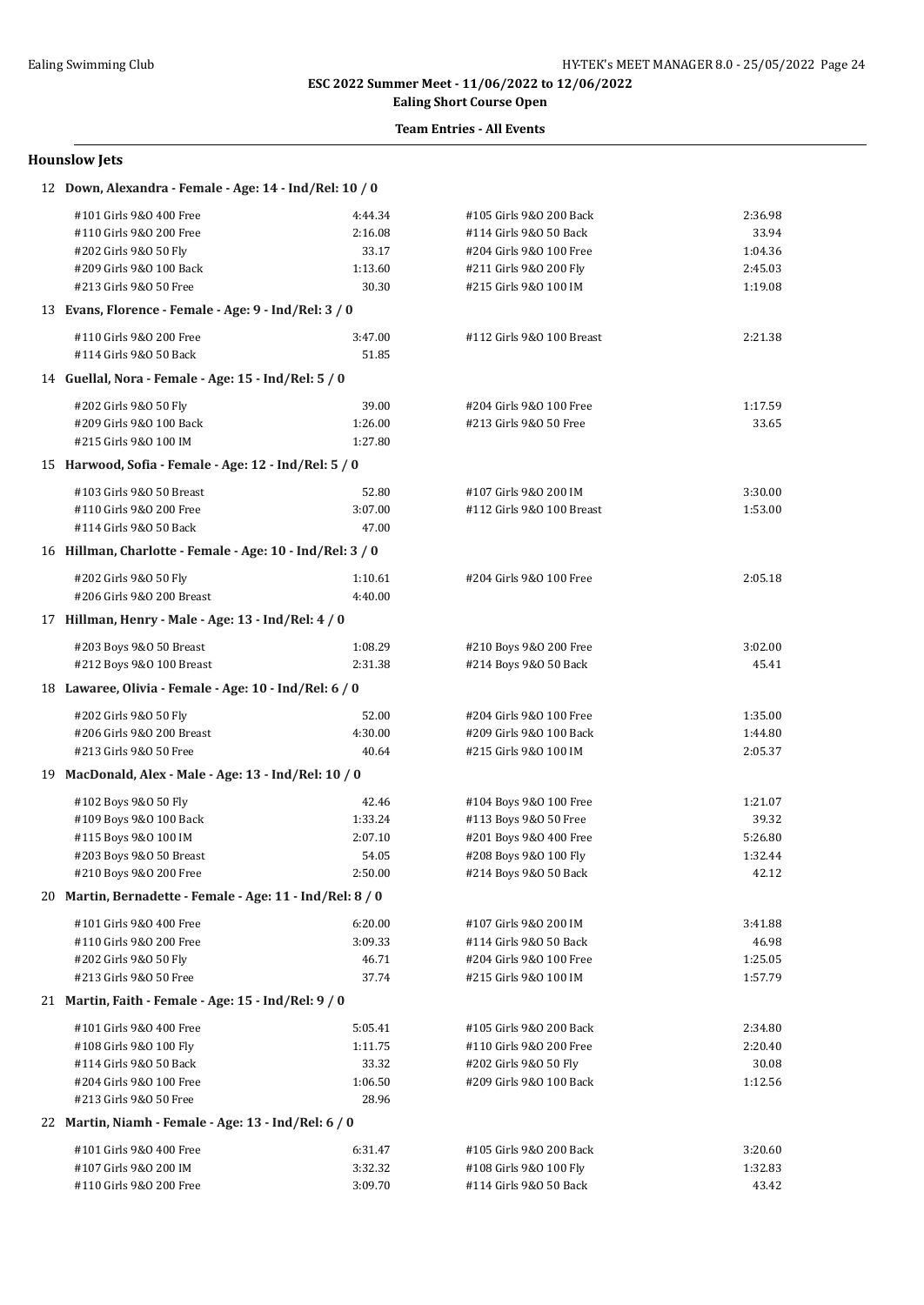## **Ealing Short Course Open**

### **Team Entries - All Events**

#### **Hounslow Jets**

| 23 Muralidhar, Violet - Female - Age: 10 - Ind/Rel: 5 / 0     |         |                           |         |  |
|---------------------------------------------------------------|---------|---------------------------|---------|--|
| #202 Girls 9&0 50 Fly                                         | 44.14   | #204 Girls 9&0 100 Free   | 1:24.84 |  |
| #209 Girls 9&0 100 Back                                       | 1:31.88 | #213 Girls 9&0 50 Free    | 36.34   |  |
| #215 Girls 9&0 100 IM                                         | 1:36.00 |                           |         |  |
| 24 O'Dea, Alexandra - Female - Age: 9 - Ind/Rel: 5 / 0        |         |                           |         |  |
| #103 Girls 9&0 50 Breast                                      | 1:02.41 | #105 Girls 9&0 200 Back   | 4:10.00 |  |
| #110 Girls 9&0 200 Free                                       | 3:45.00 | #112 Girls 9&0 100 Breast | 2:15.00 |  |
| #114 Girls 9&0 50 Back                                        | 53.00   |                           |         |  |
| 25 Rybarova, Olivia - Female - Age: 9 - Ind/Rel: 5 / 0        |         |                           |         |  |
| #103 Girls 9&0 50 Breast                                      | 55.23   | #107 Girls 9&0 200 IM     | 4:18.00 |  |
| #110 Girls 9&0 200 Free                                       | 3:33.00 | #112 Girls 9&0 100 Breast | 2:04.32 |  |
| #114 Girls 9&0 50 Back                                        | 52.50   |                           |         |  |
| 26 Tang, Alfred Loktin - Male - Age: 12 - Ind/Rel: 6 / 0      |         |                           |         |  |
| #102 Boys 9&0 50 Fly                                          | 35.69   | #104 Boys 9&0 100 Free    | 1:11.01 |  |
| #111 Boys 9&0 200 Fly                                         | 3:14.50 | #113 Boys 9&0 50 Free     | 31.44   |  |
| #203 Boys 9&0 50 Breast                                       | 43.20   | #208 Boys 9&0 100 Fly     | 1:22.27 |  |
| 27 Tang, Enoch - Male - Age: 13 - Ind/Rel: 7 / 0              |         |                           |         |  |
| #104 Boys 9&0 100 Free                                        | 1:18.87 | #113 Boys 9&0 50 Free     | 35.00   |  |
| #115 Boys 9&0 100 IM                                          | 1:30.00 | #203 Boys 9&0 50 Breast   | 44.60   |  |
| #207 Boys 9&0 200 IM                                          | 3:15.54 | #208 Boys 9&0 100 Fly     | 1:28.00 |  |
| #214 Boys 9&0 50 Back                                         | 38.00   |                           |         |  |
| 28 Tang, Noah - Male - Age: 14 - Ind/Rel: 6 / 0               |         |                           |         |  |
| #111 Boys 9&0 200 Fly                                         | 2:45.00 | #113 Boys 9&0 50 Free     | 27.36   |  |
| #115 Boys 9&0 100 IM                                          | 1:20.00 | #201 Boys 9&0 400 Free    | 5:10.00 |  |
| #210 Boys 9&0 200 Free                                        | 2:15.00 | #214 Boys 9&0 50 Back     | 34.00   |  |
| 29 Wilson-Brown, Alice - Female - Age: 9 - Ind/Rel: 9 / 0     |         |                           |         |  |
| #103 Girls 9&0 50 Breast                                      | 55.00   | #107 Girls 9&0 200 IM     | 4:00.00 |  |
| #110 Girls 9&0 200 Free                                       | 3:30.00 | #114 Girls 9&0 50 Back    | 42.33   |  |
| #202 Girls 9&0 50 Fly                                         | 47.14   | #204 Girls 9&0 100 Free   | 1:30.00 |  |
| #209 Girls 9&0 100 Back                                       | 1:39.00 | #213 Girls 9&0 50 Free    | 37.34   |  |
| #215 Girls 9&0 100 IM                                         | 1:45.00 |                           |         |  |
| 30 Zoumidou, Carla - Female - Age: 12 - Ind/Rel: 10 / 0       |         |                           |         |  |
| #101 Girls 9&0 400 Free                                       | 5:30.00 | #103 Girls 9&0 50 Breast  | 49.70   |  |
| #107 Girls 9&0 200 IM                                         | 2:57.00 | #108 Girls 9&0 100 Fly    | 1:34.00 |  |
| #110 Girls 9&0 200 Free                                       | 2:29.20 | #114 Girls 9&0 50 Back    | 36.13   |  |
| #202 Girls 9&0 50 Fly                                         | 38.68   | #204 Girls 9&0 100 Free   | 1:08.97 |  |
| #213 Girls 9&0 50 Free                                        | 31.21   | #215 Girls 9&0 100 IM     | 1:23.54 |  |
| Hounslow Jets Total Individual Entries: 190 - Total Relays: 0 |         |                           |         |  |
| <b>LB</b> Hounslow                                            |         |                           |         |  |

1 **Weclewska, Natalia - Female - Age: 12 - Ind/Rel: 9 / 0**

| #103 Girls 9&0 50 Breast | 52.83   | #107 Girls 9&0 200 IM     | 2:36.00 |
|--------------------------|---------|---------------------------|---------|
| #110 Girls 9&0 200 Free  | 3:13.27 | #112 Girls 9&0 100 Breast | 1:53.00 |
| #114 Girls 9&0 50 Back   | 47.12   | #202 Girls 9&0 50 Fly     | 45.41   |
| #204 Girls 9&0 100 Free  | 1:29.64 | #213 Girls 9&0 50 Free    | 41.66   |
| #215 Girls 9&0 100 IM    | 1:43.96 |                           |         |

**L B Hounslow Total Individual Entries: 9 - Total Relays: 0**